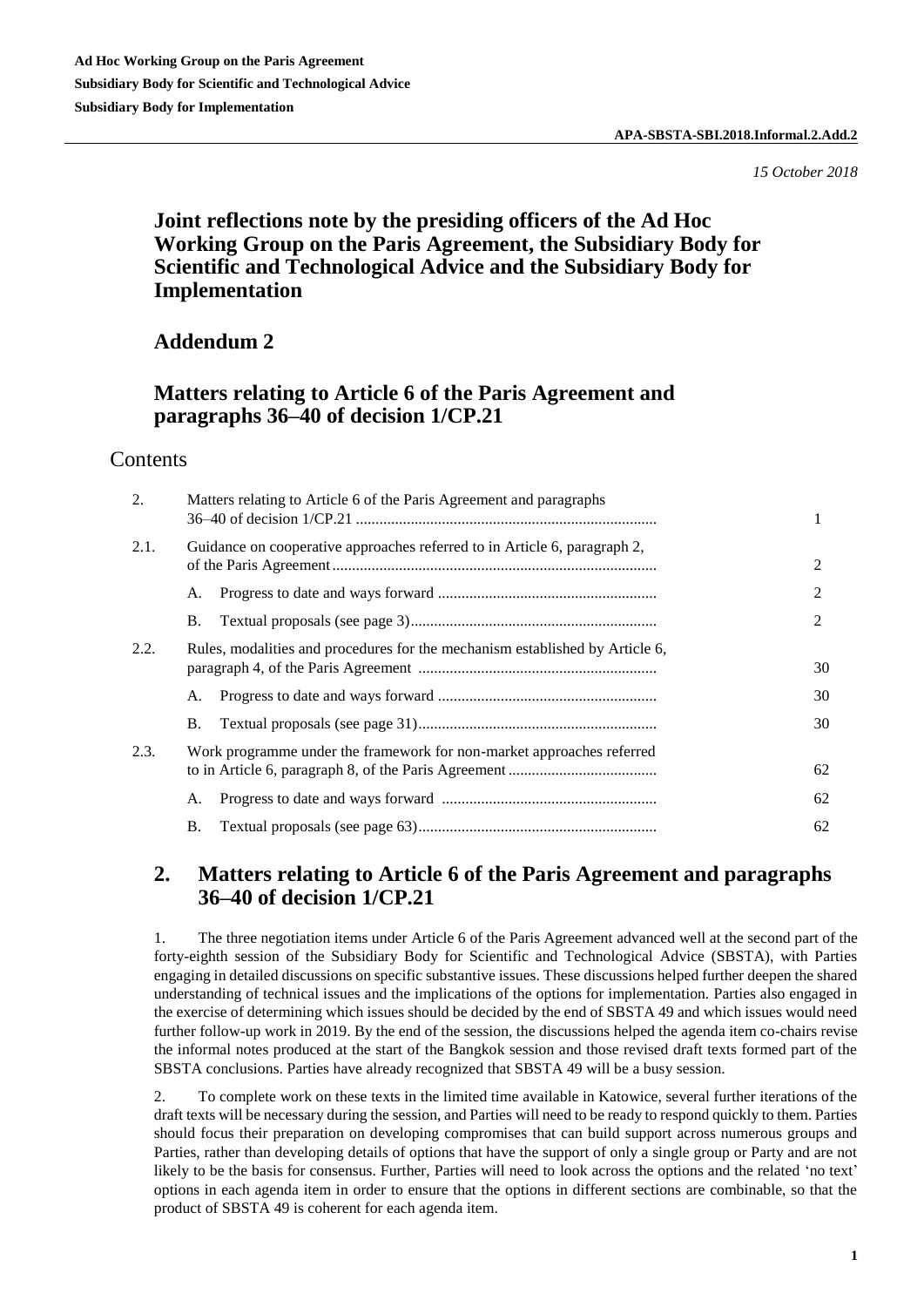# **2.1. Guidance on cooperative approaches referred to in Article 6, paragraph 2, of the Paris Agreement**

# **A. Progress to date and ways forward**

3. During the Bangkok session, the discussions on the draft guidance for cooperative approaches were very constructive, and Parties considerably developed the options for the "story line" (the flow or sequence) of the guidance. Parties considered the detailed text options and issues around oversight, participation, reporting and review and considered the options for the timing of the corresponding adjustment, as well as some other issues. Parties now have a good understanding of the key choices that will need to be made, the key areas of divergence and emerging possible solutions. The linkages round table held on 3 September covered the linkages between cooperative approaches and the discussions under APA agenda item 3 and APA agenda item 5, and helped clarify these linkages and highlight other ones. These linkages are now well reflected in the draft text.

4. In Katowice, Parties will need to focus on the choices that must be made in 2018 by recognizing that some options do not have wide support and by concentrating their discussions on the emerging main options in the draft text. Where further elaboration or technical understanding is needed for implementation, the workplan for 2019 could set the parameters for that work. Parties should also consider the comprehensiveness of the guidance as a whole.

5. As the draft text is already well advanced, the textual proposals seek to identify ways in which Parties can focus further and deal with key choices that need to be resolved. The textual proposals try to advance the thinking of Parties by removing remaining duplication; streamlining where there are multiple options, including grouping options into suboptions where appropriate, and moving detail to the workplan where this may assist readability of the options; lightly editing the text; improving consistency of wording; and simplifying language where possible. The textual proposals also seek to strengthen the coordination between the 2019 workplan and the wording to be adopted in 2018.

# **B. Textual proposals**

**(***SEE NEXT PAGE***)**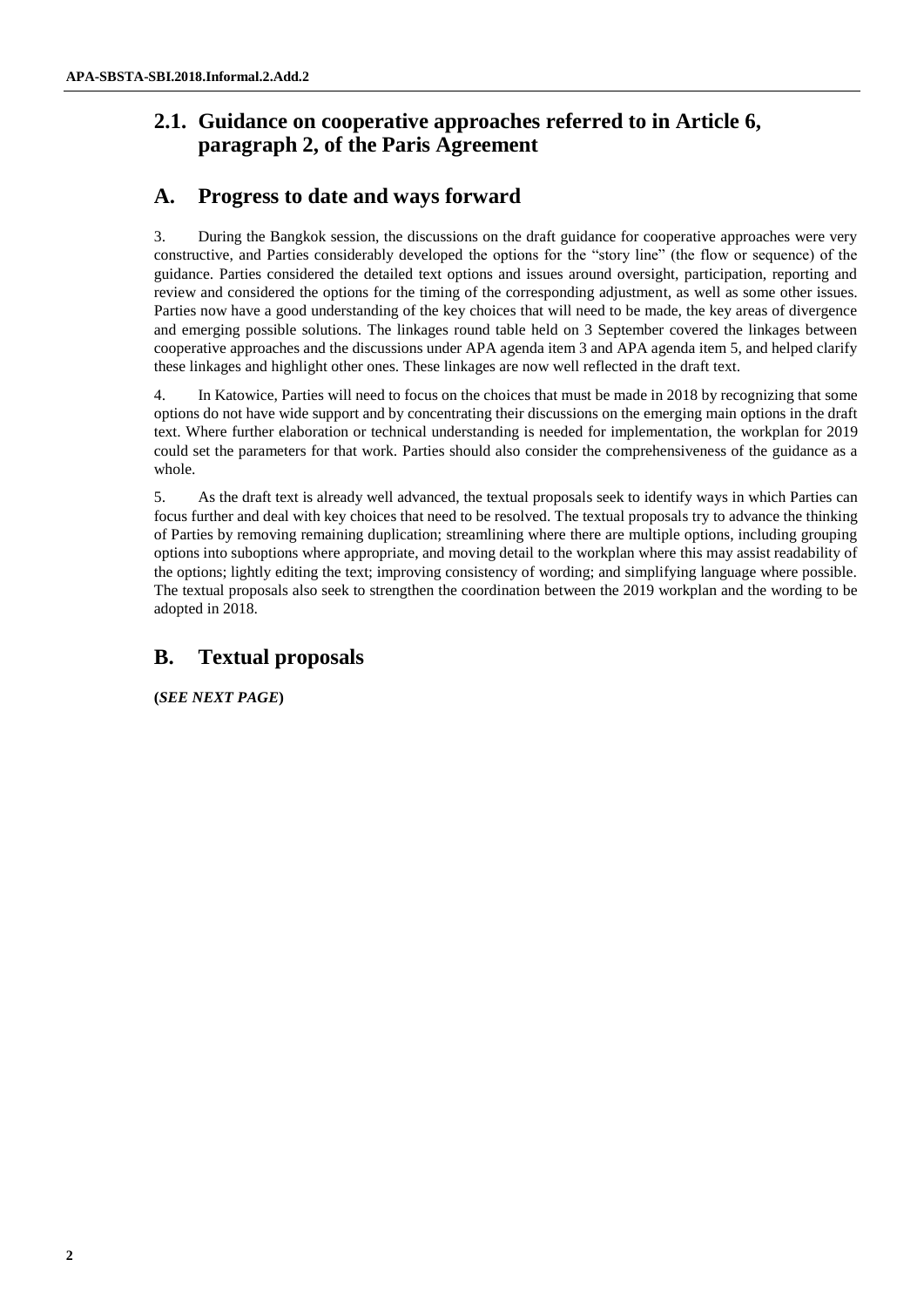# **Draft CMA decision containing draft guidance on cooperative approaches referred to in Article 6, paragraph 2, of the Paris Agreement**

*The Conference of the Parties serving as the meeting of the Parties to the Paris Agreement*,

## **Option A {***preamble***}** {*potential list below*}

*Pp1 Recalling* Article 2 of the Paris Agreement and decision 1/CP.21.

*Pp2 Recalling* Article 6 of the Paris Agreement and decision 1/CP.21, paragraph 36.

## **Option B {***no preamble***}**

{*no text required*}

{*end of option B*}

1. [*Placeholder for adoption of Annex I to this decision* {*see Annex I*}];

2. *Requests* the Subsidiary Body for Scientific and Technological Advice (SBSTA) to undertake the following work {*see Annex II*} and develop recommendations for a draft decision for consideration and adoption by the Conference of the Parties serving as the meeting of the Parties to the Paris Agreement (CMA) at its second session (2019);

3. [*Placeholder for review of the guidance at X future date*].

4. [*Placeholder for date of first application of guidance, if needed*].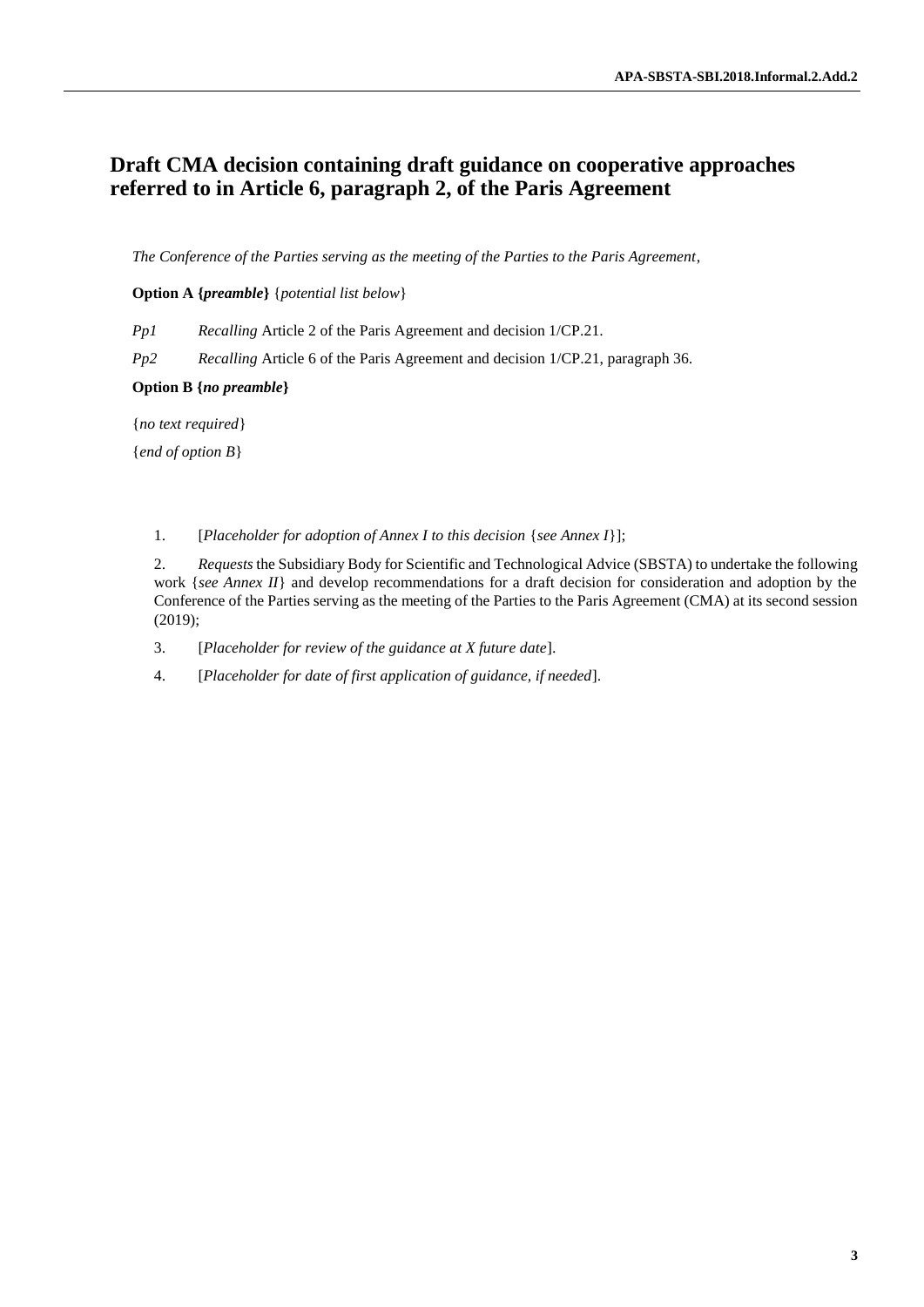# **Annex I**

# **Draft guidance on cooperative approaches referred to in Article 6, paragraph 2, of the Paris Agreement**

# **I. Principles**

## **Option A {***list of principles***}** {*potential list below*}

- 1. In addition to Article 6, paragraph 1 and Article 6, paragraphs 2 and 3, and decision 1/CP.21, paragraph 36, each participating Party engaging in cooperative approaches referred to in Article 6, paragraph 2, of the Paris Agreement<sup>1</sup> (hereinafter referred to as cooperative approaches) that involve the use of internationally transferred mitigation outcomes (ITMOs) towards achievement of nationally determined contributions (NDCs) [shall][should] be guided by the following further principles:
	- (a) Pursuant to Article 4, paragraph 3, cooperative approaches are consistent with the participating Parties' NDC and be designed and implemented in a manner that supports progression beyond the participating Parties' current NDC;
	- (b) The type of its NDC does not exclude any Party from participating in cooperative approaches;
	- (c) Cooperative approaches are "bottom up" and maintain national prerogatives by ensuring that such cooperative approaches are led by participating Parties;
	- (d) Cooperative approaches prioritize implementation of the participating Parties' NDC, and avoid extraneous influences;
	- (e) Cooperative approaches take into consideration/address Article 4, paragraphs 7 and 15;
	- (f) Participating Parties avoid unilateral measures and discriminatory practices in such cooperative approaches;
	- (g) Cooperative approaches are implemented through a multilateral rules-based system;
	- (h) In accordance with Article 4, paragraph 6, the special circumstances of least developing countries and small island developing States are recognised.

## **Option B {***no list of principles***}**

{*no text required*}

# **II. Special circumstances of least developed countries and small island developing States** {*see work plan for 2019*}

- 2. In relation to least developed countries and small island developing States, pursuant to Article 4, paragraph 6, their special circumstances shall be recognized where the guidance relates to NDCs, and other aspects of their special circumstances may be recognized in further decisions of the CMA relating to this guidance.
- **III. Definitions** {*at SBSTA 48.1 Parties agreed to return to definitions section when the content of the guidance is more settled*. *The definitions below are included because they have evolved since SBSTA 48.1, as result of discussions during SBSTA 48.2*}
- 3. **"Transfer"** means an international transfer that has been authorised by the transferring Party of one or more mitigation outcomes,

## **Option A {***additional wording***}**

(a) And includes transfer of a claim;

l

<sup>&</sup>lt;sup>1</sup> References to "Article" are to articles of the Paris Agreement, unless otherwise specified.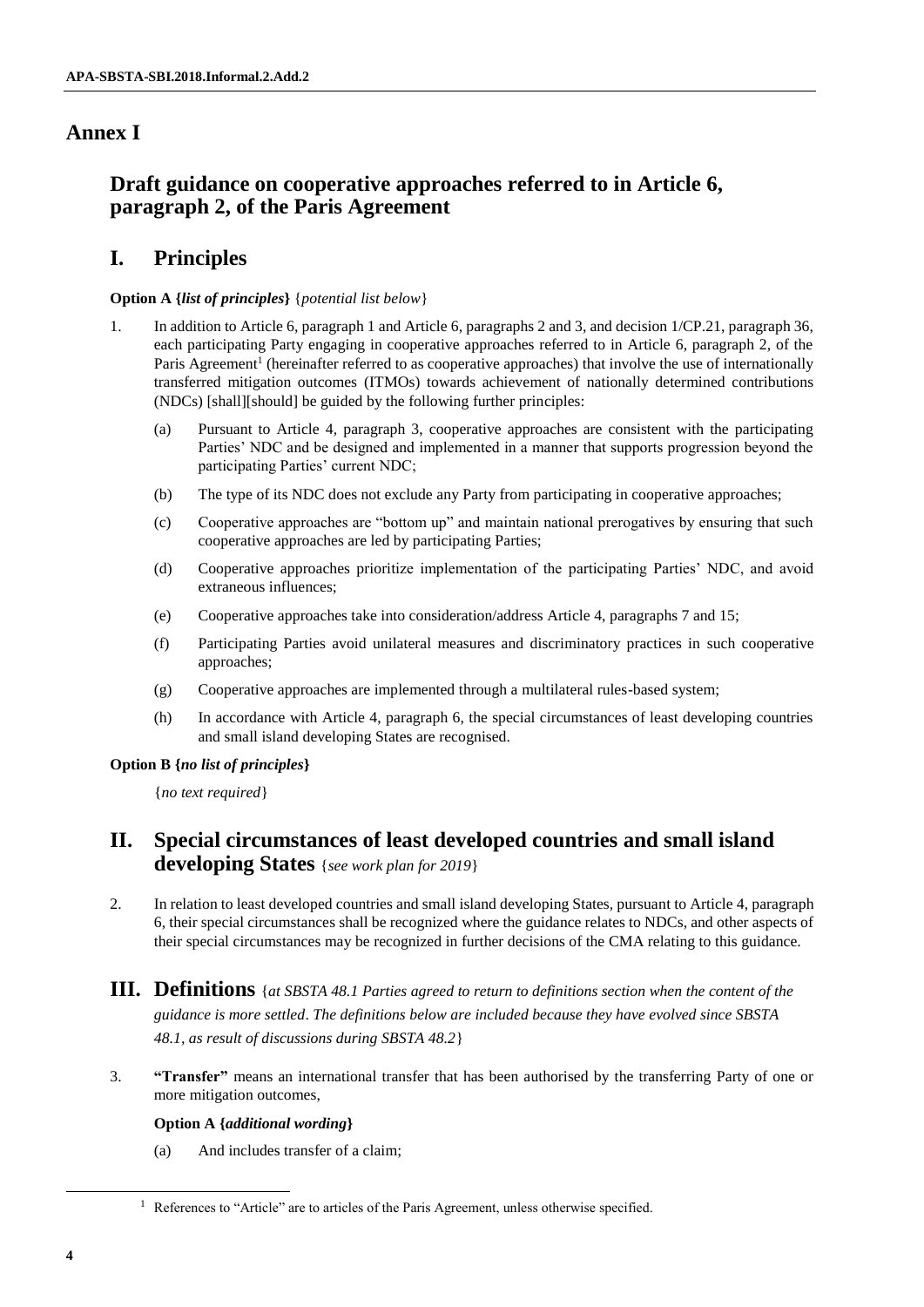## **Option B {***no additional wording***}**

{*no text required*}

4. **"First transfer"** means:

### **Option A {***first international transfer***}**

(a) The first international transfer of one or more mitigation outcomes that has been authorised by the transferring Party;

#### **Option B** {*first and only international transfer*}

(b) The first international transfer of one or more mitigation outcomes that has been authorised by the transferring Party, being the only transfer of those mitigation outcomes.

### 5. **"Vintage"** means:

#### **Option A {***year mitigation outcome achieved***}**

(a) The year in which the mitigation outcome took place;

### **Option B** {*year mitigation outcome used*}

(b) The year in which the mitigation outcome is used towards an NDC.

{*end of option B*}

{*Placeholder for further definitions required by this guidance*}

## **IV. Internationally transferred mitigation outcomes**

## **A. Internationally transferred mitigation outcomes that may be/are used towards achievement of a nationally determined contribution**

6. An ITMO/s [shall][should] be consistent with this section and further decisions adopted by the CMA relating to this guidance.

## **1. Responsibility**

7. The responsibility to elaborate what is an ITMO that is used towards achievement of an NDC [shall][should] be with:

## **Option A {***the CMA***}**

(a) The CMA;

### **Option B {***the 6.2 body***}**

(b) The 6.2 body;

## **Option C {***the Article 6 body***}**

(c) The Article 6 body;

## **Option D {***participating Parties***}**

(d) Parties participating in a cooperative approach.

#### **2. Measurement**

#### **Option A {***guidance on measurement***}**

8. An ITMO [shall][should] be:

#### **Option A1 {***in tonnes of carbon dioxide equivalent***}**

(a) Measured in and equal to one metric tonne of carbon dioxide equivalent  $(CO_2e)$ ;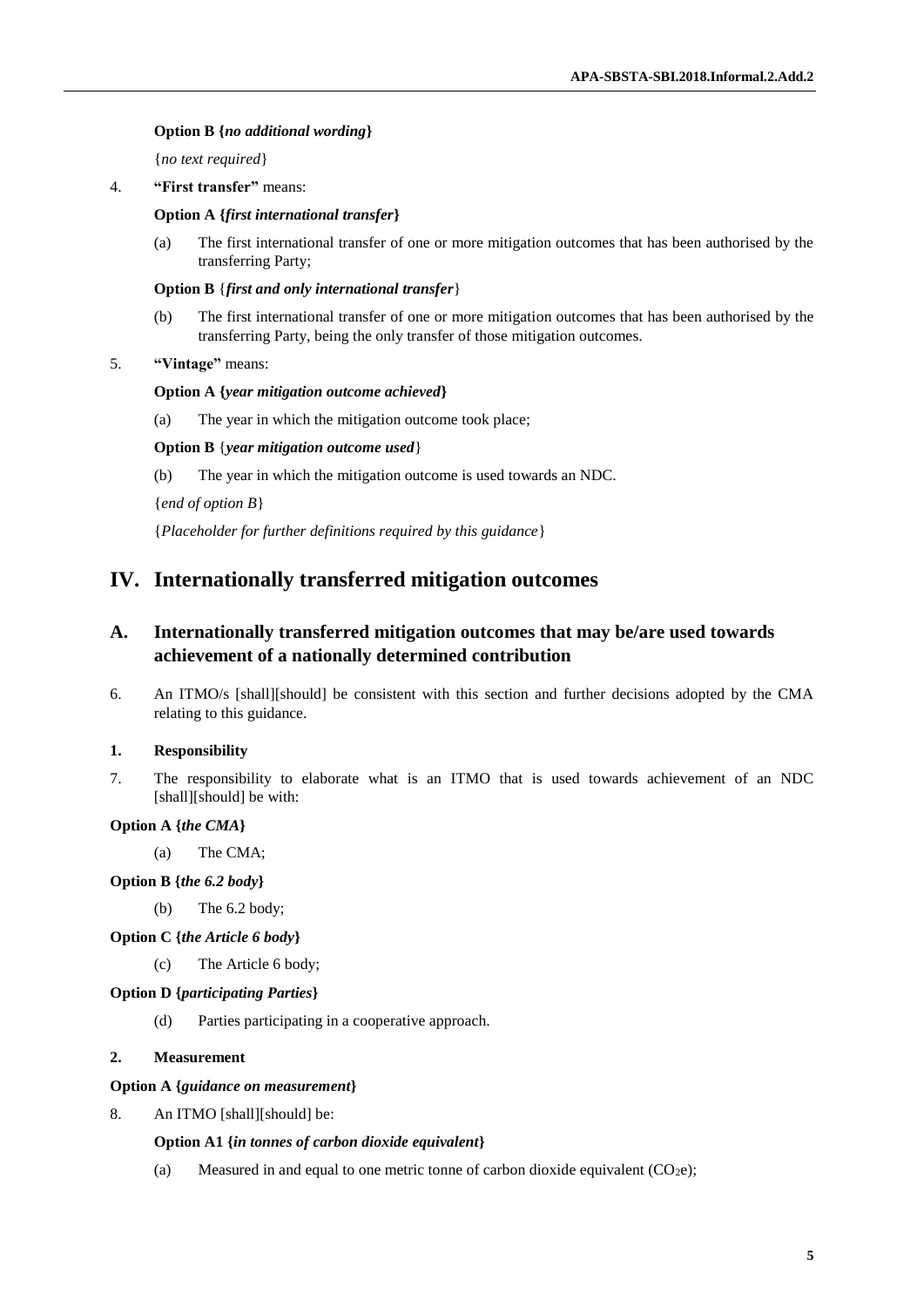## **Option A2 {***in tonnes of carbon dioxide equivalent and other metrics***}**

(b) Measured in tonnes of  $CO<sub>2</sub>e$  and other metrics;

### **Option A3 {***in tonnes of carbon dioxide equivalent, with other metrics approved by CMA***}**

- (c) Measured in and equal to one metric  $CO<sub>2</sub>e$ ;
- (d) Measured in other metrics consistent with further decisions of the CMA relating to this guidance {*see work plan for 2019*}

#### **Option B {***no guidance on measurement]*

{*no text required*}

{*end of option B*}

9. An ITMO [shall][should] be calculated:

## **Option A {***by CMA, in accordance with IPCC***}**

(a) In accordance with the methodologies and common metrics assessed by the IPCC and adopted by the COP/CMA;

#### **Option B {***by implementing Parties***}**

- (b) Determined by Parties participating in a cooperative approach;
- (c) To be consistently identified and defined by the participating Parties.

### **3. Form**

#### **Option A {***guidance on form***}**

- 10. An ITMO [shall][should] be {*see options below for combinations of (a) to (d)*}:
	- (a) A unit with a unique serial number;
	- (b) A net flow between participating Parties in a given period;
	- (c) Amounts, subject to a corresponding adjustment to the NDC balance sheet of the participating Parties, to be recorded in the database referred to in section X.C (Database);
	- (d) A non-freely tradable unit.

**Option A1 {***(a) only***}**

**Option A2 {***(a) and (b) only***}**

**Option A3 {***(a) and (c) only***}**

```
Option A4 {(a), (b) and (c)}
```
**Option A5 {***(a) and (d) only***}**

**Option A6 {***(d) only***}**

**Option B {***no guidance on form***}**

{*no text required*}

## **4. Scope**

## **Option A {***guidance on scope***}**

11. An ITMO may be created for any of the following:

## **Option A1 {***emission reductions and removals***}**

(a) Emission reductions and removals;

## **Option A2 {***emission reductions, removals and emissions avoided***}**

(b) Emission reductions, removals and emissions avoided;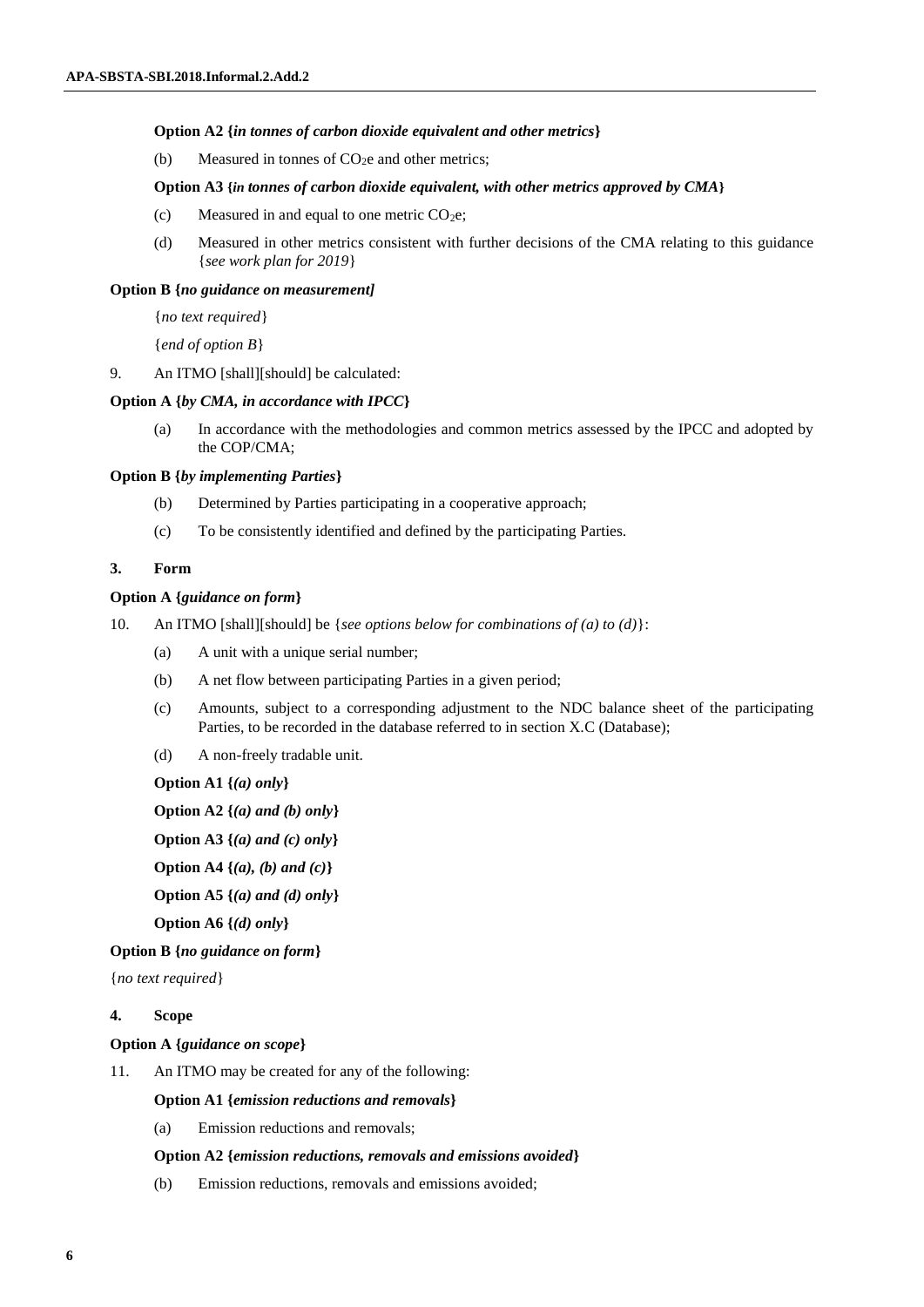### **Option A3 {***emission reductions, removals and full spectrum***}**

(c) Emission reductions, removals and the full spectrum of mitigation outcomes, including mitigation co-benefits of adaptation actions and/or economic diversification plans;

#### **Option A4 {***all of the above***}**

(d) Emission reductions, removals, emissions avoided and the full spectrum of mitigation outcomes, including mitigation co-benefits of adaptation actions and/or economic diversification plans;

### **Option B {***no guidance on scope***}**

{*no text required*}

## **B. Characteristics of internationally transferred mitigation outcomes**

12. An ITMO [shall][should] be:

## **Option A {***RPAV***}**

(a) Real, permanent, additional and verifiable;

## **Option B {***RPV***}**

(b) Real, permanent and verifiable;

## **Option C {***RAV***}**

(c) Real, additional and verifiable;

### **Option D {***RV***}**

(d) Real and verifiable.

### **Option E {***no guidance on characteristics***}**

{*no text required*}

## **C. Other internationally transferred mitigation outcomes**

- 13. The following are also ITMOs {*see options below for combinations of (a) to (c)*}:
	- (a) Emission reductions issued under Article 6, paragraph 4, if they are internationally transferred;
	- (b) Certified emission reductions issued under Article 12 of the Kyoto Protocol that are used towards achievement of an NDC;
	- (c) Emission reduction units determined under Article 6 of the Kyoto Protocol that are used towards achievement of an NDC.

### **Option A {***(a) only***}**

- **Option B {***(a) and (b) only***}**
- **Option C {***(a) and (c) only***}**
- **Option D {***(a), (b) and (c)***}**

**Option E {***no other ITMOs***}**

## **V. Governance**

## **A. Role of the Conference of the Parties serving as the meeting of the Parties to the Paris Agreement**

14. The CMA may take further decisions in relation to this guidance.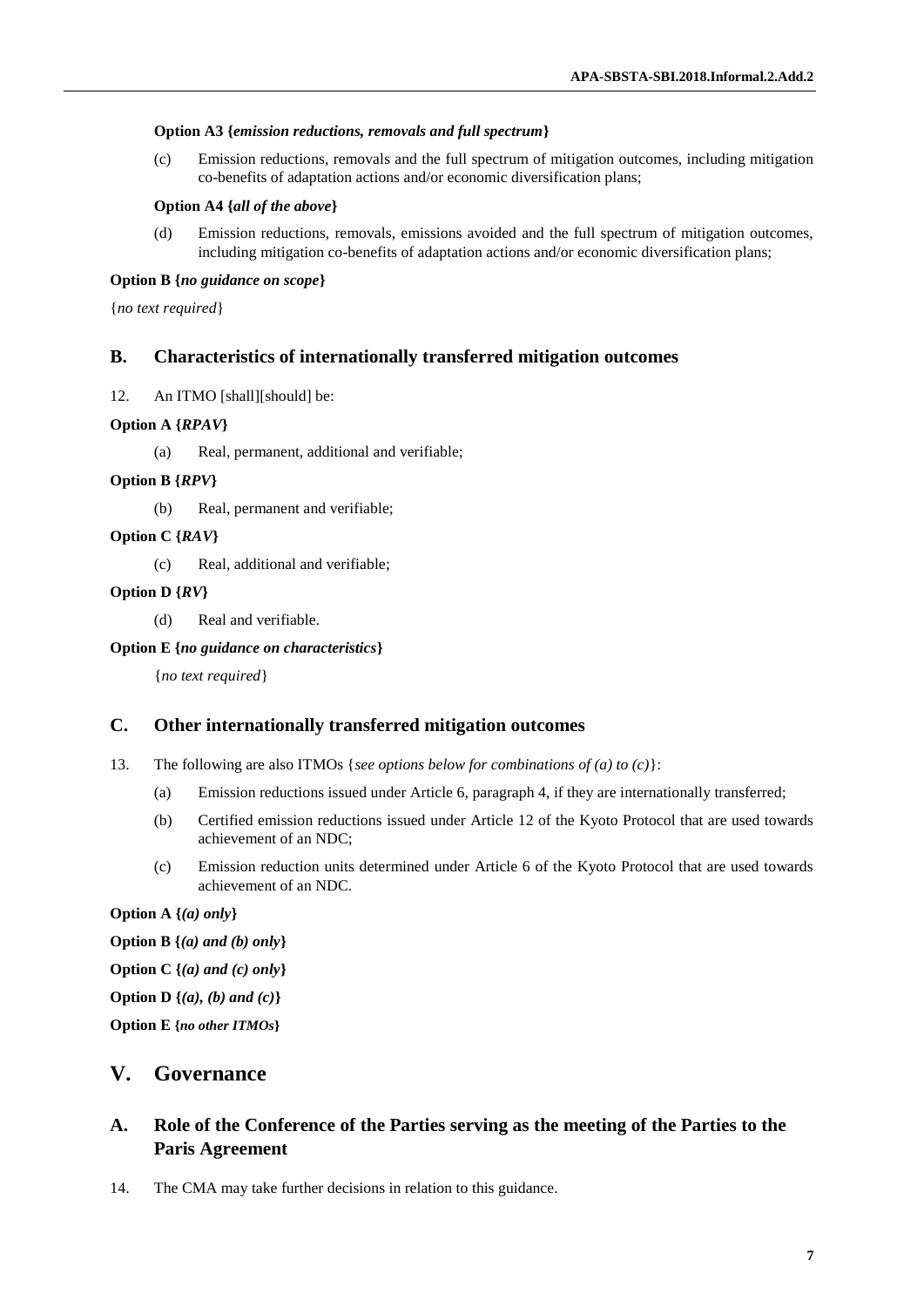## **B. Oversight**

## **1. Arrangements**

## **Option A {***Article 6.2 body***} and Option B {***Article 6 body***}**

## **Option A1 and B1 {***composition specified***}**

- 15. A body (hereinafter referred to as the "X body") to ensure consistency with this guidance and further decisions of the CMA relating to this guidance [shall][should] be established with the following composition {*potential list below*}:
	- (a) Equal representation of developing country Parties and developed country Parties;
	- (b) One member from the least developed country Parties;
	- (c) One member from the small island developing States.

## **Option A2 and B2 {***alternative composition/structure***}**

{*text required*}

## **Option C {***Article 13 technical expert review for consistency with this guidance***}**

- 16. Each participating Party [shall][should] ensure its participation in cooperative approaches and its use of ITMOs towards achievement of its NDC is consistent with this guidance.
- 17. Each participating Party [shall][should] undergo a technical expert review, as referred to in the modalities, procedures and guidelines for Article 13, paragraph 11, for consistency with this guidance and further decisions of the CMA relating to this guidance {*the MPGs to refer to this guidance in relation to of the review of Article 6 required by Article 13*}.

## **Option D {***Article 6 technical expert review to review for consistency with this guidance***}**

- 18. The Article 6 technical expert review team [shall][should] be composed of technical experts, consistent with further decisions of the CMA relating to this guidance. {*see work plan for 2019*}
- 19. Each participating Party [shall][should] ensure its participation in cooperative approaches and its use of ITMOs towards achievement of its NDC is consistent with this guidance.
- 20. Each participating Party [shall][should] undergo an Article 6 technical expert review for consistency with this guidance and further decisions of the CMA relating to this guidance. {*see work plan for 2019*}

## **Option E {***combination of Options A or B and C or D above***}**

## **Option F {***no oversight arrangements***}**

{*No text required*}

## **2. Functions of oversight**

## **Option A {***Article 6.2 body***} and Option B {***Article 6 body***}**

- 21. The X body [shall][should] review for consistency with this guidance, the information submitted by each participating Party pursuant to the following sections {*potential list below*}:
	- (a) Section VII.A (Ex-ante reporting);
	- (b) Section VII.B (Periodic and ex-post Party reporting);
	- (c) Section VIII.A (ITMO information);
	- (d) Section VIII.B (Operationalizing the corresponding adjustment);
	- (e) Section VIII.E (Use of ITMOs towards NDCs).
- 22. The X body [shall][should] also {*potential list below*}:
	- (a) Approve creation of/issue ITMOs from cooperative approaches consistent with this guidance;
	- (b) Oversee a third-party review of the environmental integrity of ITMOs at creation;
	- (c) Develop rules and procedures that include a policy for addressing conflict of interest;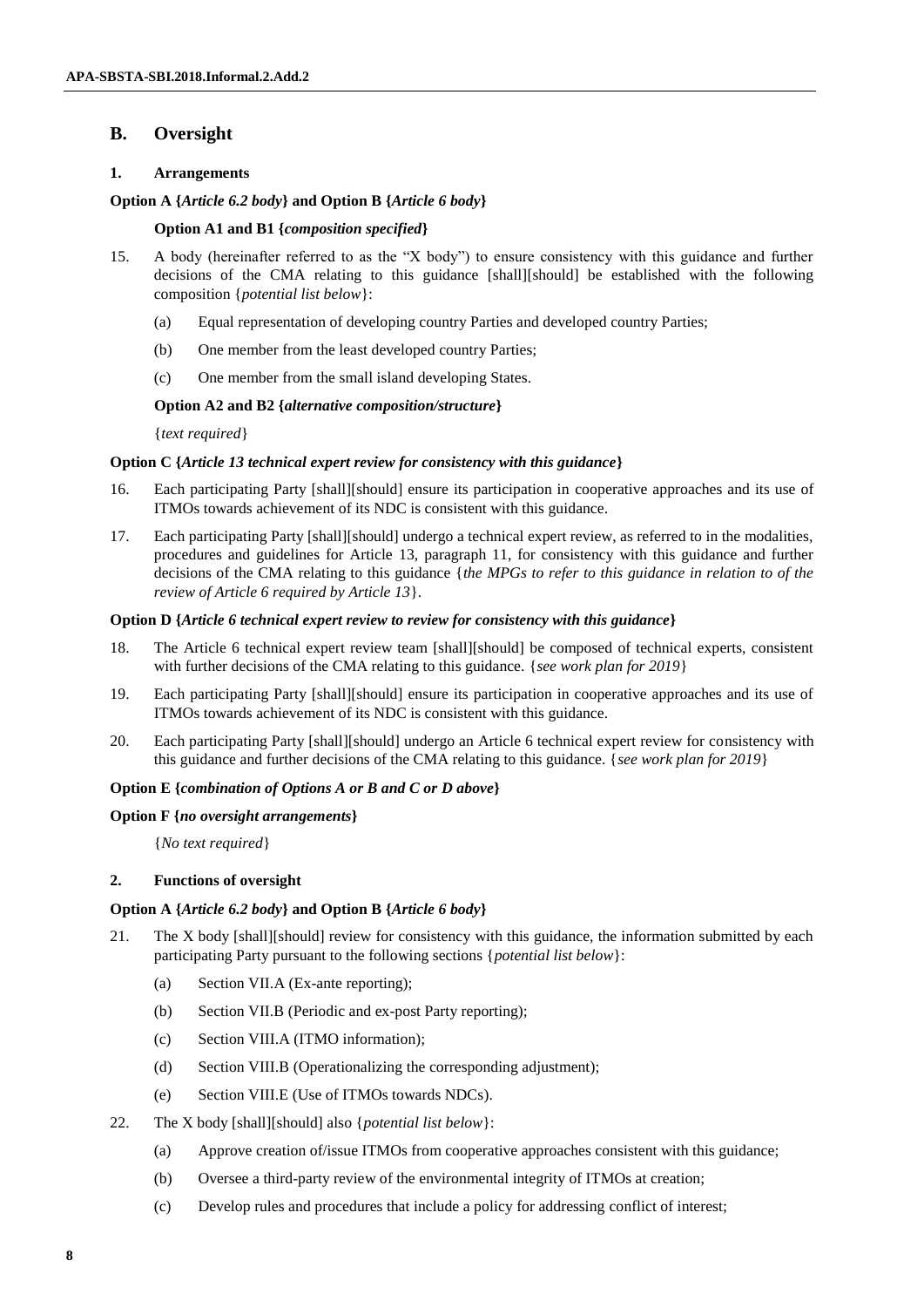- (d) Determines whether a Party meets the participation requirements, pursuant to section VI.A (Participation requirements);
- (e) Reviews methodologies and standards, including against those approved under the mechanism established by Article 6, paragraph 4, used by participating Parites;
- (f) Undertake comparisons between the information submitted on corresponding adjustment by participating Parties and recommending corrections for any errors identified.

#### **Option C {***Article 13 technical expert review for consistency with this guidance***}**

#### **Option C1 {***Article 13 technical expert review***}**

- 23. The Article 13 technical expert review [shall][should] review for consistency with this guidance, the information submitted by each participating Party pursuant to the following sections {*potential list below*}:
	- (a) {*same potential list of sections as Option A above*}:

#### **Option C1.1 {***Article 13 technical expert review confirms participation***}**

24. A Party may participate where the review by the Article 13 technical expert review determines that it meets the participation requirements.

#### **Option C1.2 {***After review, submit review to Article 15 committee***}**

25. Following the review above, the Article 13 technical expert review [shall][should] submit its review for consideration by the committee referred to in Article 15, paragraph 2 {*text required in relation to what the committee would do with the review*}.

## **Option C2 {***Option C1 plus further additional step, that* **r***elates to budget-based basis of corresponding adjustment***}**

26. Following the Article 13 technical expert review, a Party may issue units up to the allowable emissions.

#### **Option D {***Article 6 technical expert review to review for consistency with this guidance***}**

#### **Option D1 {***Article 6 technical expert review***}**

- 27. The Article 6 technical expert review [shall][should] review for consistency with this guidance, the information submitted by each participating Party pursuant to the following sections {*potential list below*}:
	- (a) {*same potential list of sections as Option A above*}:

#### **Option D1.1 {***Article 6 technical expert review confirms participation***}**

28. A Party may participate where the review by the Article 6 technical expert review determines that it meets the participation requirements.

#### **Option D1.2 {***After review, submit to Article 15 committee***}**

29. Following the review above, the Article 6 technical expert review [shall][should] submit its review for consideration by the committee referred to in Article 15, paragraph 2 {*text required in relation to what the committee would do with the review*}.

## **Option D2 {***Option D1 plus further additional step, that relates to budget-based basis of corresponding adjustment***}**

30. Following the Article 6 technical expert review, a Party may issue units up to the allowable emissions.

## **Option E {***combination of Options A or B and C or D above***}**

#### **Option F {***no oversight arrangements***}**

{*No text required*}

## **C. Role of the secretariat**

31. Pursuant to Article 17, the secretariat shall carry out the activities relating to it that are set out in this guidance and further decisions of the CMA relating to this guidance.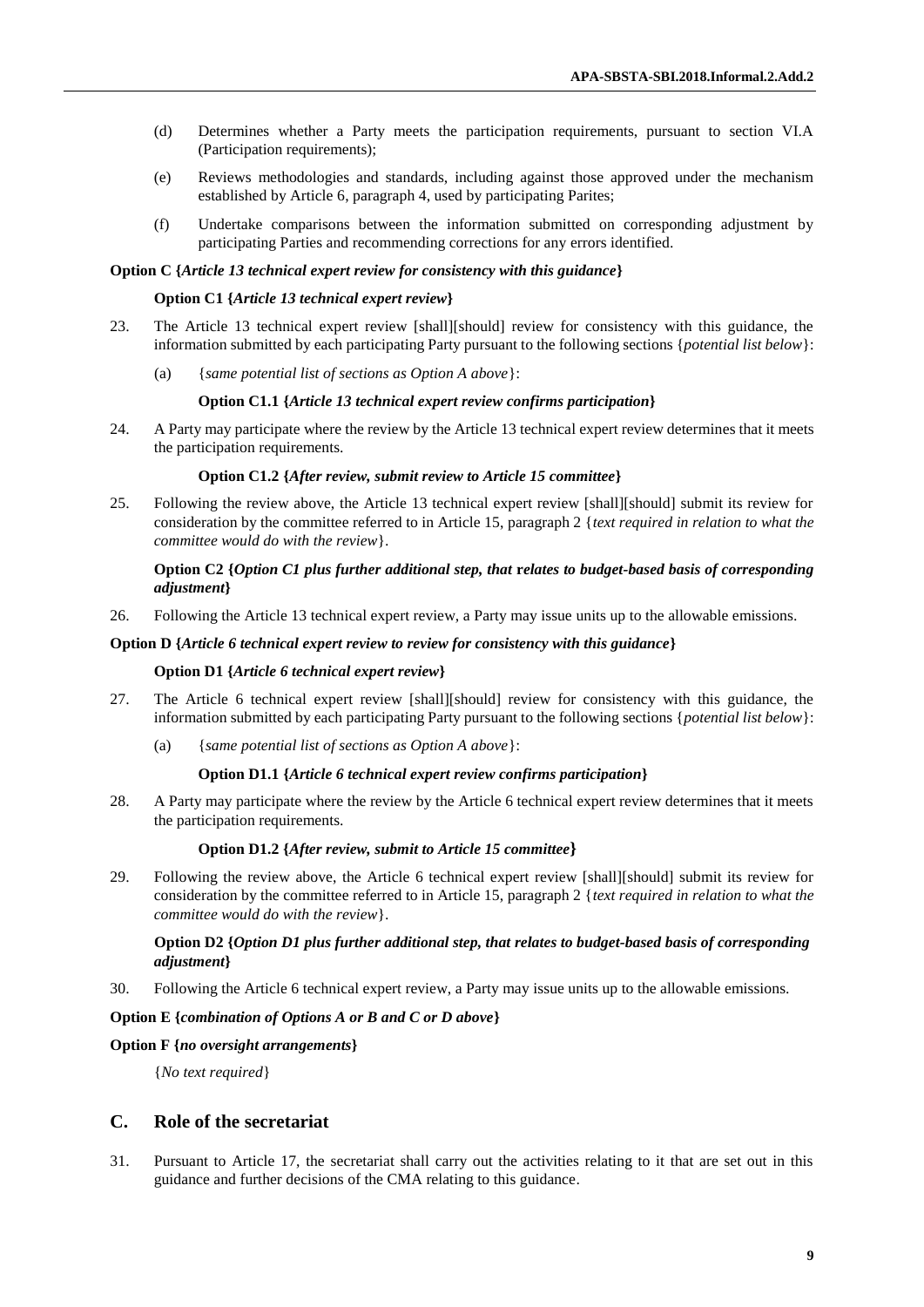- 32. The secretariat shall report to the CMA pursuant to this guidance and further decisions of the CMA relating to this guidance, on the following {*potential list below*}:
	- (a) The overall mitigation in global emissions achieved, pursuant to section XII (Overall mitigation in global emissions in context of Article 6, paragraph 2);
	- (b) The share of proceeds collected, pursuant to section XIII (Share of proceeds for adaptation);
	- (c) Progress made by participating Parties in implementing and achieving NDCs.

## **VI. Participation requirements and responsibilities**

## **A. Participation requirements**

### **Option A {***participation requirements***}**

## **Option A1 {***participation requirements for cooperative approaches***}**

- 33. A Party may participate on a voluntary basis in cooperative approaches if the Party meets the following requirements {*potential list below*}:
	- (a) It is a Party to the Paris Agreement;
	- (b) It has prepared, communicated and is maintaining an NDC in accordance with Article 4, paragraphs 2 and 6, and relevant decisions of the CMA;
	- (c) It has authorized the use of ITMOs pursuant to Article 6, paragraph 3 and has made that authorization public;
	- (d) It has obtained the authorization for the use of ITMOs pursuant to Article 6, paragraph 3 and has made that authorization public;
	- (e) It has designated a national authority/focal point and has communicated that designation to the secretariat;
	- (f) It has a registry or access to a registry consistent with section X.A (Registry requirements);
	- (g) It has a system or access to a system for recording the origin, creation, transfer, acquisition and use towards achievement of its NDC of ITMOs in a database consistent with section X.C (Database);
	- (h) It has provided the most recently required inventory report in accordance with the modalities, procedures and guidelines for Article 13 relating to Article 13, paragraph 7;
	- (i) In relation to quantification of its current NDC, it has done the following for the purposes of participating in cooperative approaches {*further potential list below*}:
		- (i) Quantified the mitigation into an amount of tonnes of  $CO<sub>2</sub>e$ ;
		- (ii) Quantified the NDC into a pool of quantified contribution units;
		- (iii) Identified the sectors and greenhouse gases covered by its NDC;
		- (iv) Identified the time period for its NDC (e.g. start date, multi-year or single year);
		- (v) Calculated an absolute-emissions, multi-year, economy-wide target;
		- (vi) Identified an indicative emissions trajectory consistent with its long-term low greenhouse gas emission development strategy pursuant to Article 4, paragraph 19;

#### **Option A2 {***Party requirements for transferring and/or using ITMOs***}**

- 34. A Party may transfer and/or use ITMOs towards NDCs, consistent with this guidance and further decisions of the CMA relating to this guidance, if:
	- (a) {*same potential list as Option A1*};

#### **Option B {***no participation requirements***}**

{*No text required*}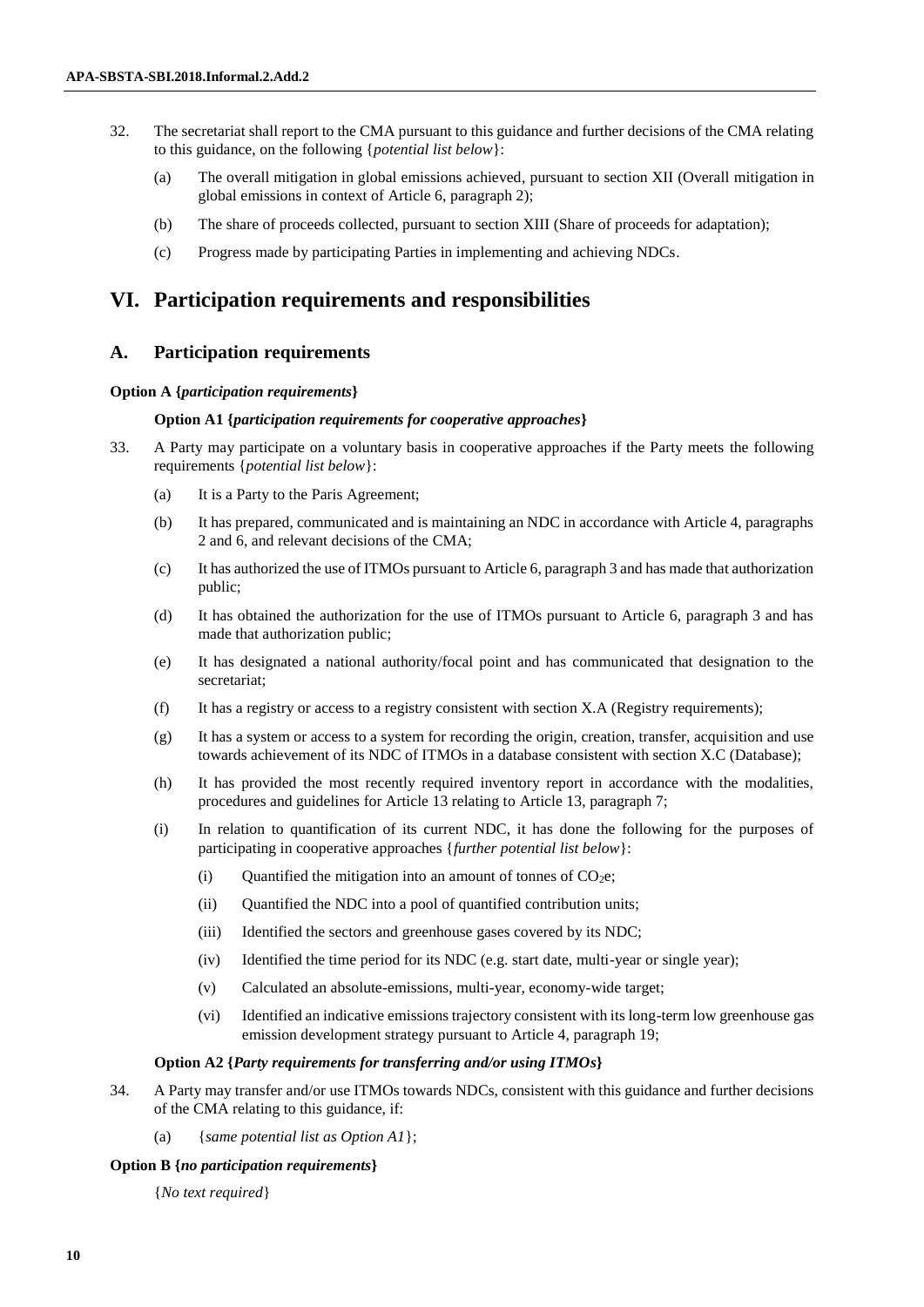## **B. Participation responsibilities**

#### **Option A {***participation responsibilities***}**

#### **Option A1 {***participation in cooperative approaches***}** {*potential list below*}

- 35. Each Party participating on a voluntary basis in cooperative approaches ensures that it {*potential list below*}:
	- (a) Maintains an NDC in accordance with Article 4, paragraphs 2 and 6, and relevant decisions of the CMA.
	- (b) Authorizes the use of ITMOs pursuant to Article 6, paragraph 3 and has made that authorization public;
	- (c) Obtains the authorization for the use of ITMOs pursuant to Article 6, paragraph 3 and has made that authorization public;
	- (d) Formulates and communicates an economy-wide long-term low-emission development strategy pursuant to Article 4, paragraph 19;
	- (e) Provides the most recently required inventory report in accordance with the modalities, procedures and guidelines relating to Article 13, paragraph 7;
	- (f) In relation to ITMOs, has a process to:
		- (i) Verify ITMOs created and transferred;
		- (ii) Ensure that ITMOs created and transferred and/or used do not result in environmental harm;
		- (iii) Ensure that ITMOs created and transferred and/or used do not adversely affect human rights;
		- (iv) Ensure that ITMOs created and transferred and/or used do not have negative social or economic impacts on any Party;
		- (v) Ensure that it has applied the safeguards contained in section XI (Safeguards);
	- (g) Uses towards achievement of its NDC only mitigation outcomes that are achieved within the NDC period.
- 36. Each participating Party ensures environmental integrity through the following:
	- (a) Setting baselines in a conservative way and below business-as-usual for the emissions in relation to the activity and in a transparent manner;
	- (b) Taking into account all existing policies when setting baselines;
	- (c) Having requirements to mitigate leakage risk;
	- (d) Having a system to ensure permanence, including to address reversals;
- 37. Each participating Party ensures that the cooperative approach in which it participates {*potential list below*}:
	- (a) Contributes to the transition in the host Party to a low carbon development economy;
	- (b) Does not lead to an increase in global emissions;
	- (c) Does not impede the formulation of an NDC by the host Party that reflects the highest possible ambition and a progression over time of the NDC;
	- (d) Does not imply risks of conflicts with other environment-related aspects. In case of environmentrelated conflicts, measures to mitigate any negative trade-offs [shall][should] be taken;
	- (e) Is consistent with the Sustainable Development Goals and the sustainable development objectives of the host Party;
	- (f) Is consistent with the respect of and does not represent a threat to human rights;
	- (g) Avoids causing negative social or economic impacts to any Party.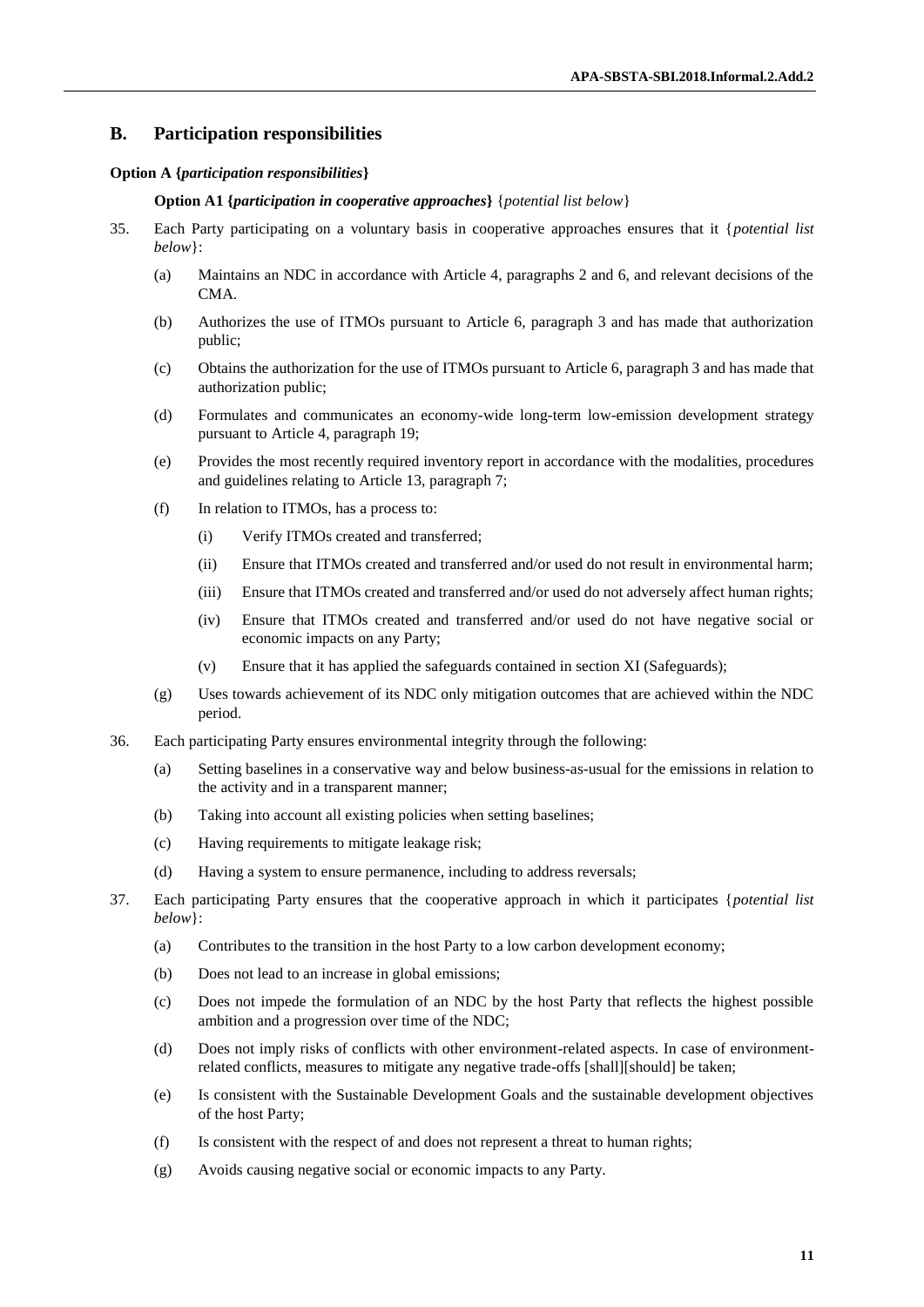38. Each participating Party may authorise non-Party actors to participate in cooperative approaches, transfer and acquire ITMOs, and use ITMOs for purposes other than towards achievement of an NDC.

**Option A2 {***Parties transferring and/or using ITMOs***}** {*potential list below*}

- 39. Each Party transferring and/or using ITMOs towards NDCs, ensures that it:
	- (a) {*same potential list as Option A1*};

## **Option B {***no participation responsibilities***}**

{*No text required*}

## **VII. Reporting**

## **A. Ex-ante reporting**

### **Option A {***ex-ante reporting requires information contained in Participation Requirements***}**

### **Option A1 {***ex-ante reporting, prior to participation in cooperative approaches***}**

40. Each participating Party [shall][should] provide a report, prior to its participation in cooperative approaches, demonstrating that it has met the requirements in section VI.A (Participation requirements) and further decisions of the CMA relating to this guidance. {*see work plan for 2019*}

## **Option A2 {***ex-ante reporting, prior to transferring and/or using ITMOs***}**

41. Each participating Party [shall][should] provide a report, prior to transferring, acquiring, and/or using ITMOs towards NDCs, demonstrating that it has met the requirements in section VI.A (Participation requirements) and further decisions of the CMA relating to this guidance. {*see work plan for 2019*}

## **Option B {***ex-ante reporting contains all the following steps for budget-based***}**

- 42. Each participating Party [shall][should] include in its report, pursuant to this section, the information on quantification of allowable emissions, consistent with section VIII.C (Article 6, paragraph 2, corresponding adjustment) and further decisions of the CMA relating to this guidance, in accordance with the following steps:
	- (a) Quantification of allowable emissions through calculating how many tonnes of CO2e could be emitted while achieving its NDC;
	- (b) Multiplied by the number of years in the NDC, converted into a number of units, each corresponding to one tonne of  $CO<sub>2</sub>e$ ;
	- (c) Where that number exceeds the average annual emissions for the years preceding the NDC, as per the last three national inventories, the difference, multiplied by the number of years in the NDC to be reserved for domestic use only;
	- (d) The resulting figure represents the quantified NDC.

#### **Option C {***ex-ante reporting contains all the following for emissions-based***}**

- 43. Each participating Party [shall][should] include in its report, pursuant to this section, the following information, and any further information required in further decisions of the CMA relating to this guidance, to enable the application of the emissions-based basis:
	- (a) The information on the scope and quantification of its NDC in tonnes of CO2 equivalent (i.e. its "NDC quantity");
	- (b) The information on the reference level of emissions and removals for the relevant year or period;
	- (c) The information on the target level of emissions and removals for its' NDC year or period.
	- (d) The secretariat shall consolidate the information contained in the ex-ante report submitted by each Party consistent with this section, and further decisions of the CMA relating to this guidance, into the database referred to in section X.C (Database) {*see work plan for 2019*}.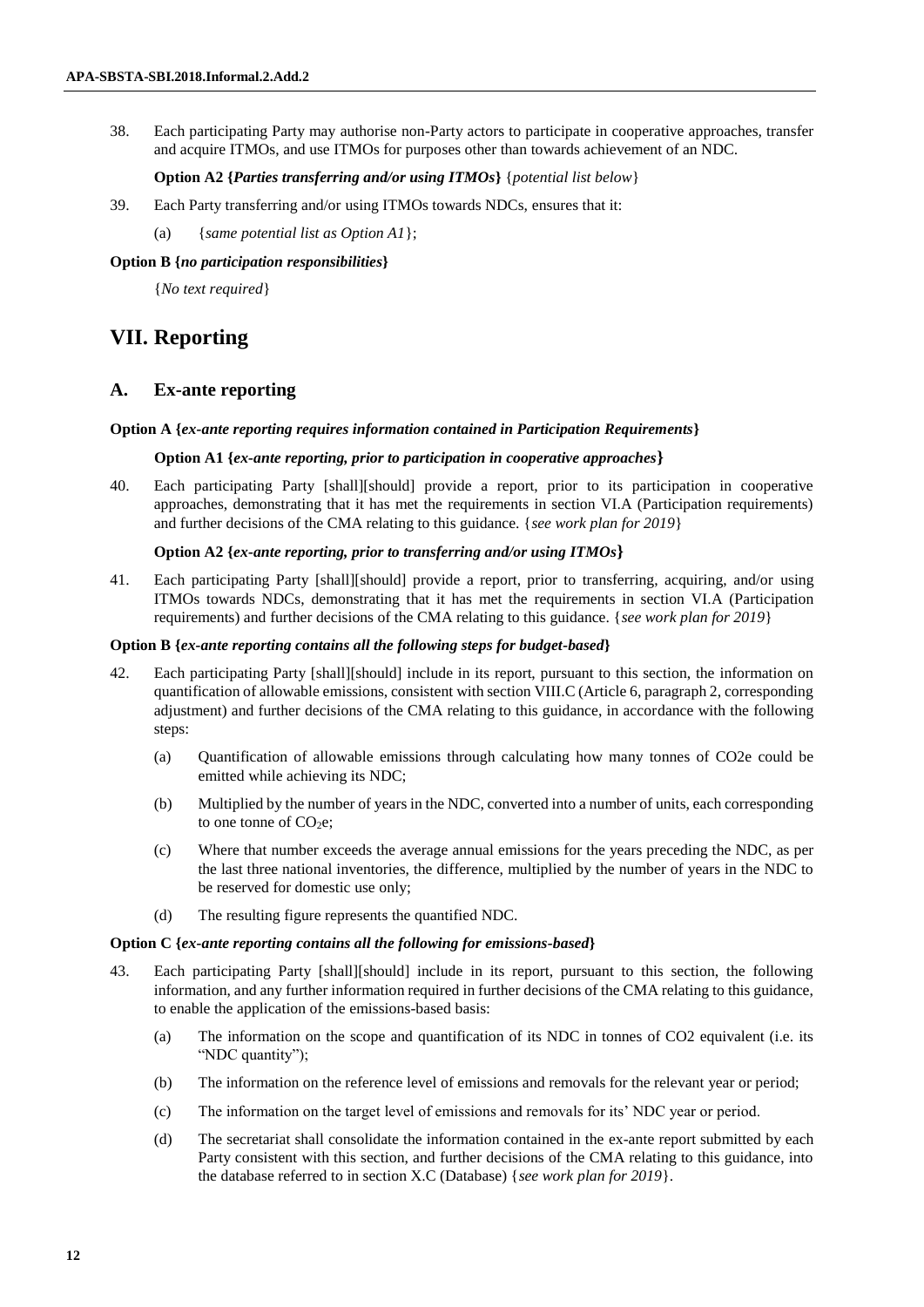### **Option D {***combination of A and B or A and C***)**

{*text from above Options A, B or C*}

#### **Option E {***no ex-ante reporting***}**

{*No text required*}

## **B. Periodic and ex-post Party reporting** {*see work plan for 2019*}

#### **Option A {***periodic: annually, biennially, matching reporting period***}**

- 44. Each participating Party [shall][should] provide the following information at the end of the reporting period, in addition to the information on ITMOs set out in section VIII.A (ITMO information) and any further information set out in further decisions of the CMA relating to this guidance:
	- (a) How it has ensured the participation responsibilities in section VI.B (Participation responsibilities) during the reporting period;
	- (b) In relation to the ITMOs reported in section VIII.A (ITMO information) {*potential list below*}:
		- (i) How it has used the quantity of ITMOs towards achievement of its NDC;
		- (ii) Evidence of authorization pursuant to Article 6, paragraph 3;
		- (iii) The Party origin and the originating cooperative approach of the ITMOs;
		- (iv) The characteristics of the ITMOs (e.g. the metric, sector, vintage);
		- (v) How it has ensured that the ITMOs are consistent with section IV (Internationally transferred mitigation outcomes) and further decisions of the CMA relating to this guidance;
		- (vi) How it has ensured environmental integrity of the ITMOs (including that transfers have not increased global emissions, that their use does not erode the using Party's NDC);
		- (vii) How it has ensured that the requirements set out in the definition of environmental integrity have been met;
		- (viii) How it has ensured that the ITMOs used towards achievement of its NDC will not be further transferred, acquired or used (e.g. through cancellation, retirement of such ITMOs);
	- (c) How the registry or system used by Parties for tracking ITMOs meets the requirements of section X (Infrastructure) and further decisions of the CMA relating to this guidance;
	- (d) In relation to cooperative approaches and use of ITMOs towards achievement of the NDC of the Party {*potential list below*}:
		- (i) How it has ensured environmental integrity of cooperative approaches;
		- (ii) How the cooperative approaches support implementation of its NDC and/or the mitigation of greenhouse gas emissions;
		- (iii) How any participation by the Party in the mechanism established under Article 6, paragraph 4, supports the implementation of its NDC and/or the mitigation of greenhouse gas emissions;
		- (iv) How the cooperative approaches are consistent with its long-term low greenhouse gas emission development strategy pursuant to Article 4, paragraph 19 and foster transition to a low emissions economy;
		- (v) How the creation, first transfer and use and/or the transfer and acquisition of ITMOs is consistent with Article 3 in relation to progression over time;
		- (vi) How the use of ITMOs promotes sustainable development in the creating Party;
		- (vii) How the creation, first transfer and use and/or transfer and acquisition of ITMOs promotes sustainable development within the context of the national prerogatives of that Party and/or within the context of its implementation of the Sustainable Development Goals;
		- (viii) How the creation, first transfer and use and/or transfer and acquisition of ITMOs avoided environmental harm;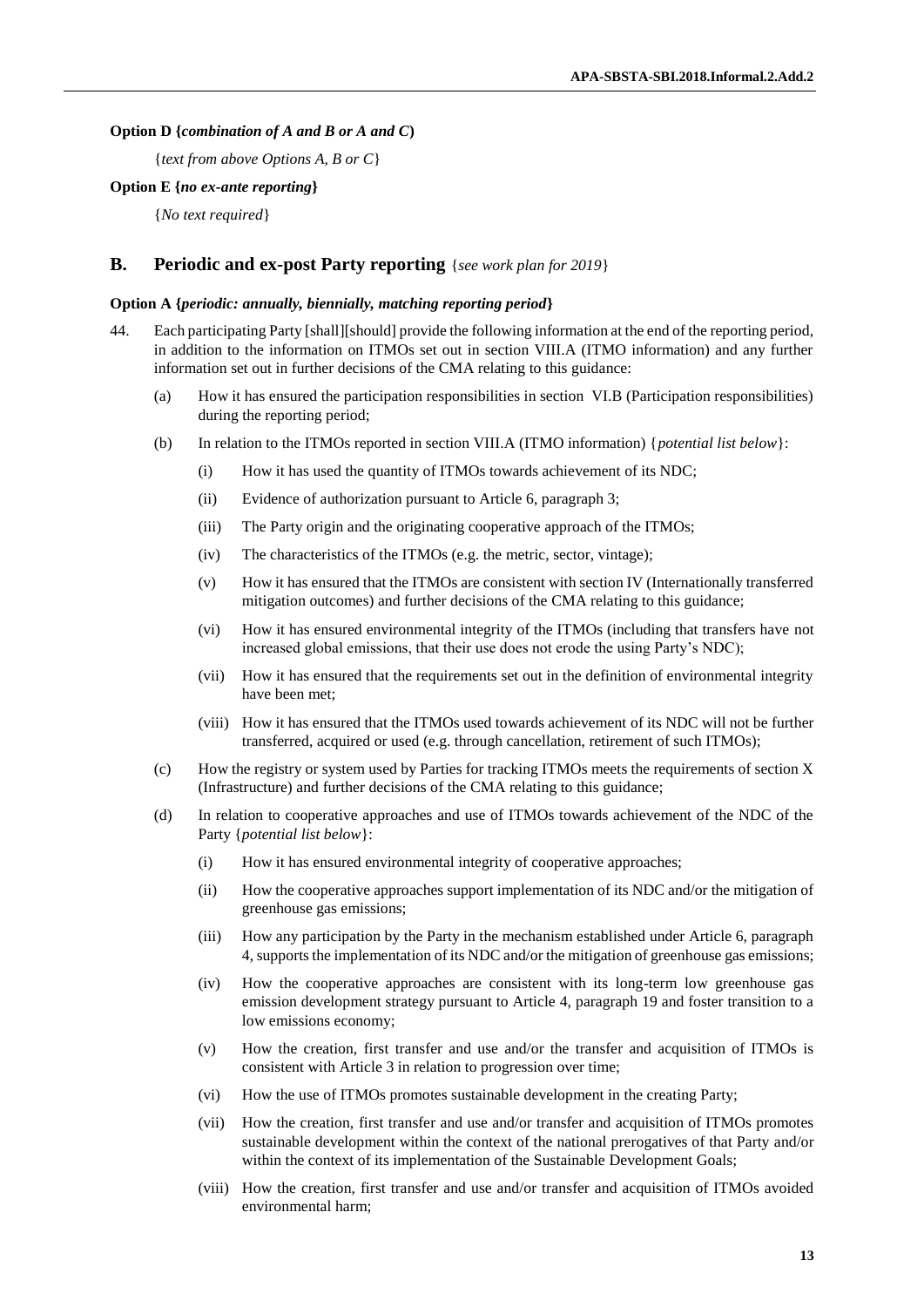- (ix) How the creation, first transfer and use and/or transfer and acquisition of ITMOs avoided a violation of human rights;
- (x) Any updates to its methods for accounting for progress pursuant to the modalities, procedures and guidelines relating to Article 13, paragraph 7;
- (xi) How the creation, first transfer and use and/or transfer and acquisition of ITMOs avoided negative social or economic impacts on any Party.

#### **Option B {***when demonstrating achievement of NDC***}**

- 45. Each participating Party [shall][should] provide the following information at the end of the NDC implementation period, in addition to the information on ITMOs set out in section VIII.A (ITMO information) and any further information required by further decisions of the CMA relating to this guidance:
	- (a) {*same potential list as Option A above*}.

**Option C {***both Option A and Option B***}**

## **VIII. Corresponding adjustment**

## **A. ITMO information**

### **1. Recording ITMO information**

#### **Option A {***Parties record ITMO information***}** {*see work plan for 2019*}

46. Each participating Party [shall][should] record ITMO information through:

#### **Option A1 {***registries pursuant to section X (Infrastructure)***}**

### **Option A1.1 {***registries connected to an ITL***}**

(a) A registry system that is consistent with section X (Infrastructure) and further decisions of the CMA relating to this guidance, that is connected to an international transaction log;

#### **Option A1.2 {***registries without an ITL***}**

(b) A registry system that is consistent with section X (Infrastructure) and further decisions of the CMA relating to this guidance;

## **Option A2 {***international registry pursuant to section X (Infrastructure)***}**

(c) An international registry as per section X (Infrastructure) and further decisions of the CMA relating to this guidance.

#### **Option B {***no obligation to record ITMO information***}**

{*No text required*}

#### **2. Reporting ITMO Information**

### **Option A {***Parties periodically report ITMO data in tabular format***}** {*see work plan for 2019*}

- 47. Each participating Party [shall][should] provide, in agreed tabular format, information on ITMO transactions including {*potential list below*}:
	- (a) Total cumulative emissions and removals covered by its NDC over the reporting period/NDC implementation period;
	- (b) Total cumulative ITMOs created over the reporting period/NDC implementation period;
	- (c) Total cumulative ITMOs transferred internationally over the reporting period/NDC implementation period;
	- (d) Total cumulative ITMOs acquired from an international source over the reporting period/NDC implementation period;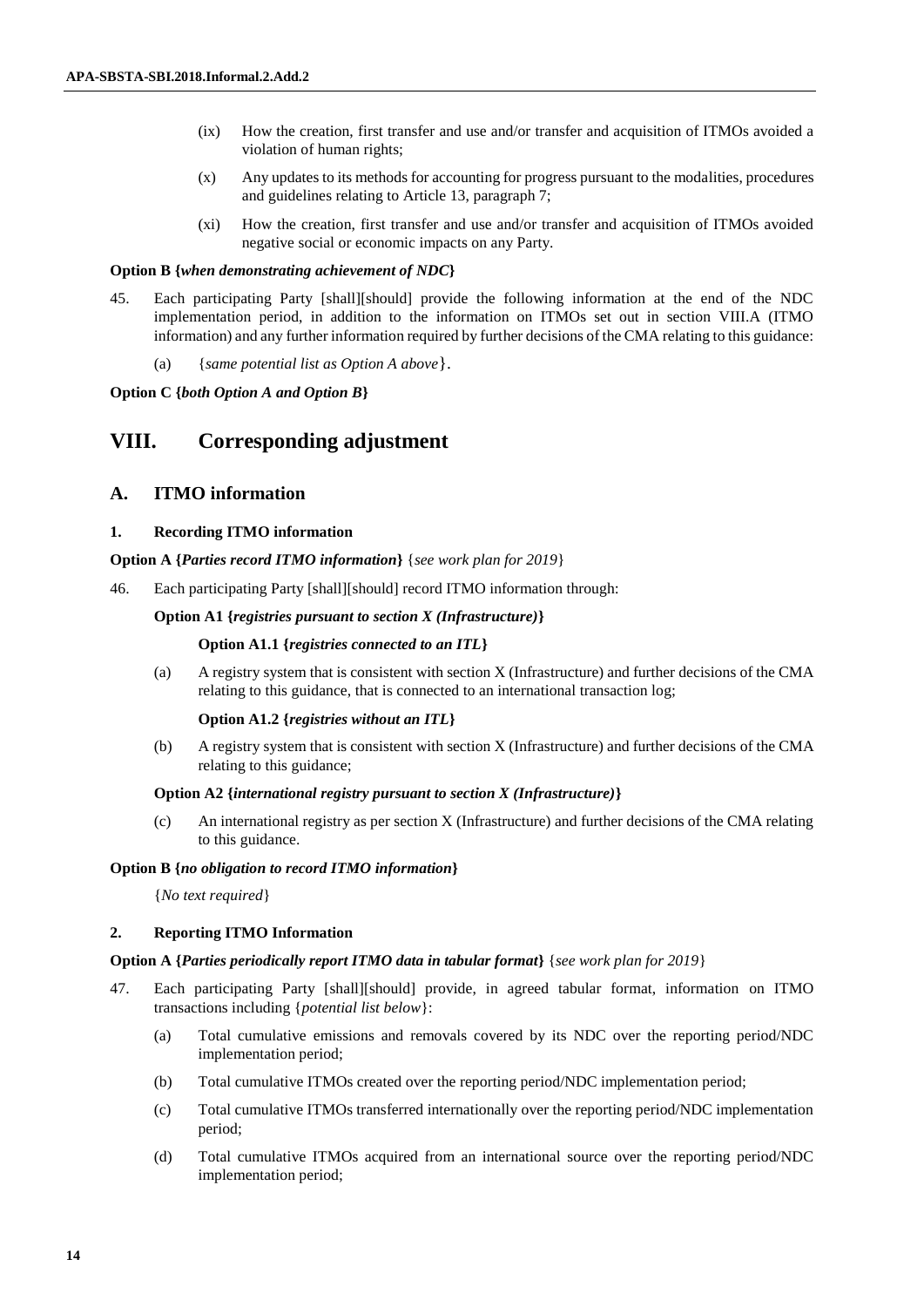- (e) Total cumulative ITMOs transferred over the reporting period/NDC implementation period, where the transfer is the first transfer of that ITMO;
- (f) Total ITMOs held in the registry;
- (g) Total ITMOs used towards the achievement of the NDC.
- 48. Each participating Party [shall][should] provide the information:

### **Option A1 {***annually through a specific report***}**

(a) Annually, consistent with this section and further decisions of the CMA related to this guidance;

### **Option A2 {***biennially through Article 13.7(b)***}**

(b) Biennially, consistent with this section as referred to in the modalities, procedures and guidelines for Article 13 relating to Article 13, paragraph 7(b) {*the MPGs to refer to this guidance in relation to the Article 6 information that has to be provided under Article 13*}.

### **Option A3 {***both annually and biennially through Article 13.7(b)***}**

- (c) Annually, consistent with this guidance and further decisions of the CMA relating to this guidance; and
- (d) Biennially, consistent with this section as referred to in the modalities, procedures and guidelines for Article 13 relating to Article 13, paragraph 7(b) {*the MPGs to refer to this guidance in relation the Article 6 information that has to be provided under Article 13*}.

## **Option B {***ITMO transaction data provided by the ITL / International registry {see work plan for 2019*}

- 49. The administrator of the international transaction log/international registry shall generate and publish/provide for each participating Party, in agreed tabular format, a report that includes information on ITMO transactions and data including:
	- (a) {*same potential list as in Option A}*.
- 50. The administrator of the international transaction log/international registry shall generate and publish/provide for each participating Party, in agreed tabular format, the above report annually and/or biennially.

## **Option C {***no obligation to report ITMO transaction data***}**

{*No text required*}

## **B. Operationalizing the corresponding adjustment**

#### **Option A {***corresponding adjustments consistent with basis and application, recorded in real time***}**

#### **Option A1 {***through the ITL***}**

51. Each participating Party [shall][should] record corresponding adjustments, consistent with this section, as recorded in the international transaction log at the time the ITMO transaction takes place.

#### **Option A2 {***through the international registry***}**

52. Each participating Party [shall][should] record corresponding adjustments consistent with this section, as recorded in the international registry at the time the ITMO transaction takes place.

### **Option B {***corresponding adjustment consistent with basis and application recorded through periodic/ex post reporting of accounting information in agreed tabular format in Article 13.7(b) reports***}**

53. Each participating Party [shall][should] record corresponding adjustments consistent with this section, through the provision of information in agreed tabular format and provide that information in agreed tabular format consistent with this guidance, as referred to in the modalities, procedures and guidelines for Article 13 relating to Article 13, paragraph 7(b) {*the MPGs to refer to this guidance in relation to the Article 6 information that has to be provided under Article 13*} including {*potential list below*}: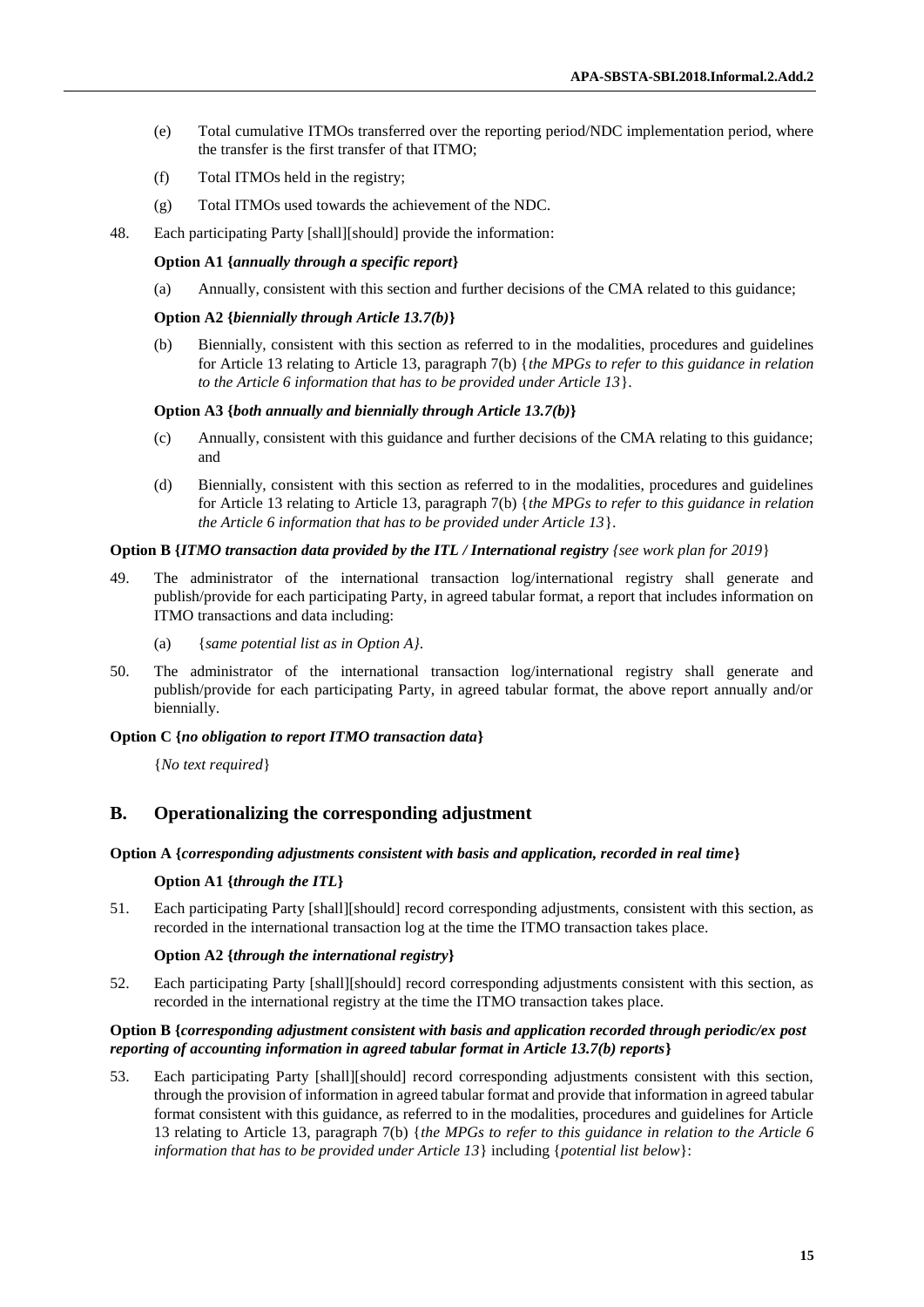- (a) Total cumulative/annual emissions and removals covered by its NDC as derived from the greenhouse gas emissions totals in its national inventory over the reporting period/NDC implementation period;
- (b) Total cumulative/annual ITMOs transferred over the reporting period/NDC implementation period;
- (c) Total cumulative/annual ITMOs acquired over the reporting period/NDC implementation period;
- (d) Total cumulative/annual ITMOs used towards achievement of its NDC over the reporting period/NDC implementation period;
- (e) The adjusted emissions balance after applying the corresponding adjustment for the reporting period/NDC implementation period.

### **Option C {***information reported in Option B is consolidated by the secretariat in the database***}**

54. The secretariat shall consolidate the information contained in the agreed tabular format submitted by each Party into a database consistent with section X.A (Registry requirements) and further decisions of the CMA relating to this guidance. {*see work plan for 2019*}

#### **Option D {***corresponding adjustment consistent with basis and application recorded in buffer registry***}**

55. Each participating Party that is using the buffer registry basis for corresponding adjustment set out in section VIII.C (Article 6, paragraph 2, corresponding adjustment), [shall][should] record the corresponding adjustment in its buffer registry.

## **C. Article 6, paragraph 2, corresponding adjustment**

### **1. General**

## **Option A {***all Parties use the same basis for corresponding adjustment***}**

56. Each participating Party [shall][should] apply the basis for corresponding adjustment set out in section VIII.C.2 (Basis for Article 6, paragraph 2, corresponding adjustment) consistently throughout the NDC implementation period*.*

#### **Option B {***a Party chooses which basis for corresponding adjustment and applies it consistently***}**

57. Each participating Party [shall][should] select one of the bases for corresponding adjustment set out in section VIII.C.2 (Basis for Article 6, paragraph 2, corresponding adjustment) and apply it consistently throughout the NDC implementation period*.*

## **2. Basis for Article 6, paragraph 2, corresponding adjustment**

#### **Option A {***budget-based***}**

58. Budget-based, where a Party applies the corresponding adjustment to a quantified budget of allowable emissions based on its quantified NDC.

#### **Option B {***emissions-based***}**

59. Emissions-based, where a Party applies the corresponding adjustment to the emissions and removals covered by its NDC as derived from the greenhouse gas emissions totals in its national inventory, with a resulting NDC balance sheet.

## **Option C {***buffer registry based***}**

60. A buffer registry, where a Party applies the corresponding adjustment for each transfer and acquisition from a starting point of a zero balance, with a resulting balance that reflects net transfers and acquisitions towards NDCs and in accordance with NDC accounting.

#### **Option D {***emission reductions based***}**

61. Emission reductions based, where a Party applies a corresponding adjustment to the total quantity of emissions reduction achieved during the NDC implementation period.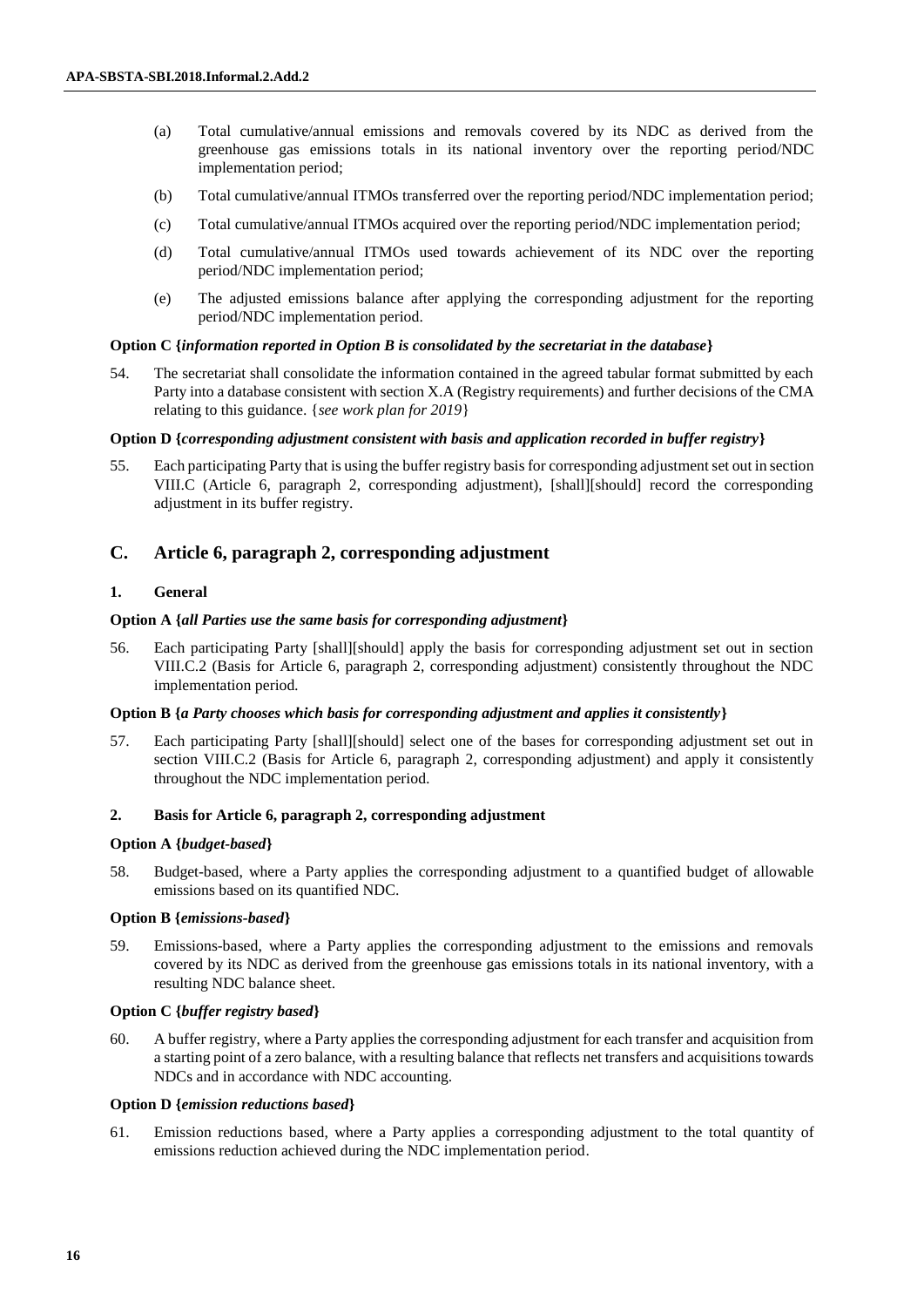## **D. Application of corresponding adjustment** {*see work plan for 2019*}

- 62. Each participating Party [shall][should] make a corresponding adjustment by effecting an addition or subtraction consistent with the basis in section VIII.C.2 (Basis for Article 6, paragraph 2, corresponding adjustment) and consistent with further decisions of the CMA relating to this guidance.
- 63. Each participating Party [shall][should] make a corresponding adjustment for:

## **Option A {***Parties record a corresponding adjustment for first transfer and for use towards achievement of NDC***}**

(a) First transfer of ITMOs and use of ITMOs towards achievement of its NDC;

### **Option B {***Parties record a corresponding adjustment for transfers and acquisitions***}**

(b) Transfers of ITMOs and acquisitions of ITMOs towards achievement of its NDC;

### **Option C {***all transactions***}**

(c) Creations, first transfers, transfers, acquisitions and use of ITMOs towards an NDC.

## **E. Use of ITMOs towards NDCs**

#### **Option A {***budget-based corresponding adjustment***}**

- 64. Each participating Party [shall][should] calculate the quantified NDC consistent with section VII.A (Exante reporting) {*Option B*} and further decisions of the CMA relating to this guidance.
- 65. Each participating Party [shall][should] issue units into the registry/holding account in the international registry {*where Option A or Option B of section X (Infrastructure) is applied*}.
- 66. Each participating Party [shall][should] make a corresponding adjustment consistent with this section VIII (Corresponding adjustment).
- 67. At the end of the NDC implementation period, each participating Party [shall][should] retire the number of units equal to the emissions and removals covered by its NDC. Such retirement shall be made in the registry/account in the international registry established and maintained pursuant to section X (Infrastructure).

#### **Option B {***emissions-based corresponding adjustment***}**

- 68. Each participating Party [shall][should] provide quantified information on its NDC reference and target level emissions, consistent with section VII.A (Ex-ante reporting) {*Option C*} and further decisions of the CMA relating to this guidance.
- 69. Each participating Party [shall][should] make a corresponding adjustment consistent with this section VIII (Corresponding adjustment).
- 70. At the end of the NDC implementation period, each participating Party [shall][should] submit information on the adjusted emissions balance for each year covered by its NDC; consistent with section VIII.A (ITMO information), and, to enable comparison, the information contained in this section and consistent with further decisions of the CMA relating to this guidance {*see work plan for 2019*}.
- 71. The secretariat shall consolidate the information submitted by each Party pursuant to this section and further decisions of the CMA relating to this guidance into the database referred to in section X.C (Database) {*see work plan for 2019*}.

#### **Option C {***buffer registry-based corresponding adjustment***}**

72. Forward the amount in the buffer registry resulting from corresponding adjustments, consistent with section VIII (Corresponding adjustment), to Article 4, paragraph 13 for NDC accounting.

#### **Option D {***emissions reductions-based corresponding adjustment***}**

73. At the end of the NDC implementation period, each participating Party [shall][should] calculate the total quantity of emission reductions achieved within its jurisdiction during the NDC implementation period.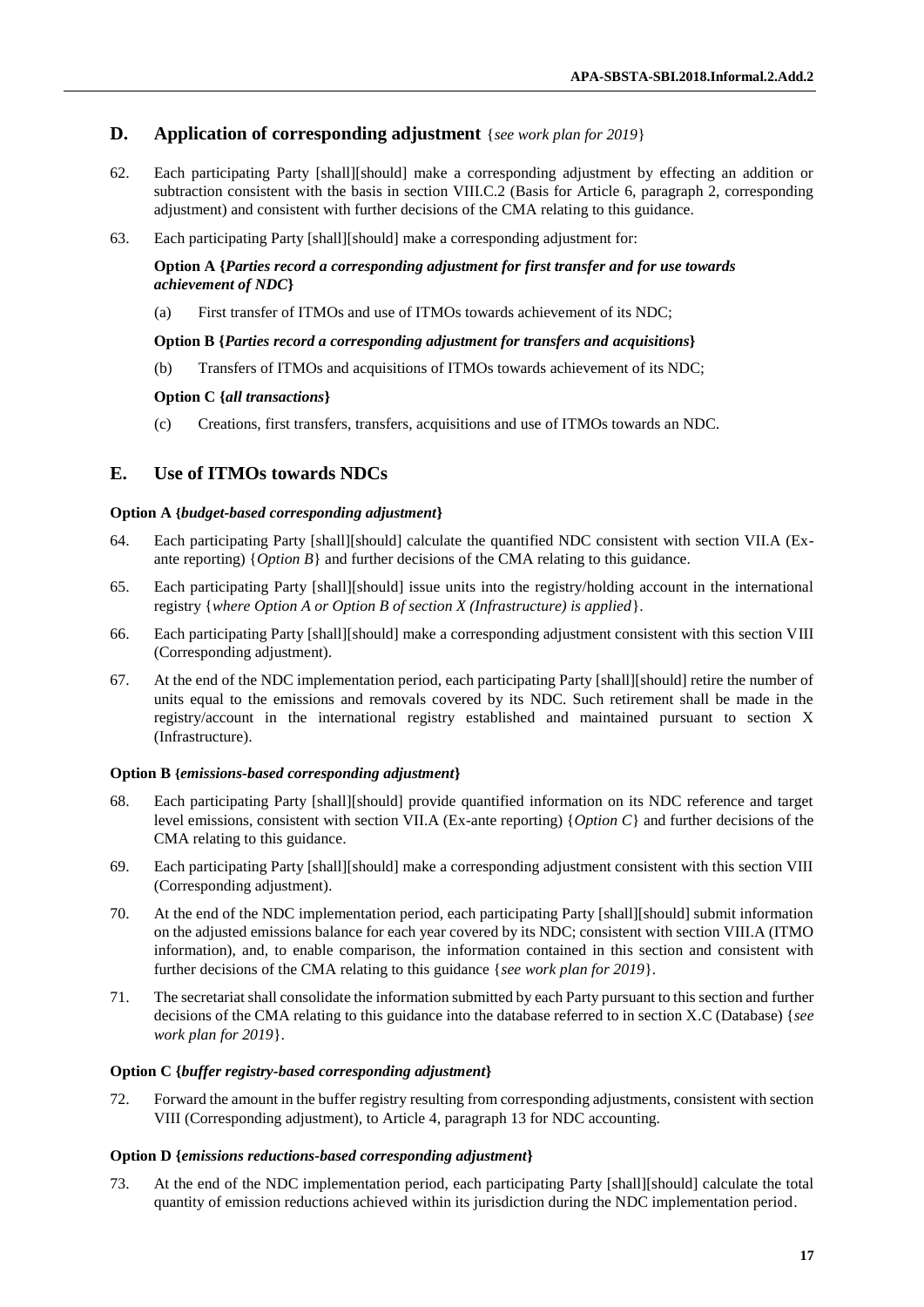- 74. Each participating Party [shall][should] make a corresponding adjustment to the total quantity of emission reductions referred to in paragraph 63 above consistent with section VIII.C.2 (Basis for Article 6, paragraph 2, corresponding adjustment) {*Option D*}.
- 75. Each participating Party [shall][should] provide information on the adjusted quantity of emission reductions referred to in paragraph 64 above as part of the information necessary to track progress made in implementing and achieving its NDC as per Article 13.7(b).
- **F. Specific guidance for sectors/greenhouse gases/emissions and removals etc.** {*see work plan for 2019*}

## **1. General**

76. A Party may create and first transfer an ITMO that is achieved in its jurisdiction:

## **Option A {***only inside NDC***}**

(a) In sectors/greenhouse gases/emissions and removals covered by that Party's NDC;

## **Option B {***inside and outside NDC***}**

(b) In any sector/greenhouse gases/emissions and removals;

### **Option C {***inside NDC and may also be outside NDC if included in subsequent NDC}*

- (c) In sectors/greenhouse gases/emissions and removals covered by that Party's NDC, and
- (d) In sectors/greenhouse gases/emissions and removals not covered by its NDC if the Party will include this sector/greenhouse gas/source of emissions in its subsequent NDC.
- **2. Sectors/greenhouse gases/emissions and removals covered by the nationally determined contribution** {*this section is dependent on Option A*}
- 77. For ITMOs that are created and first transferred by a Party and achieved in sectors/greenhouse gases/emissions and removals covered by that Party's NDC, each participating Party [shall][should] make a corresponding adjustment consistent with section VIII (Corresponding adjustment) further decisions of the CMA relating to this guidance.
- **3. Sectors/greenhouse gases not covered by the nationally determined contribution** {*this section is dependent Option B and Option C*}
- 78. For ITMOs that are created and first transferred by a Party and achieved outside the sectors/greenhouse gases/emissions and removals covered by that Party's NDC:
	- (a) The using Party [shall][should] make a corresponding adjustment consistent with section VIII (Corresponding adjustment) further decisions of the CMA relating to this guidance;
	- (b) The first transferring Party [shall][should]:

#### **Option A {***make a corresponding adjustment***}**

(i) Make a corresponding adjustment consistent with section VIII (Corresponding adjustment) further decisions of the CMA relating to this guidance;

## **Option B {***no corresponding adjustment, reporting only***}**

(ii) Report consistent with this guidance;

## **Option C {***make an addition to inventory emissions***}**

(iii) Make an addition to the inventory emissions equal to the number of ITMOs from sectors/greenhouse gases/emissions and removals outside the scope of its NDC.

### **Option D {***no action required***}**

{*no text required*}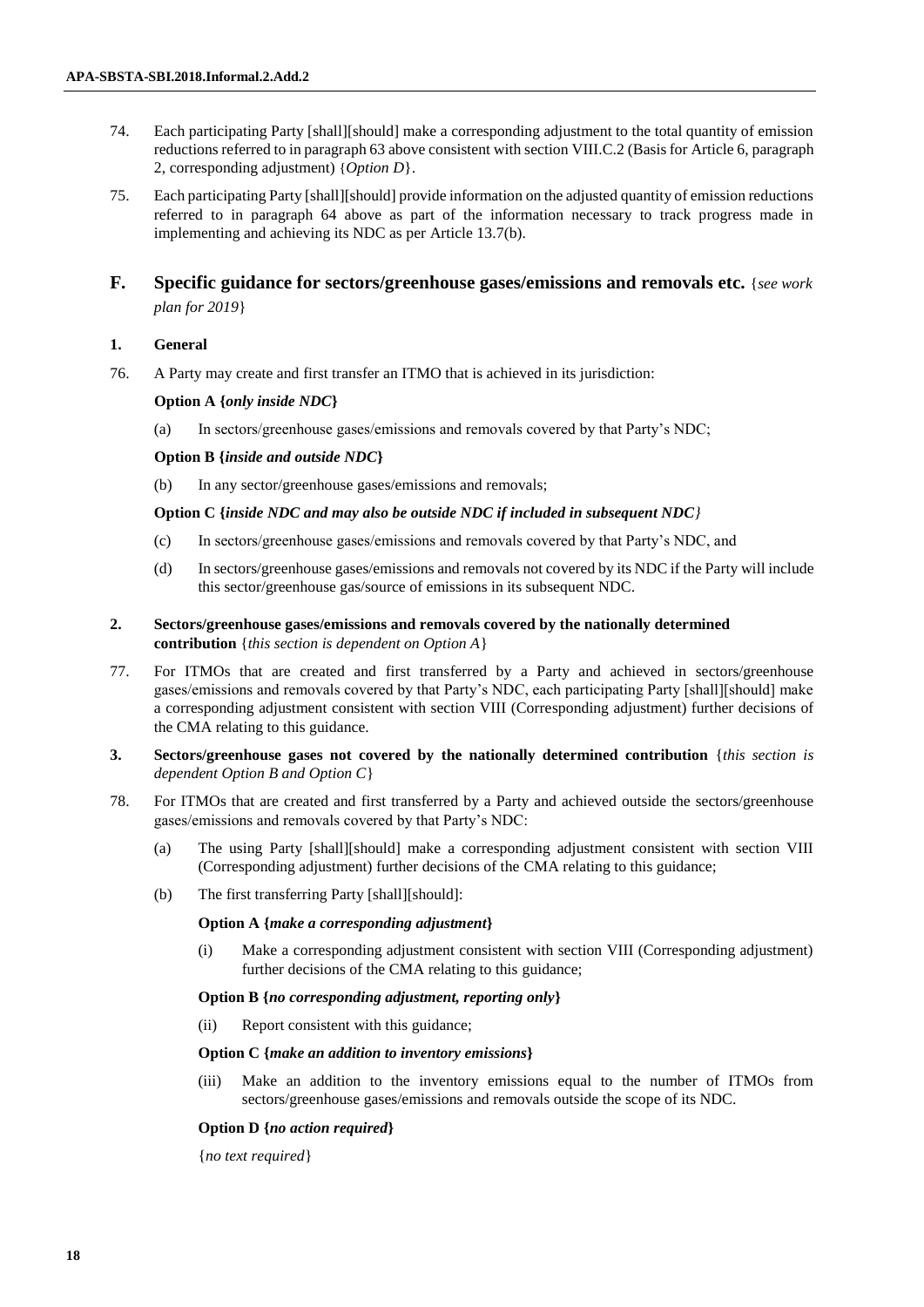## **G. Specific guidance for single-year nationally determined contributions** {*see work plan for 2019*}

## **1. General**

79. A participating Party that has a single-year NDC [shall][should] apply a corresponding adjustment, consistent with this guidance and further decisions of the CMA relating to this guidance, by:

#### **Option A {***all Parties use the same method***}**

(a) Applying the method in section 2 below for the year of its single-year NDC;

#### **Option B {***Parties choose one method and apply consistently***}**

(b) Selecting one of the methods in section 2 below and applying it for the year of its single-year NDC and consistently throughout the NDC implementation period.

#### **2. Methods of corresponding adjustment for a single-year NDC**

80. A participating Party that has a single-year NDC [shall][should] apply the/one of the following method/s:

#### **Option A {***single-year vintage creation, transfer and use only***}**

- (a) The creating and transferring Party only creates and first transfers and/or only transfers ITMOs that are of the same vintage as the Party's single year NDC, and applies a corresponding adjustment in respect of ITMOs created and first transferred and/or transferred in that year;
- (b) The acquiring or using Party applies a corresponding adjustment for ITMOs acquired and/or used that are of the same vintage as the Party's single-year NDC.

### **Option B {***cumulative corresponding adjustments***}**

- (c) The transferring Party applies a corresponding adjustment for the same year as the single year NDC in respect of all ITMOs created and first transferred and/or transferred over the NDC implementation period;
- (d) The acquiring or using Party applies a corresponding adjustment for the same year as the single year NDC in respect of all ITMOs acquired and/or used over the NDC implementation period;

### **Option C {***representative corresponding adjustments***}**

(e) The Party applies a corresponding adjustment for the same year as the single year NDC, that is representative of the creation and first transfer, transfer, acquisition and/or use of ITMOs by that Party over the NDC implementation period by:

## **Option C1 {***comparison to a trend that would be consistent with NDC achievement***}**

(i) Calculating a multi-year emissions trajectory for the NDC implementation period consistent with the achievement of its NDC and applying a corresponding adjustment for each year covered by this emissions trajectory;

#### **Option C2 {***averaging, including average per cooperative approach***}**

(ii) Calculating an average amount of ITMOs created and first transferred, transferred, acquired and/or used over the NDC implementation period and applying a corresponding adjustment equal to this average amount for the same year as the single year NDC;

## **Option C3 {***either Option C1 or Option C2 and applying consistently***}**

#### **Option D {***reporting consistent with this guidance, periodically***}**

- (f) The Party applies a corresponding adjustment for all ITMOs that it creates and first transfers, transfers, acquires and/or uses in the same year as the single year NDC;
- (g) The Party provides information on ITMOs that it creates and first transfers, transfers, acquires and/or uses for years in the NDC implementation period other than the year of the single year NDC, consistent with section VIII.A (ITMO information) and further decisions of the CMA relating to this guidance.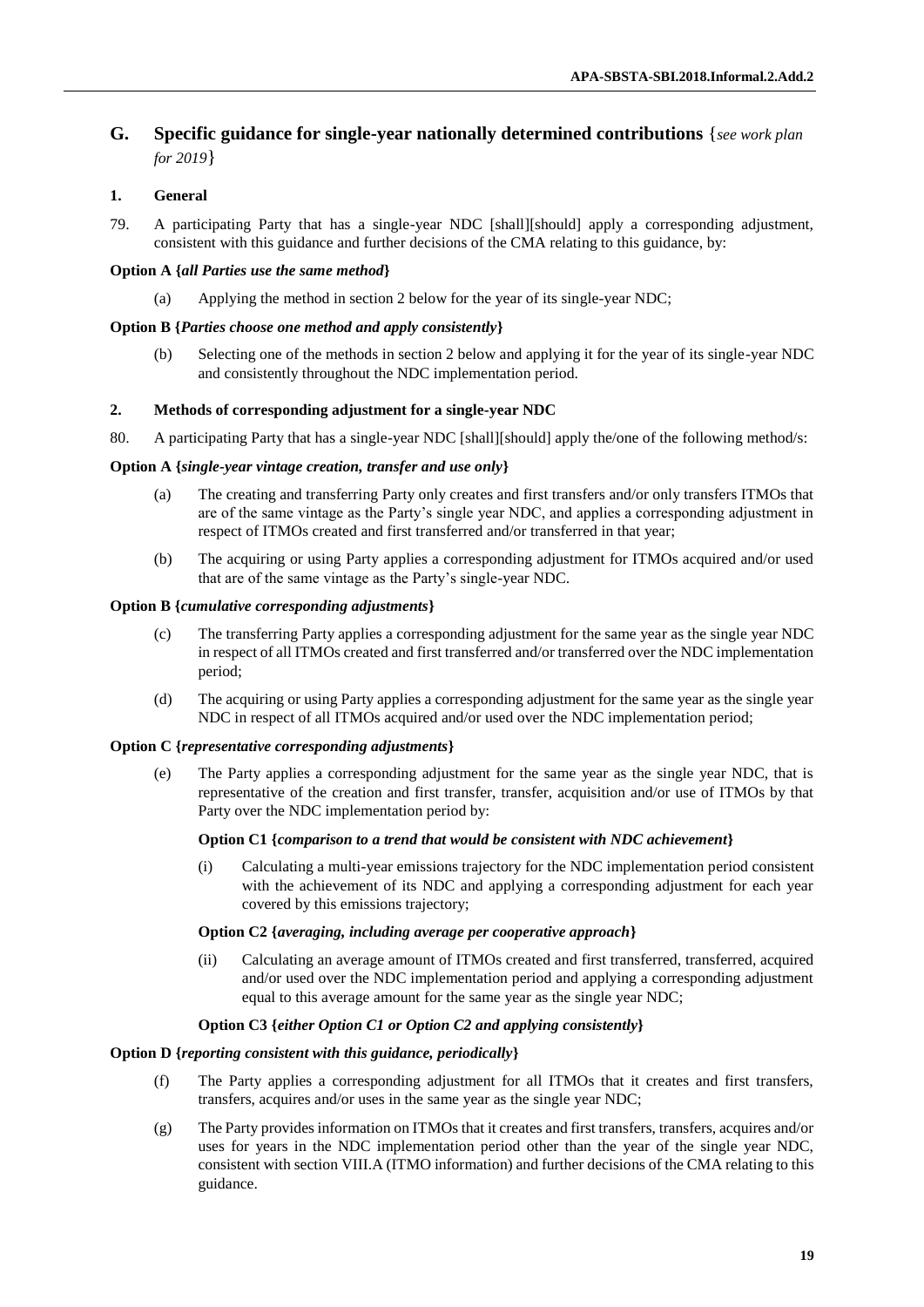## **Option E {***no specific guidance***}**

{*no text required*}

- **H. Specific guidance for pre-2020/2021 units/internationally transferred mitigation outcomes** {*see work plan for 2019*}
- 81. In respect of pre-2020/2021 units/ITMOs Parties [shall][should] make a corresponding adjustment and use such ITMOs consistent with this guidance and further decisions of the CMA relating to this guidance.

## **I. Specific guidance for uses for purposes other than towards achievement of nationally determined contributions**

82. An ITMO:

## **Option A {***allow non-NDC uses***}**

(a) Can be used for purposes other than towards the towards achievement of NDCs;

## **Option B {***not allow non-NDC uses***}**

(b) Cannot be used for purposes other than towards the towards achievement of NDCs;

{*end of Option B*}

- 83. An ITMO [shall][should] not be used towards achievement of an NDC where it has been or is intended to be used {*potential list below*}:
	- (a) Towards international mitigation action outside the UNFCCC;
	- (b) Towards voluntary climate actions that are not mandatory in the relevant jurisdiction;
	- (c) As a means of demonstrating climate finance provided pursuant to Article 9.
- 84. Parties [shall][should] make a corresponding adjustment for ITMOs used for purposes other than towards achievement of NDCs, consistent with:

### **Option A {***make a corresponding adjustment for all as per this guidance***}**

(a) Section VIII (Corresponding adjustment);

## **Option B {***only make a corresponding adjustment where covered by NDC***}**

(b) Section VIII (Corresponding adjustment), where the ITMOs are from the sectors/greenhouse gases/emissions and removals covered by the NDC.

## **IX. Application of this guidance to emission reductions certified under the mechanism established by Article 6, paragraph 4** {*see work plan for 2019*}

#### **Option A {***guidance applicable to all emission reductions***}**

#### **Option A1 {***guidance applicable to all emission reductions transferred internationally***}**

85. Section VIII (Corresponding adjustment) of this guidance/this guidance applies to all emissions reductions under the mechanism established by Article 6, paragraph 4, when transferred internationally and used towards the achievement of an NDC.

### **Option A2 {***guidance applicable to all emission reductions reflected in inventory***}**

86. Section VIII (Corresponding adjustment) of this guidance/this guidance applies to the use by one Party of an emission reduction from the mechanism established in Article 6, paragraph 4 for the achievement of its NDC and the use of the underlying emission reduction by the host Party reflected in the calculation of its GHG inventory.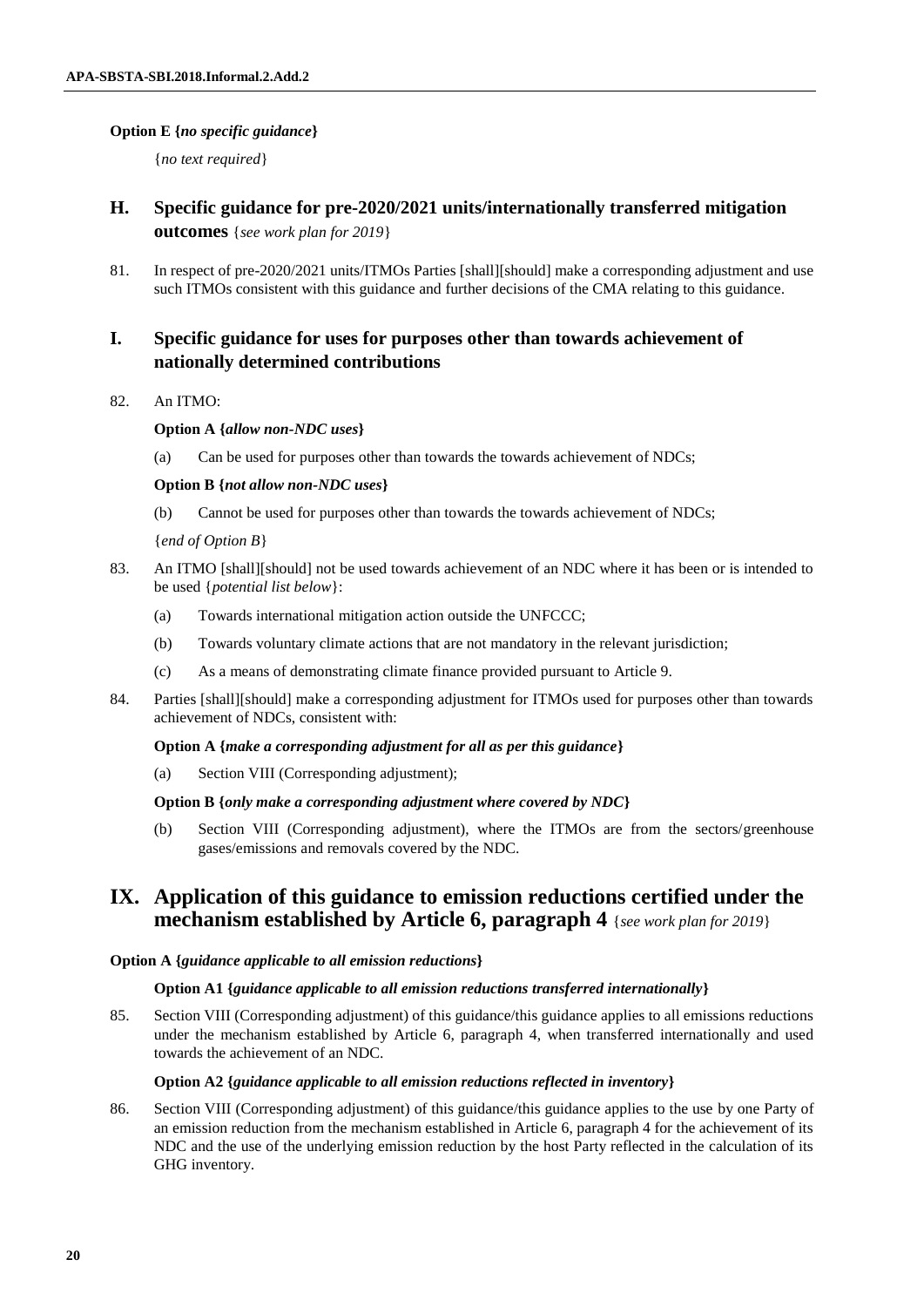## **Option B {***guidance applicable to only some emission reductions, not applicable to others***}**

#### **Option B1 {***guidance applicable where emission reductions from sectors/greenhouse gases*/*emissions and removals are covered by the NDC***}**

- 87. Section VIII (Corresponding adjustment) of this guidance/this guidance applies to emission reductions under the mechanism established by Article 6, paragraph 4, that result from a mitigation activity that is included in the sectors/greenhouse gases/emissions and removals covered by the host Party's NDC, when those emission reductions are transferred internationally.
- 88. This guidance does not apply to emission reductions under the mechanism established by Article 6, paragraph 4, if the mitigation activity is not included in the sectors/greenhouse gases/emissions and removals covered by the host Party's NDC.

#### **Option B2 {***guidance applicable where emission reductions are covered by the NDC***}**

- 89. Section VIII (Corresponding adjustment) of this guidance/this guidance applies to emission reductions under the mechanism established by Article 6, paragraph 4, that result from a mitigation activity that is included in the host Party's NDC, when those emission reductions are transferred internationally to be used in the acquiring Party's NDC.
- 90. This guidance does not apply to emission reductions under the mechanism established by the Article 6, paragraph 4, if the mitigation activity is not included in the host Party's NDC.

#### **Option C {***forwarding based***}**

- 91. This guidance is not applicable to the initial forwarding of certified emission reductions from the Article 6, paragraph 4, mechanism registry.
- 92. Section VIII (Corresponding adjustment) of this guidance/this guidance [shall][should] apply to any subsequent international transfer of certified emission reductions between registries/national accounts in the international registry through the international transaction log.

# **X. Infrastructure**

## **A. Registry requirements** {*see work plan for 2019*}

#### **Option A {***registries***}**

- 93. Each participating Party [shall][should] have or have access to a registry that meets the requirements of this section and further decisions of the CMA relating to this guidance.
- 94. Each participating Party to ensure that its registry is capable of:
	- (a) Creating and, where applicable, issuing ITMOs/units;
	- (b) Determining a unique serial number for each ITMO/unit;
	- (c) Transfer of ITMOs/units;
	- (d) Subsequent transfer of ITMOs/units;
	- (e) Acquiring ITMO/units;
	- (f) Demonstrating that ITMOs/units have been used towards achievement of an NDC (e.g. through cancelling or retiring ITMOs);
	- (g) Ensuring the avoidance of double counting.

#### **Option A1 {***no further requirements in relation to registry beyond Option A***}**

{*no further text required*}

### **Option A2 {***all potential elements of Option A, plus all further elements below***}**

95. Each registry [shall][should] have the following national accounts: issuance, holding, transfer, acquisition, cancellation, retirement, share of proceeds, and a maintained link to the mechanism registry.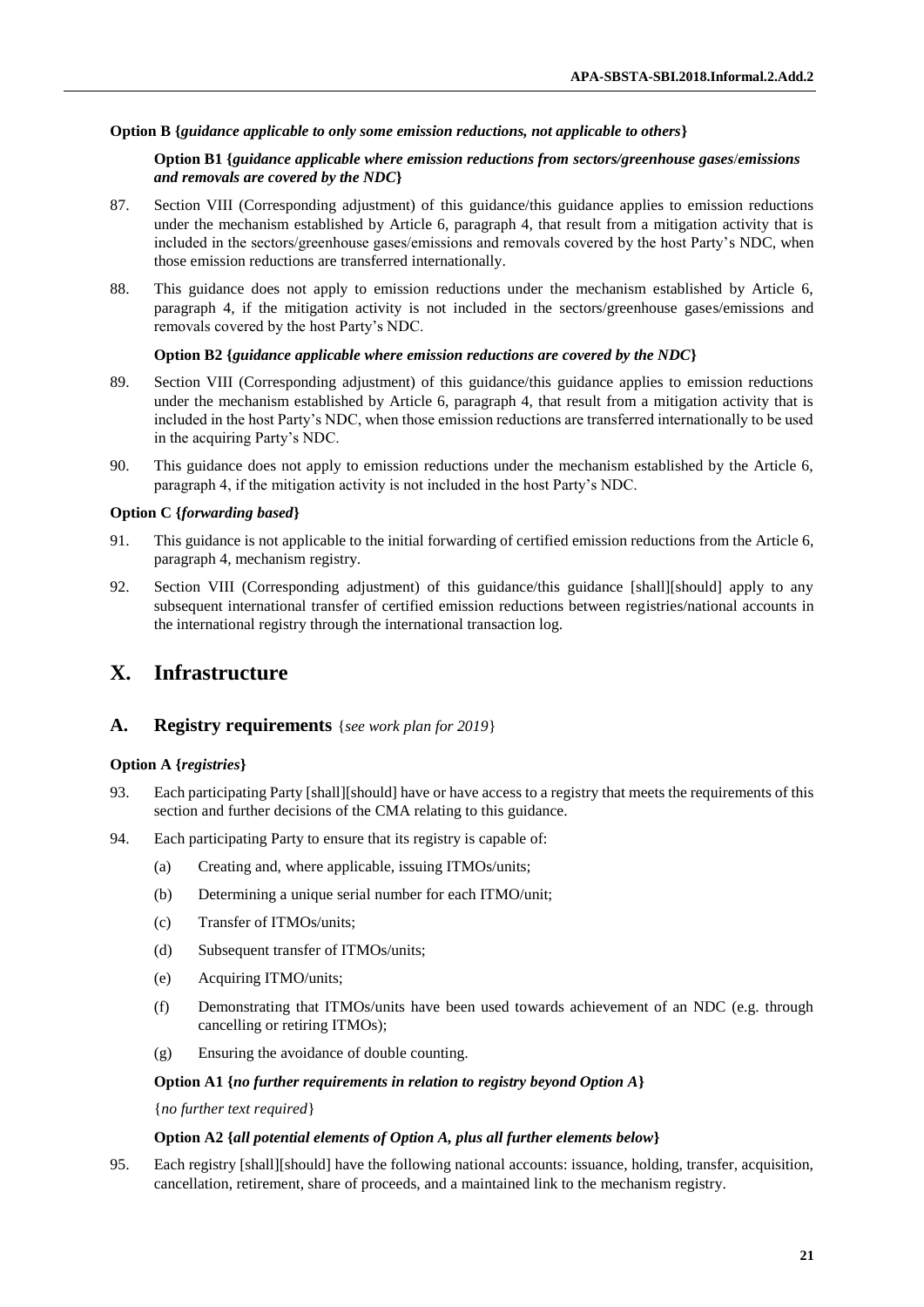## **Option A3 {***Option A and A2, plus further element below}*

96. Each registry [shall][should] have a cancellation account for overall mitigation in global emissions.

## **Option B {***international registry***}**

## **Option B1 {***international registry***}**

97. The secretariat shall maintain an international registry for Parties that do not have a registry or do not have access to a registry, that is capable of:

(a)  $\{(a)-(g) \text{ of paragraph } 94 \text{ in Option A}\}.$ 

98. The secretariat shall ensure the international registry has the following national accounts: issuance, holding, transfer, acquisition, cancellation, retirement, and share of proceeds.

### **Option B2 {***Option B1, plus further element below}*

99. Each registry [shall][should] have a cancellation account for overall mitigation in global emissions.

## **Option C {***both Option A and Option B above, with Parties being able to use either Option A or Option B***}**

## **Option E** {*no registry/registries required as reporting is the basis for tracking ITMOs/units***}**

{*no text required*}

## **B. International transaction log** {*see work plan for 2019*}

## **Option A {***international transaction log***}**

- 100. The secretariat shall establish and maintain an international transaction log capable of recording the information set out in this section X (Infrastructure) and further decisions of the CMA relating to this guidance.
- 101. Each participating Party [shall][should] ensure that its registry is capable of connection to the international transaction log.

#### **Option B {***no ITL required as reporting is the basis for tracking ITMOs/units***}**

{*no text required*}

## **C. Database** {*see work plan for 2019*}

## **Option A {***database***}**

- 102. The secretariat shall establish and maintain a database to record, consistent with this section X (Infrastructure) and further decisions of the CMA relating to this guidance, at least the following {*potential list below*}:
	- (a) Transactions of ITMOs consistent with section VIII.A (ITMO information);
	- (b) Information contained in the ex-ante report and agreed tabular format consistent with section VII.A (Ex-ante reporting) and section VIII.A (ITMO information);
	- (c) Amounts subject to a corresponding adjustment to the NDC balance sheet of the participating Parties consistent with section IV (Internationally transferred mitigation outcomes);
	- (d) Information on adjusted-emissions balance {*for emissions-based*} consistent with section VIII.E (Use of ITMOs towards NDCs).

## **Option B {***no database required as reporting is the basis for tracking ITMOs/units***}**

{*no text required*}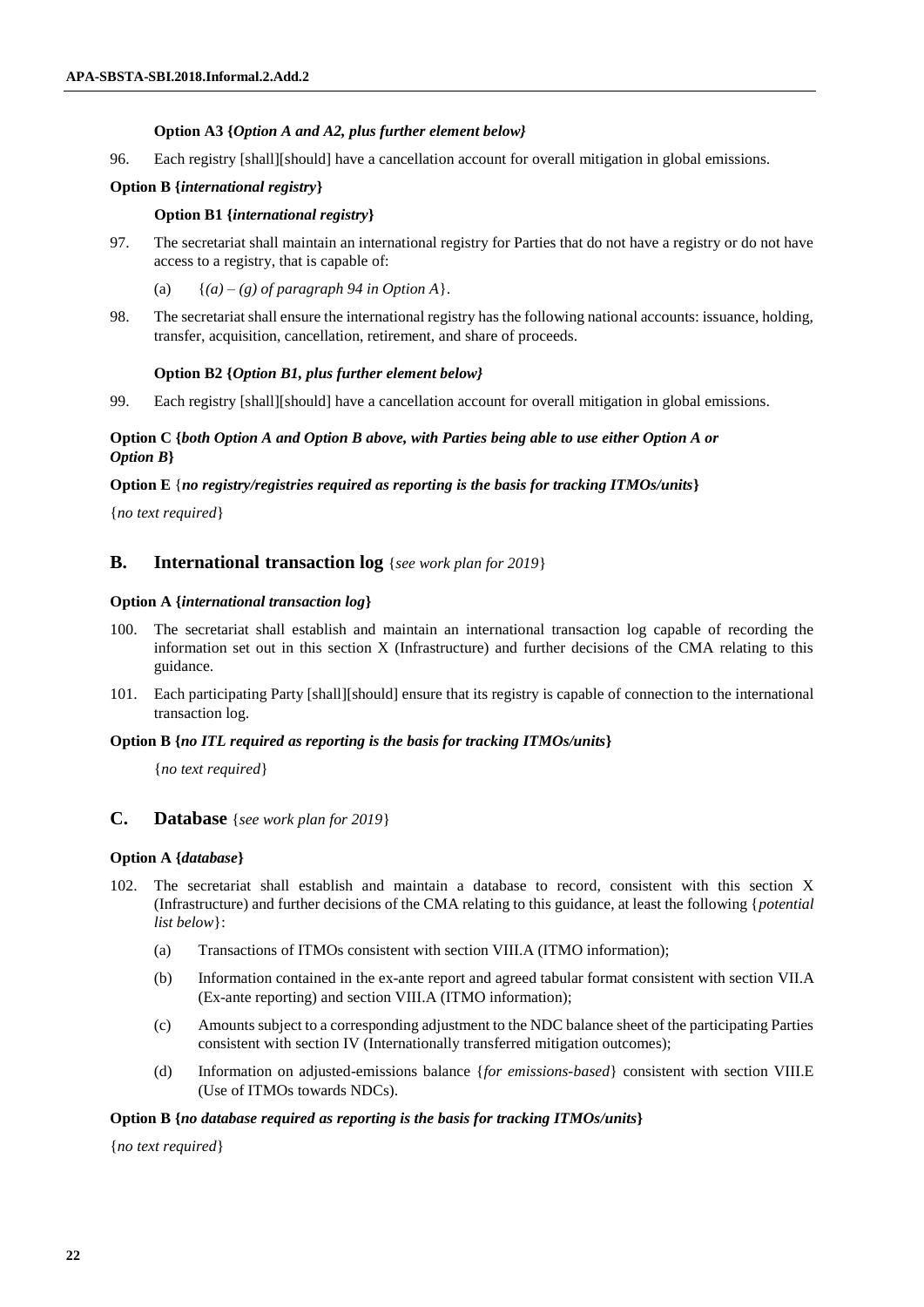# **XI. Safeguards**

## **A. Limits on creation and first transfer**

### **Option A {***limits on creation, transfer and acquisition***}** {*potential list below*}

- 103. A Party [shall][should] create and first transfer ITMOs in a manner that avoids significant fluctuations in the prices and quantities available in the international market for ITMOs {*further text needed*}.
- 104. Compulsory limitation of tradable units [shall][should] be exclusively used for retirement purposes.
- 105. A Party [shall][should] not create or first transfer ITMOs where the ITMOs have been achieved in sectors that have a high degree of uncertainty {*further text needed*}.
- 106. A Party [shall][should] not first transfer any quantity of ITMOs over the reporting period/NDC implementation period that is greater than *X* per cent of its quantified budget of allowable emissions for that reporting period/NDC implementation period.
- 107. A Party [shall][should] maintain a holding balance equal to *X* per cent of its mitigation target for that reporting period/NDC implementation period throughout the reporting period/NDC implementation period.
- 108. A Party [shall][should] maintain a minimum level of allowable emissions in the NDC time frame reserve.
- 109. A Party's balance for the reporting period/NDC implementation period [shall][should] not exceed *X* per cent of its actual emissions and to not exceed emission levels for the reporting period/NDC implementation period that are consistent with NDC achievement.

### **Option B {***no limits on creation, transfer or acquisition***}**

{*no text required*}

## **B. Limits on use towards achievement of nationally determined contributions**

#### **Option A {***limits on use***}** {*potential list below*}

- 110. A Party's use of ITMOs towards achievement of its NDC [shall][should] be supplemental to domestic action and domestic action [shall][should] constitute a significant element of the effort made by each Party towards achievement of its NDC.
- 111. A Party [shall][should] not use any quantity of ITMOs towards achievement of its NDC that is greater than *X* per cent of the actual emissions of that Party calculated for the reporting period/NDC implementation period.
- 112. A Party [shall][should] not bank/carry over ITMOs exceeding *X* from one reporting period/NDC implementation period to a subsequent reporting period/NDC implementation period.
- 113. A Party may carry over a quantity of ITMOs achieved in one reporting period/NDC implementation period to a subsequent reporting period/NDC implementation period equal to a maximum of *X* per cent of the actual emissions calculated for the reporting period/NDC implementation period.
- 114. An ITMO [shall][should] only be used by a Party towards achievement of its NDC or voluntarily cancelled.
- 115. A Party [shall][should] not use ITMOs from outside the scope of its NDC in order to achieve its own NDCs.;

## **Option B {***no limits on use***}**

{*no text required*}

## **XII. Overall mitigation in global emissions in context of Article 6, paragraph 2**

#### **Option A {***overall mitigation in global emissions requirement***}**

116. Overall mitigation in global emissions [shall][should] be implemented in the context of Article 6, paragraph 2 as follows: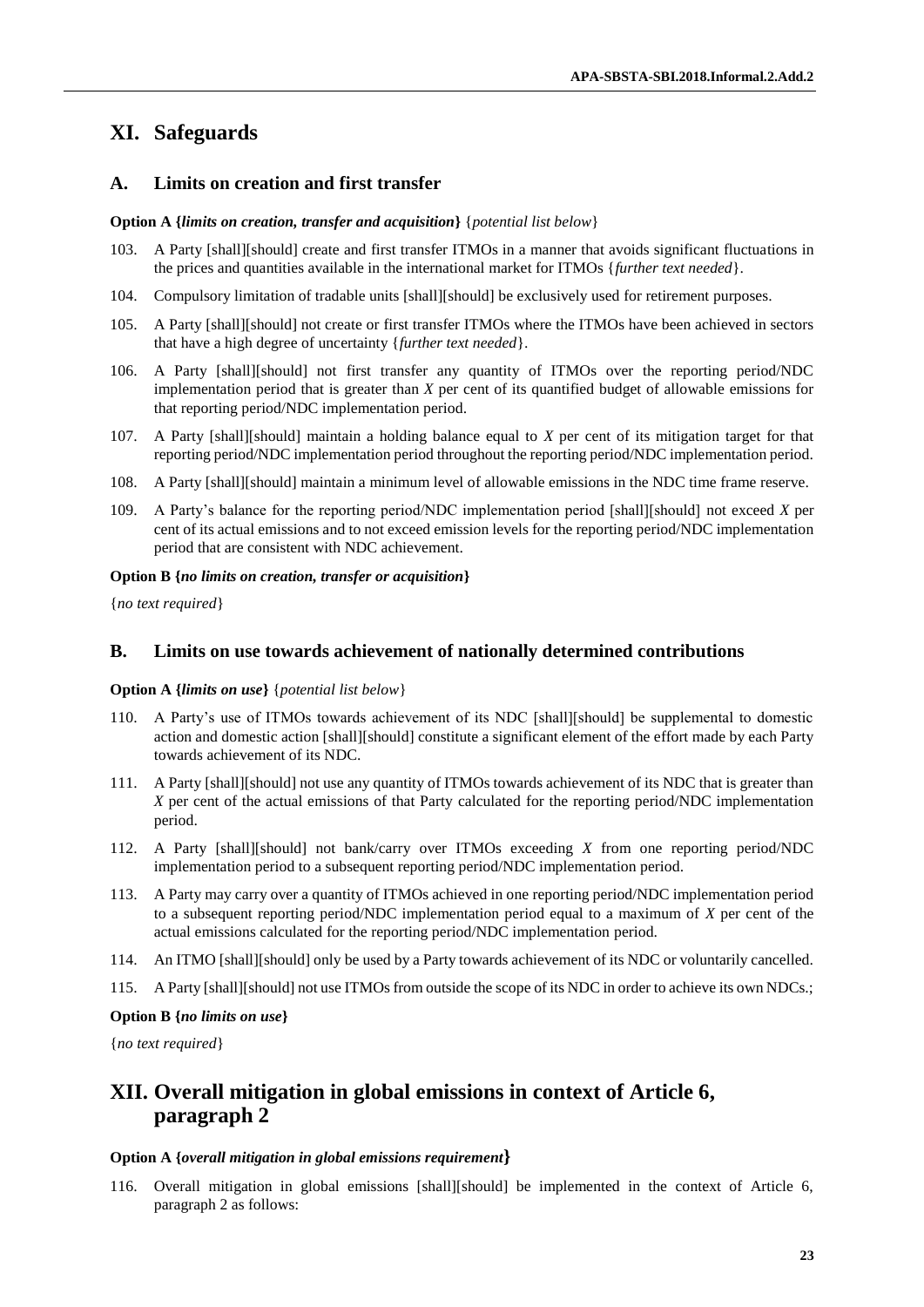### **Option A1 {***automatic cancellation***}**

- (a) On the basis of an automatic cancellation as follows:
	- (i) Overall mitigation in global emissions [shall][should] be achieved by ensuring some ITMOs are not used by either creating or acquiring Party towards achievement of its NDC;
	- (ii) At the time of issuance/first transfer of ITMOs, registry [shall][should] transfer *X* per cent of ITMOs to the cancellation account for overall mitigation consistent with section X (Infrastructure);
	- (iii) Transferring Party [shall][should] make a corresponding adjustment for the full amount of ITMOs created/issued/supplied for first transfer;
	- (iv) Acquiring/using Party [shall][should] make a corresponding adjustment for the amount of ITMOs acquired/used;
	- (v) The cancelled ITMOs [shall][should] not be used for any further transfer or purpose, including use by any Party towards achievement of its NDC or voluntary cancellation;

### **Option A2 {***discounting by Parties***}**

- (b) On the basis of a discounting by Parties as follows:
	- (i) Overall mitigation in global emissions [shall][should] be achieved by ensuring some ITMOs are not used by either creating or acquiring Party towards achievement of its NDC;
	- (ii) Prior to first transfer, creating Party [shall][should] make a corresponding adjustment for the full amount of ITMOs to be first transferred;
	- (iii) Acquiring/using Party [shall][should] make a corresponding adjustment for the full amount of ITMOs acquired/used, discounted by *X* percent.
	- (iv) The discounted volume of ITMOs [shall][should] be transferred to the cancellation account for the overall mitigation of global emissions by the acquiring/using Party.
	- (v) The discounted volume of ITMOs [shall][should] not be used for any further transfer or purpose, including use by any Party towards achievement of its NDC.

#### **Option A3 {***using Party to discount prior to use towards achievement of its NDCs***}**

117. The using Party [shall][should] discount by *X* per cent the total quantity of ITMOs acquired prior to use towards achievement of its NDC.

#### **Option B {***no overall mitigation in global mitigation requirement***}**

{*no text required*}

## **XIII. Share of proceeds for adaptation**

#### **Option A {***share of proceeds***}**

- 118. Cooperative approaches [shall][should] deliver a share of proceeds to be used to assist developing country Parties that are particularly vulnerable to the adverse effects of climate change to meet the costs of adaptation.
- 119. The share of proceeds [shall][should] be collected in respect of:

#### **Option A1** {*where activities are similar to Article 6, paragraph 4 mitigation activities***}**

(a) cooperative approaches that are baseline and crediting approaches that are similar to mitigation activities under the mechanism established by Article 6 paragraph 4;

#### **Option A2 {***crediting approaches***}**

(b) crediting approaches implemented by Parties.

#### **Option A3 {***all approaches***}**

(c) all cooperative approaches;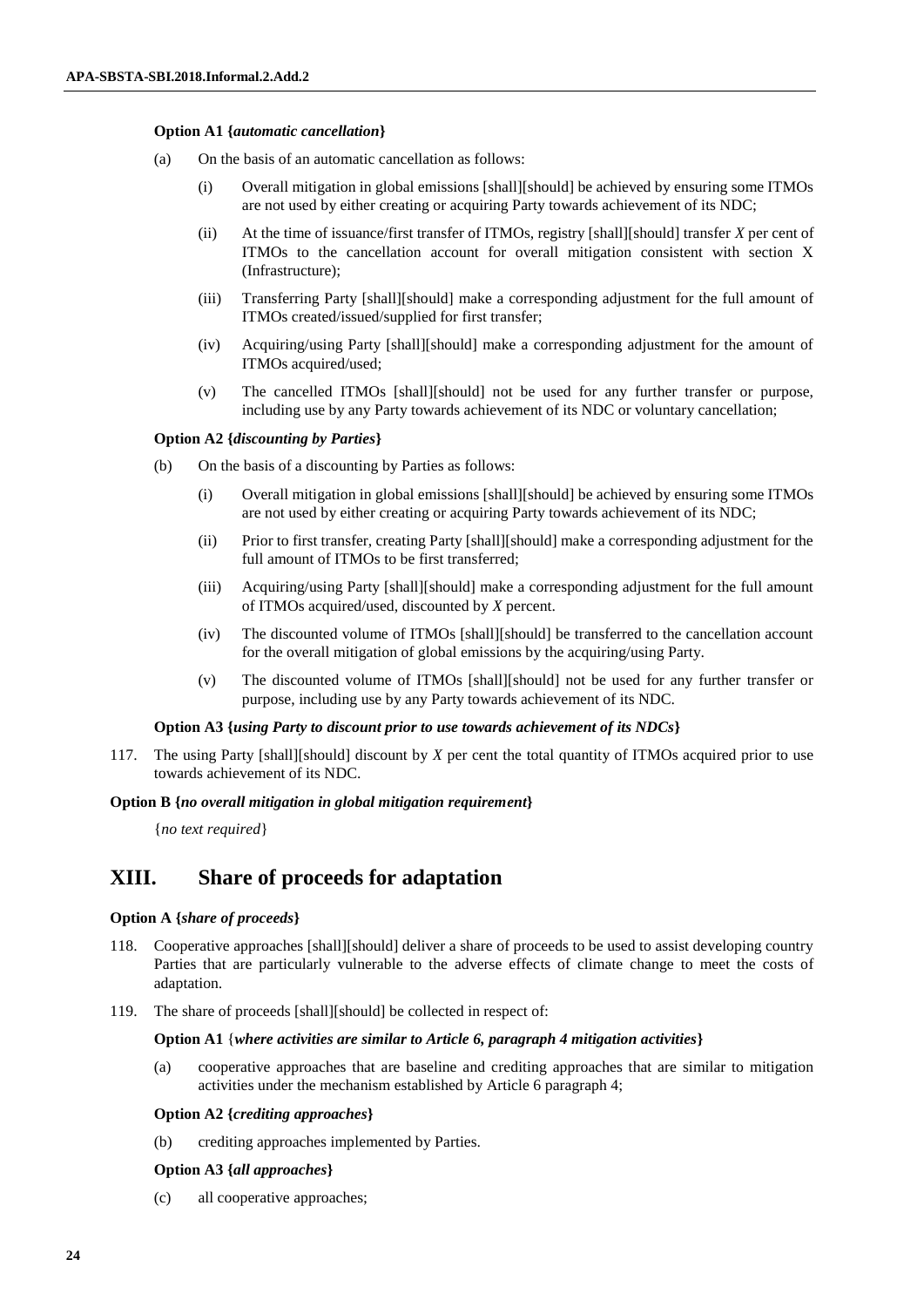#### **Option A4 {***ITMO acquisitions***}**

- (d) all acquisition of ITMOs
- {*end of Option A4*}
- 120. The share of proceeds [shall][should] be set at and levied at {*potential list below*}:

#### **Option A1 {***varying rates of SOP***}**

(a) *X* per cent/5 per cent/an increasing per cent/a diminishing per cent of the amount of ITMOs transferred/used towards achievement of an NDC;

#### **Option A2 {***increasing rate over time at transfer***}**

(b) *X* percent at first transfer, increasing by *Y* percent at each subsequent transfer;

## **Option A3 {***consistent with Article 6, paragraph 6, for the mechanism established by Article 6, paragraph 4***}**

(c) Consistent with the share of proceeds pursuant to Article 6, paragraph 6, for the mechanism established by Article 6, paragraph 4.

{*end of Option A3*}

- 121. The share of proceeds [shall][should] be {*potential list below*}:
	- (a) Collected by the creating/issuing Party at the first transfer of ITMOs and/or collected by a Party using ITMOs towards achievement of its NDC;
	- (b) Transferred by the creating/issuing Party to the Adaptation Fund;
	- (c) Collected by the acquiring Party at each ITMO transfer and transferred to the Adaptation Fund.

## **Option B {***no share of proceeds***}**

{*no text required*}

## **XIV. Addressing negative social and economic impacts, Article 4, paragraph 15**

- 122. The secretariat shall collaborate with the forum on the impact of the implementation of response measures (referred to in paragraph 33 of Decision 1/CP.21) to address negative social and economic impacts, especially those impacting developing countries, resulting from activities related to Article 6, paragraph 2, by the undertaking the following actions:
	- (a) Assessing and identifying the negative social and economic impacts resulting from activities related to Article 6.2, including the cumulative impact of these activities;
	- (b) Developing, implementing and regularly updating measures to address the negative social and economic impacts resulting from activities related to Article 6.2, including the cumulative impact of these activities;
	- (c) Regular sharing of information with the forum on the impact of the implementation of response measures (referred to in paragraph 33 of Decision 1/CP.21) to support the above activities.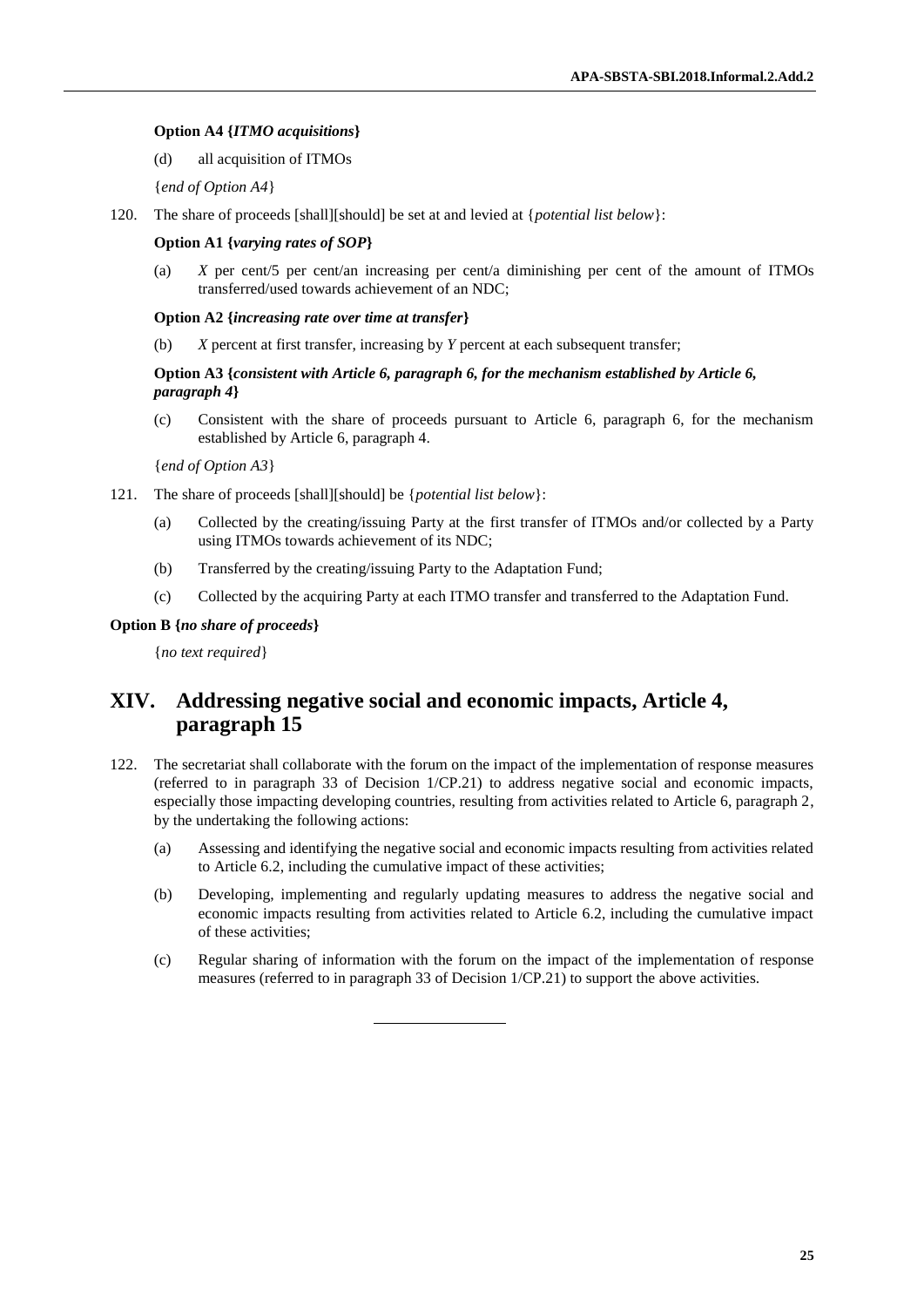# **Annex II**

# **Draft work plan of follow-up work to be carried out in 2019**

*The Conference of the Parties serving as the meeting of the Parties to the Paris Agreement*,

1. *Requests* the Subsidiary Body for Scientific and Technological Advice (SBSTA) to undertake the following work and develop recommendations for a draft decision for consideration and adoption by the Conference of the Parties serving as the meeting of the Parties to the Paris Agreement (CMA) at its second session (2019).

# **II. Special circumstances of least developed countries and small island developing States**

- 2. Requests the SBSTA to develop recommendations for the implementation of section II {*see Annex I above*}, including in relation to the matters listed below, for consideration and adoption by the CMA at its second session:
	- (a) Requirements relating to NDCs;
	- (b) Participation requirements and responsibilities, as set out in section VI (Participation requirements and responsibilities) of the guidance {*see Annex I above*};
	- (c) Ex-ante and ex-post reporting requirements, as set out in section VII (Reporting) of the guidance{*see Annex I above*};
	- (d) Application of corresponding adjustments, as set out in section VIII (Corresponding adjustment) of the guidance {*see Annex I above*}.

# **IV. Internationally transferred mitigation outcomes**

3. *Requests* the SBSTA to develop recommendations on other metrics for ITMOs in section IV (Internationally transferred mitigation outcomes) of the guidance {*see Annex I above*} for consideration and adoption by the CMA at its second session.

# **V. Governance**

## **B. Oversight**

## **Option A {***review by the 6.2 body***} and Option B {***Article 6 body***}**

4. *Requests* the SBSTA to develop recommendations consistent with section V.B (Oversight) of the guidance {*see Annex I above* on the functions of the X body, for consideration and adoption by the CMA at its second session.

## **Option C {***review conducted by Article 13 technical expert review***}**

5. *Requests* the SBSTA to develop recommendations for implementation of the functions of the Article 13 technical expert review, for consideration and adoption by the CMA at its second session.

## **Option D {***review conducted by Article 6 technical expert review***}**

6. *Requests* the SBSTA to develop recommendations for implementation of the functions and operation of the Article 6 technical expert review, for consideration and adoption by the CMA at its second session.

# **VII. Reporting**

7. *Requests* the SBSTA to develop recommendations for the implementation of reporting requirements set out in section VII.A (Ex-ante reporting), section VII.B (Periodic and ex-post Party reporting), Section VIII.A (ITMO information), Section VIII.B (Operationalizing the corresponding adjustment) and Section VIII.E (Use of ITMOs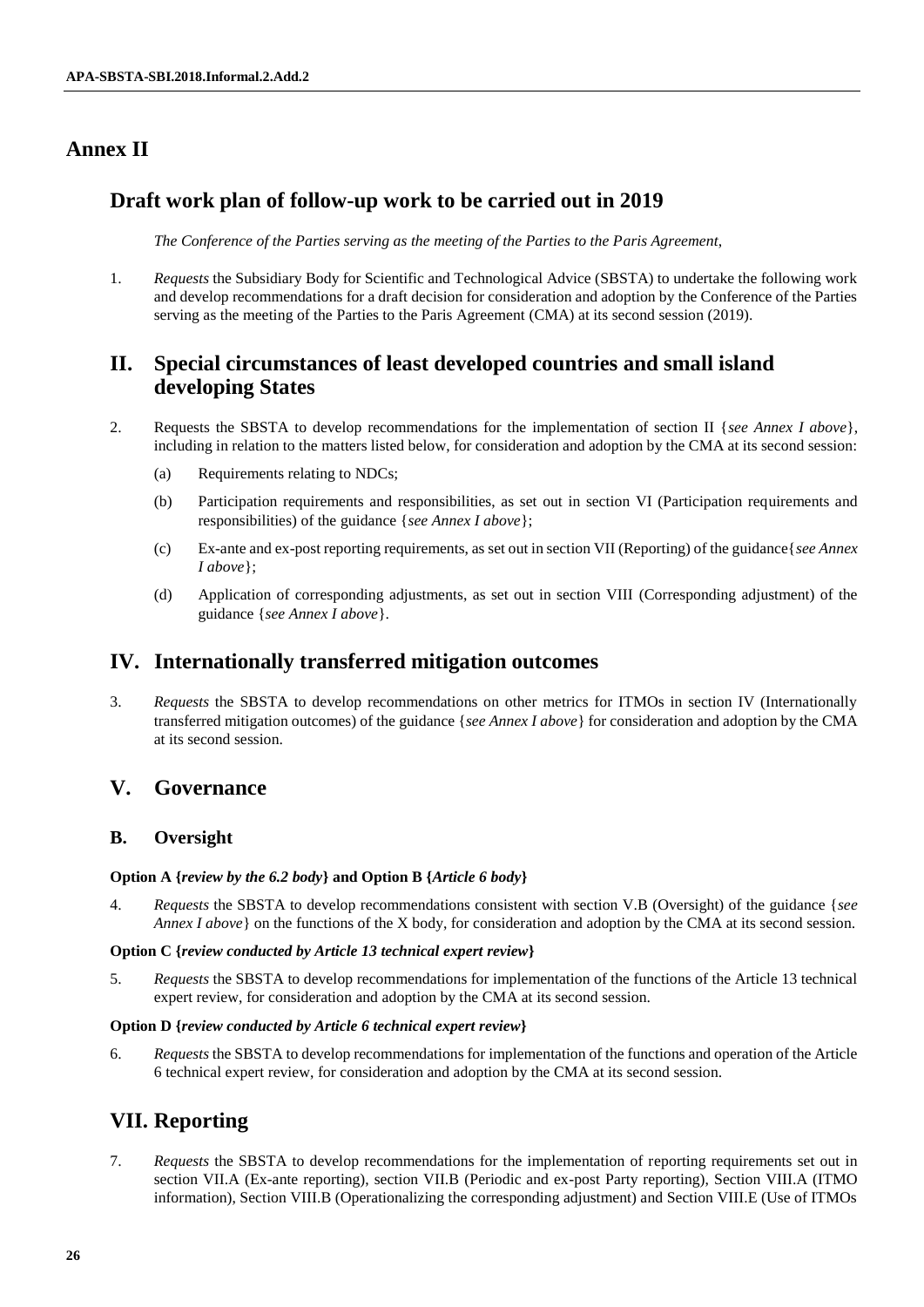towards NDCs) of the guidance {*see Annex I above*}, for consideration and adoption by the CMA at its second session.

## **VIII. Corresponding adjustment {***Work plan relating to section A (ITMO information), section B*

*(Operationalizing the corresponding adjustment), and section E (Use of ITMOs towards NDCs) is included in Infrastructure below, to avoid overlap*}

## **D. Application of corresponding adjustment**

8. *Requests* the SBSTA to develop recommendations for the operationalisation of corresponding adjustments, consistent with section VIII.D (Application of corresponding adjustment) of the guidance {*see Annex I above*}, based on the elements set out below, for consideration and adoption by the CMA at its second session:

#### **Option A {***Parties make a corresponding adjustment for first transfer and use***}**

#### **Option A1 {***budget-based***}**

- (a) Effect a subtraction for all ITMOs/ITMOs created and transferred for the first time.
- (b) Effect an addition for all ITMOs/ITMOs used towards achievement of its NDC.

#### **Option A2 {***emissions-based***}**

- (c) Effect an addition for all ITMOs/ITMOs created and transferred for the first time.
- (d) Effect a subtraction for all ITMOs/ITMOs used towards achievement of its NDC.

### **Option A3 {***buffer registry based***}**

- (e) Effect an addition for all ITMOs/ITMOs created and transferred for the first time through accounting under Article 4.13;
- (f) Effect a subtraction for all ITMOs/ITMOs used towards achievement of its NDC through accounting under Article 4.13.

#### **Option A4 {***emission reductions based***}**

- (g) Effect a subtraction for all ITMOs/ITMOs created and transferred for the first time.
- (h) Effect an n addition for all ITMOs/ITMOs used towards achievement of its NDC.

#### **Option B {***Parties make a corresponding adjustment for transfers and acquisitions***}**

#### **Option B1 {***budget-based***}**

- (i) Effect a subtraction for all ITMOs/ITMOs transferred.
- (j) Effect an addition for all ITMOs/ITMOs acquired.

#### **Option B2 {***emissions-based***}**

- (k) Effect an addition for all ITMOs/ITMOs transferred.
- (l) Effect a subtraction for all ITMOs/ITMOs acquired.

#### **Option B3 {***buffer registry-based***}**

- (m) Effect an addition for all ITMOs/ITMOs transferred.
- (n) Effect a subtraction for all ITMOs/ITMOs acquired.

#### **Option B4 {***emission reductions based***}**

- (o) Effect a subtraction for all ITMOs/ITMOs transferred.
- (p) Effect an addition for all ITMOs/ITMOs acquired.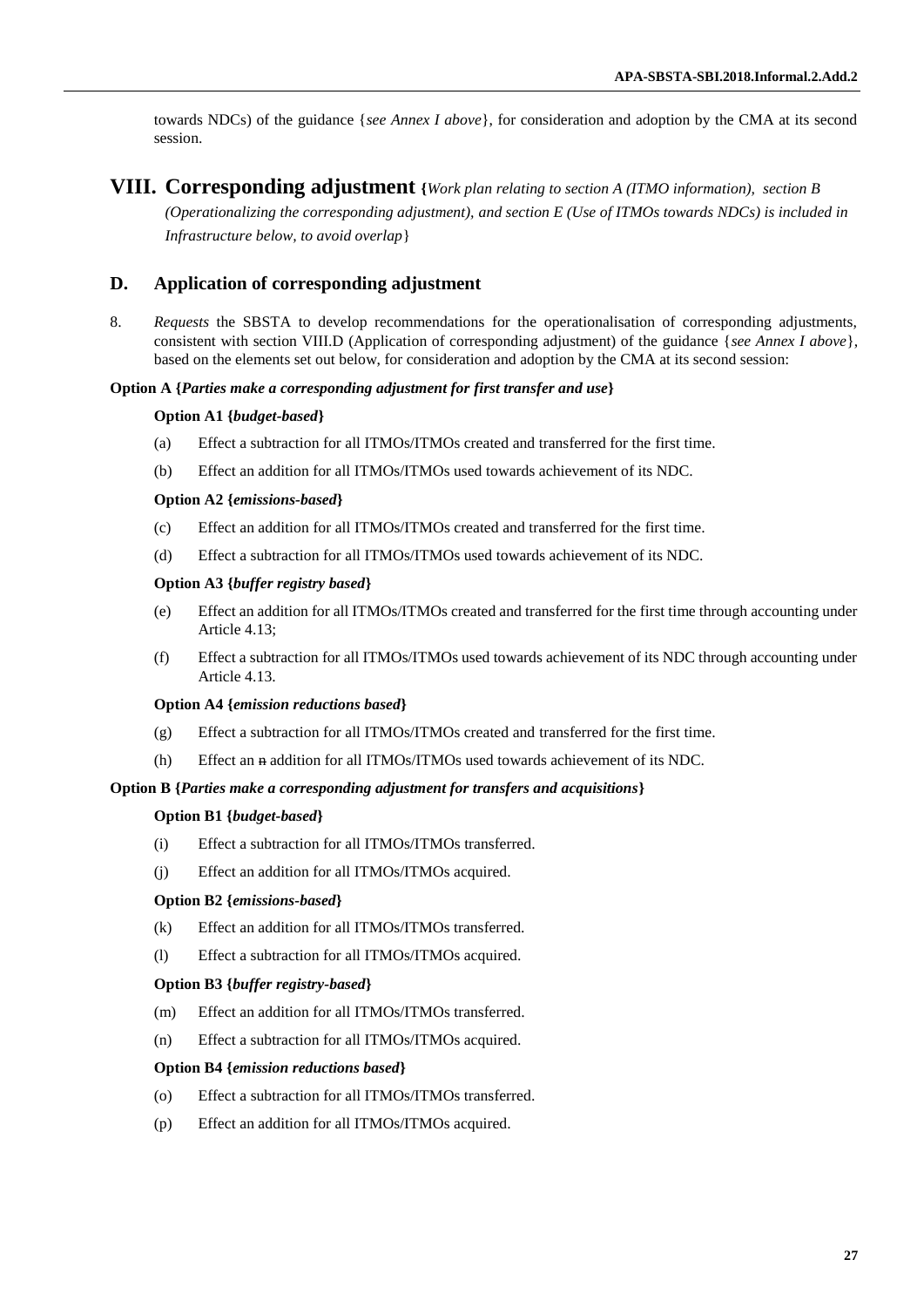## **F. Specific guidance for sectors/greenhouse gases etc.**

9. *Requests* the SBSTA to develop recommendations for the implementation section VIII.F (Specific guidance for sectors/greenhouse gases/emissions and removals etc.) of the guidance {*see Annex I above*} relating to sectors/greenhouse gases/emissions and removals covered by the NDC of the transferring Party for consideration and adoption by the CMA at its second session.

## **G. Specific guidance for single-year nationally determined contributions**

10. *Requests* the SBSTA to develop recommendations for the implementation of section VIII.G (Specific guidance for single-year nationally determined contributions) of the guidance {*see Annex I above*}relating to single-year NDCs for consideration and adoption by the CMA at its second session.

## **H. Specific guidance for pre-2020/2021 units/internationally transferred mitigation outcomes**

11. *Requests* the SBSTA develop recommendations on section VIII.H (Specific guidance for pre-2020/2021 units/internationally transferred mitigation outcomes) of the guidance {*see Annex I above*} on the treatment of pre-2020/2021 units/ITMOs, taking into account the following possible elements, for consideration and adoption by the CMA at its second session:

## **Option A {***use of pre-2020/2021 units/ITMOs, corresponding adjustment for creating and using Party***}**

(a) Both the creating Party and the using Party make a corresponding adjustment consistent with section VIII (Corresponding adjustment) of the guidance {*see Annex I above*};

## **Option B {***use of pre-2020/2021 units/ITMOs, corresponding adjustment only for using Party***}**

(b) A Party using pre-2020/2021 units/ITMOs towards achievement of its NDC makes a corresponding adjustment consistent with section VIII (Corresponding adjustment) of the guidance {*see Annex I above*};

## **Option C {***no use of pre-2020/2021 units***}**

(c) No Party may use pre-2020/2021 units/ITMOs towards achievement of its NDC;

## **Option D {***ITL***}**

(d) Implementation of the corresponding adjustment through the international transaction log, including recommendations relating to invitations to the CMP, where appropriate.

## **IX. Application of this guidance to emission reductions certified under the mechanism established by Article 6, paragraph 4**

- 12. *Requests* the SBSTA to develop recommendations for implementation of the section IX (Application of this guidance to emission reductions certified under the mechanism established by Article 6, paragraph 4) of the guidance {*see Annex I above*} in relation to emission reductions certified under the mechanism established by Article 6, paragraph 4, for consideration and adoption by the CMA at its second session.
- **X. Infrastructure {***The work plan below includes also section VIII.A (ITMO information) and section VIII.B (Operationalizing the corresponding adjustment) in order to avoid overlap*}
- 13. *Requests* the SBSTA to develop recommendations for the development and implementation of the infrastructure requirements as set out in section X (Infrastructure) of the guidance {*see Annex I above*}, taking into account the following possible elements, for consideration and adoption by the CMA at its second session:

## **Option A {***registries***}**

(a) A system of registries;

## **Option B {***international registry***}**

(b) An international registry;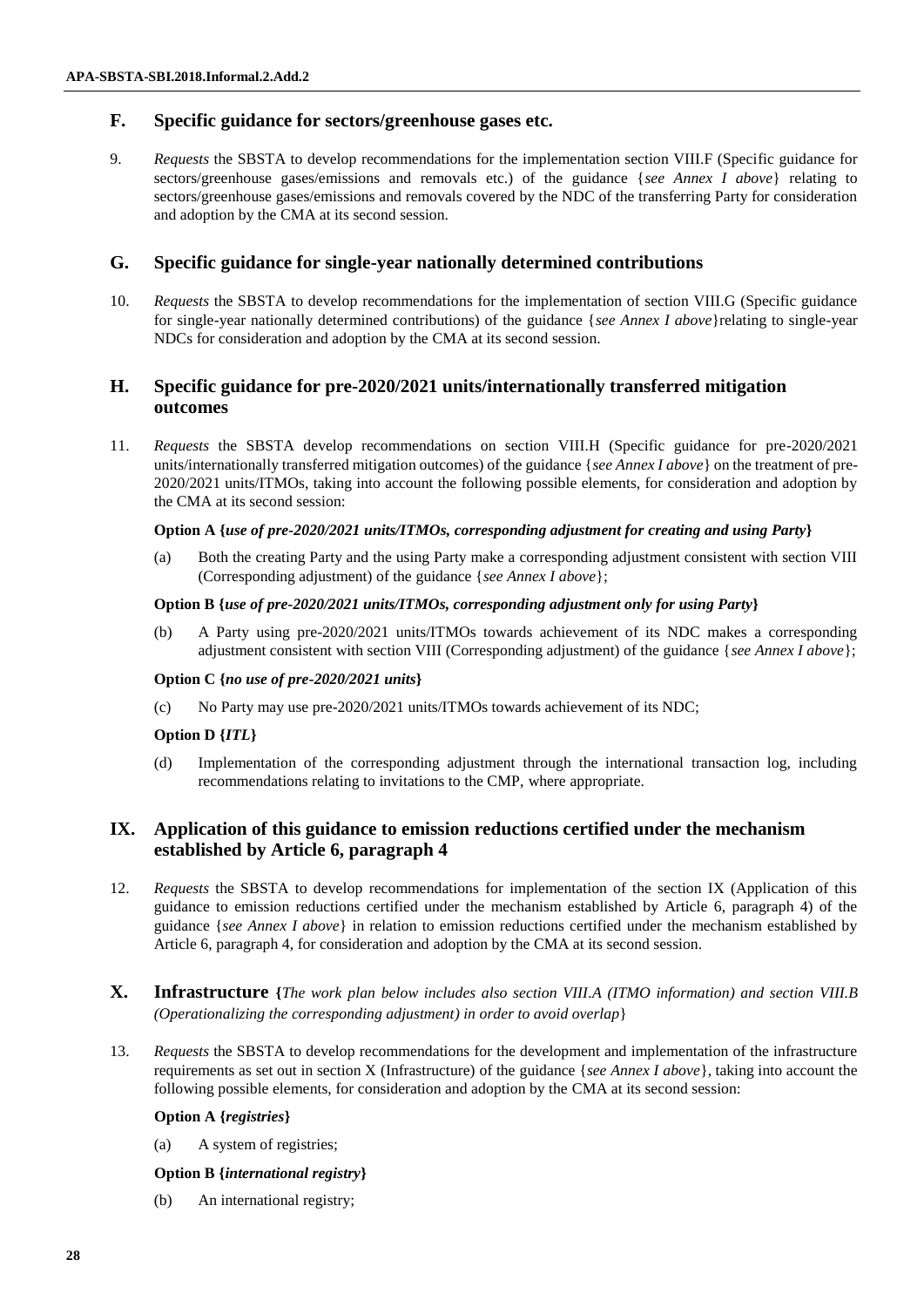#### **Option C {***international transaction log***}**

(c) An international transaction log, including the information to be provided by the ITL administrator annually/biennially;

### **Option D {***agreed tabular format***}**

(d) An agreed tabular format;

### **Option E {***database***}**

(e) A database.

## **{***INTERSESSIONAL WORK FOR THE SECRETARIAT- INDICATIVE POSSIBLE LIST***}**

- 14. *Requests* the secretariat to undertake technical preparatory work, including technical papers and financial and technical feasibility studies, as required, for the consideration of the SBSTA at its fiftieth session, on the following {*potential list below*}:
	- (a) The technical aspects relating to an international registry, international transaction log, database, including consideration of the use of distributed ledger technology, as appropriate;
	- (b) The processes required to support reporting and review of participation by Parties in cooperative approaches;

*END OF SECTION 2.1: GUIDANCE ON COOPERATIVE APPROACHES REFERRED TO IN ARTICLE 6, PARAGRAPH 2, OF THE PARIS AGREEMENT*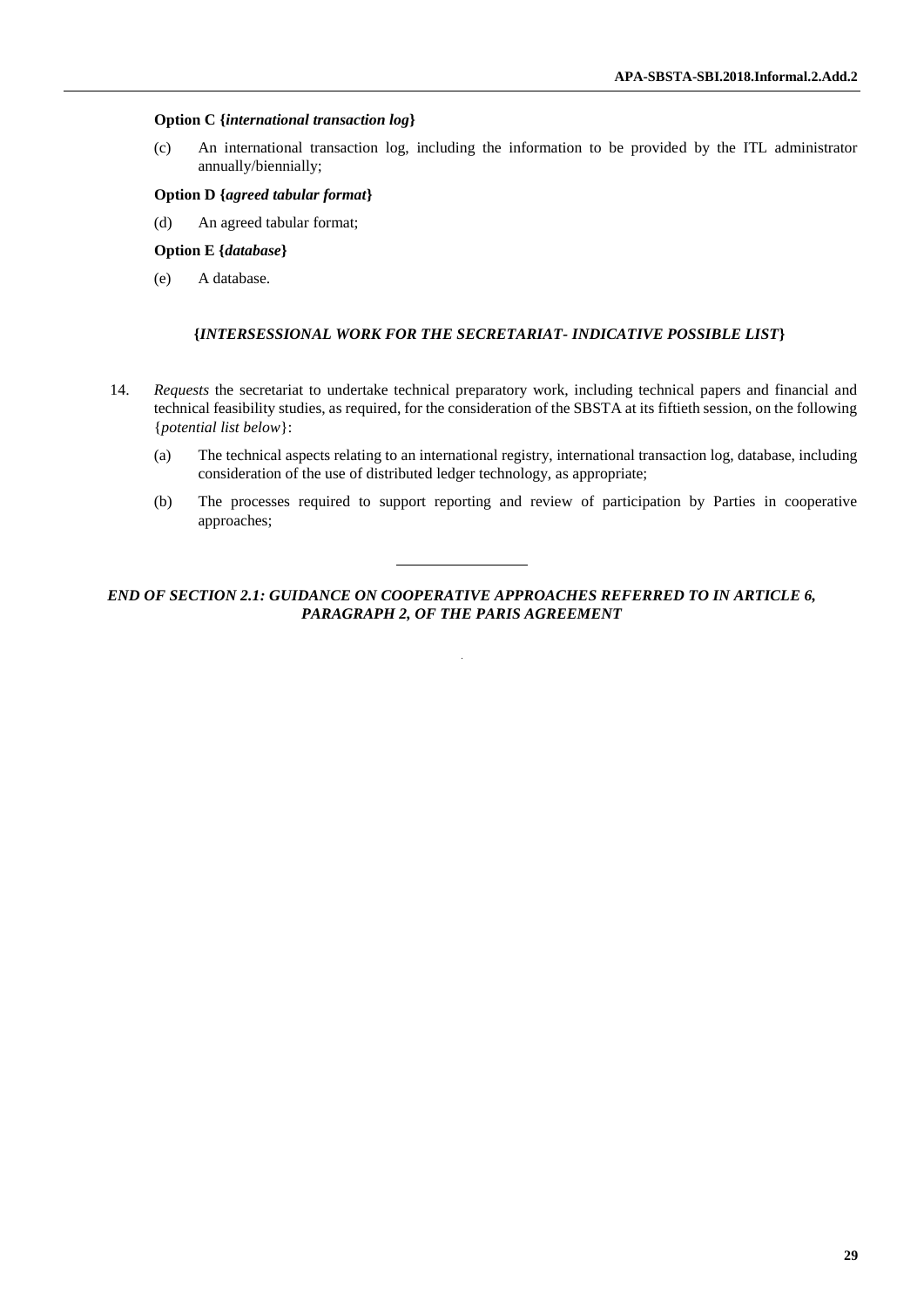# **2.2. Rules, modalities and procedures for the mechanism established by Article 6, paragraph 4, of the Paris Agreement**

# **A. Progress to date and ways forward**

6. The draft text for the rules, modalities and procedures is now advanced, with clear options identified, including for follow-up technical work for 2019. Parties worked in a focused manner in Bangkok on some important substantive issues, developing, for example, their shared understanding of issues around baselines, additionality and membership aspects of the supervisory body. Parties also discussed the transition of the Kyoto mechanisms. Parties recognized that key choices remain to be made from options in the draft text.

7. In Katowice, Parties will need to focus within the time available on the decisions that will enable the mechanism to be available to Parties as an instrument from 2020 onwards, which will require, among other things, electing the members of the supervisory body in Katowice and starting its work in 2019. Key choices will need addressing and resolving so that comprehensive rules, modalities and procedures can be agreed. Where further elaboration or technical understanding is needed for implementation, the workplan for 2019 could set the parameters for that work.

8. As the draft text is already well advanced, the textual proposals seek to identify ways in which Parties can focus further and deal with key choices that need to be resolved. The textual proposals try to advance the thinking of Parties by removing remaining duplication; streamlining where there are multiple options, including grouping options into suboptions where appropriate and moving detail to the workplan where this may assist readability of the options; lightly editing the text; improving consistency of wording; and simplifying language where possible. The textual proposals also seek to strengthen the coordination between the 2019 workplan and the wording to be adopted in 2018.

# **B. Textual proposals**

*(SEE NEXT PAGE)*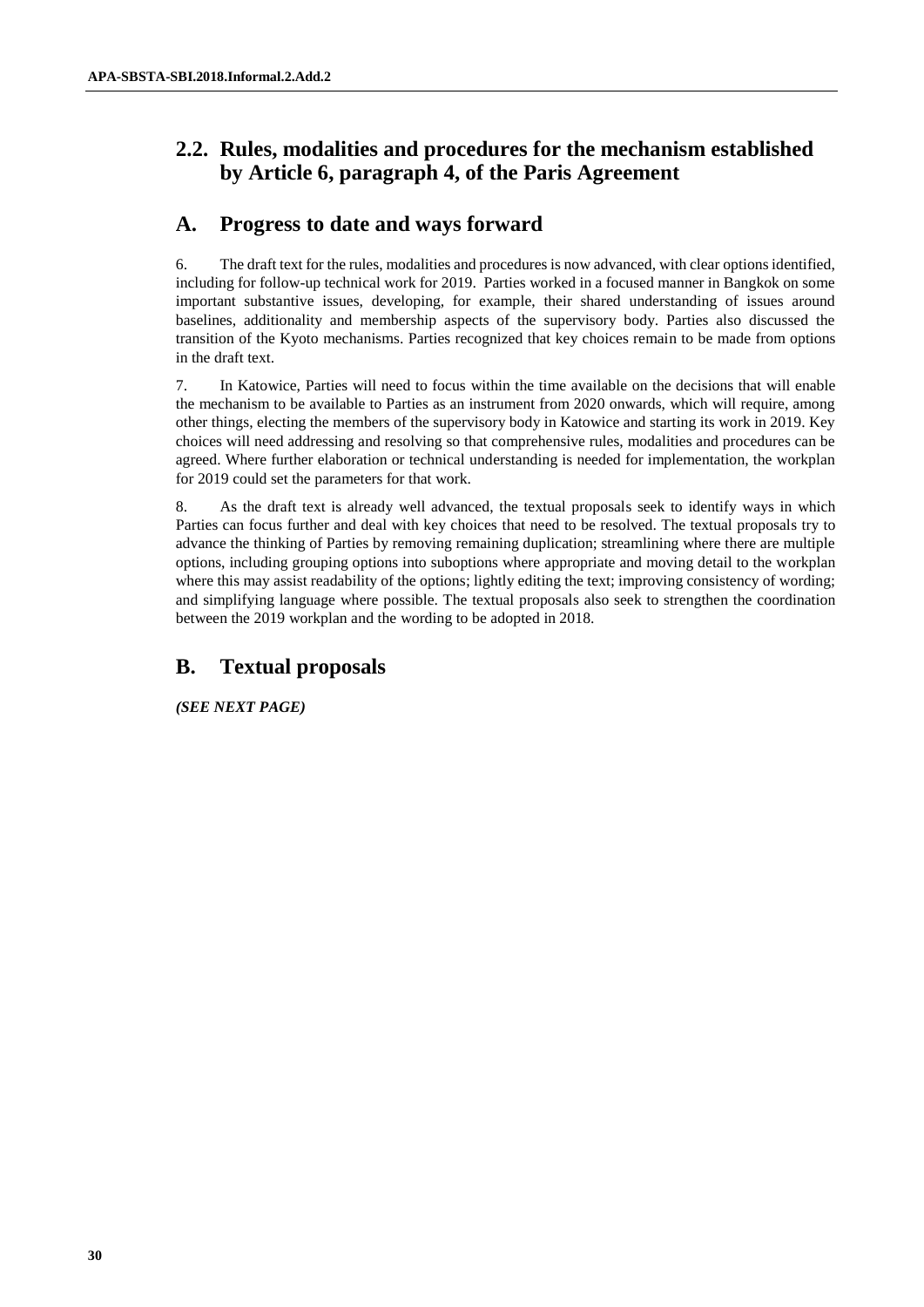# **Draft CMA decision containing the draft rules, modalities and procedures for the mechanism established by Article 6, paragraph 4, of the Paris Agreement**

*The Conference of the Parties serving as the meeting of the Parties to the Paris Agreement,*

### **Option A {***list of preambular paragraphs***}**

*Pp1 Recalling* the aims of the mechanism established by Article 6, paragraph 4, of the Paris Agreement (hereinafter referred to as the mechanism) referred to in Article 6, paragraphs  $4(a)$ –(d);

*Pp2 Recognizing* the mechanism is to be operationalized in the context of the Paris Agreement, in particular its preamble, Articles 2 and 3, Article 4, paragraphs 3, 4 and 15, Articles 6, paragraphs 5 and 6, Articles 13 and 15;

#### **Option B {***no preambular paragraphs***}**

{*no text required*}

{*end of Option B*}

1. [*Placeholder for adoption of Annex I to this decision* {*see Annex I*}];

2. *Requests* the Subsidiary Body for Scientific and Technological Advice (SBSTA) to undertake the following work {*see Annex II*} and develop recommendations for a draft decision for consideration and adoption by the Conference of the Parties serving as the meeting of the Parties to the Paris Agreement (CMA) at its second session (2019);

3. [*Placeholder for welcoming election of the first members of the Supervisory Body*];

4. [*Placeholder for start date of the Supervisory Body and any work for the Supervisory Body* {*see*  Annex *II*}];

5. *Decides* to review these rules, modalities and procedures periodically/by no later than {*X date*}, on the basis of recommendations from *X*.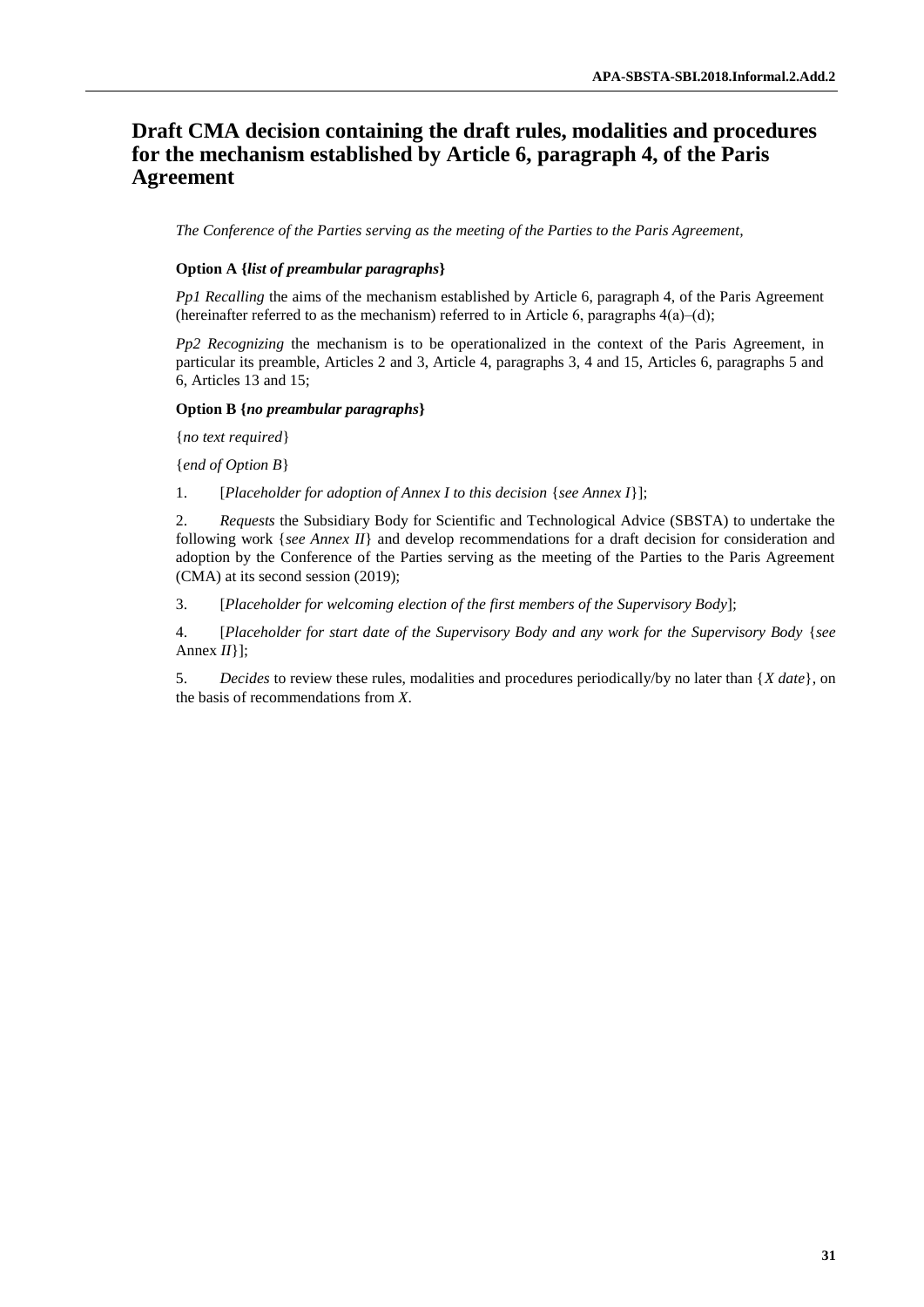# **Annex I**

# **Draft rules, modalities and procedures for the mechanism established by Article 6, paragraph 4, of the Paris Agreement**

# **I. Principles**

## **Option A {***list of principles***}** {*potential list below*}

- 1. In addition to Article 6, paragraphs 4–6 and decision 1/CP.21, paragraph 37, the following further principles guide the implementation of the mechanism established by Article 6, paragraph 4, of the Paris Agreement (hereinafter referred to as the mechanism) {*potential list below*}:
	- (a) The mechanism and its rules, modalities and procedures [shall][should] ensure the environmental integrity of the mechanism;
	- (b) The mechanism [shall][should] allow for higher ambition of participating Parties in their mitigation and adaptation actions;
	- (c) The mechanism [shall][should] ensure that participation by a Party, and any public or private entities authorized by it, in the mechanism is consistent with the mitigation objectives of that Party;
	- (d) The mechanism [shall][should] avoid perverse incentives for participating Parties not to authorize mitigation activities that deliver real, measurable and long-term benefits and emission reductions that are additional;
	- (e) The mechanism [shall][should] avoid perverse incentives for participating Parties not to engage in a manner that is consistent over the long term and that provides predictability and a stable investment signal for public and private entities participating in the mechanism;
	- (f) Participating Parties [shall][should] avoid unilateral measures that constitute a means of arbitrary or unjustifiable discrimination or a disguised restriction on international trade;
	- (g) The implementation of the mechanism [shall][should] be transparent;
	- (h) The equitable geographic distribution of activities [shall][should] be ensured.

## **Option B {***no list of principles***}**

{*no text required*}

- **II. Definitions** *{at SBSTA 48.1 Parties agreed to return to definition section when the content of the rules, modalities and procedures is more settled*}
- 2. {*Placeholder for the definitions as per document SBSTA48.Informal.6.v2ed<sup>2</sup> , the "May informal note*"}

## **III. Scope of activities**

3. The following types of mitigation is included within the scope of the mechanism:

## **Option A {***emission reductions and removals***}**

- (a) Emission reductions;
- (b) Emission removals;

l

<sup>2</sup> [https://unfccc.int/documents/181520.](https://unfccc.int/documents/181520)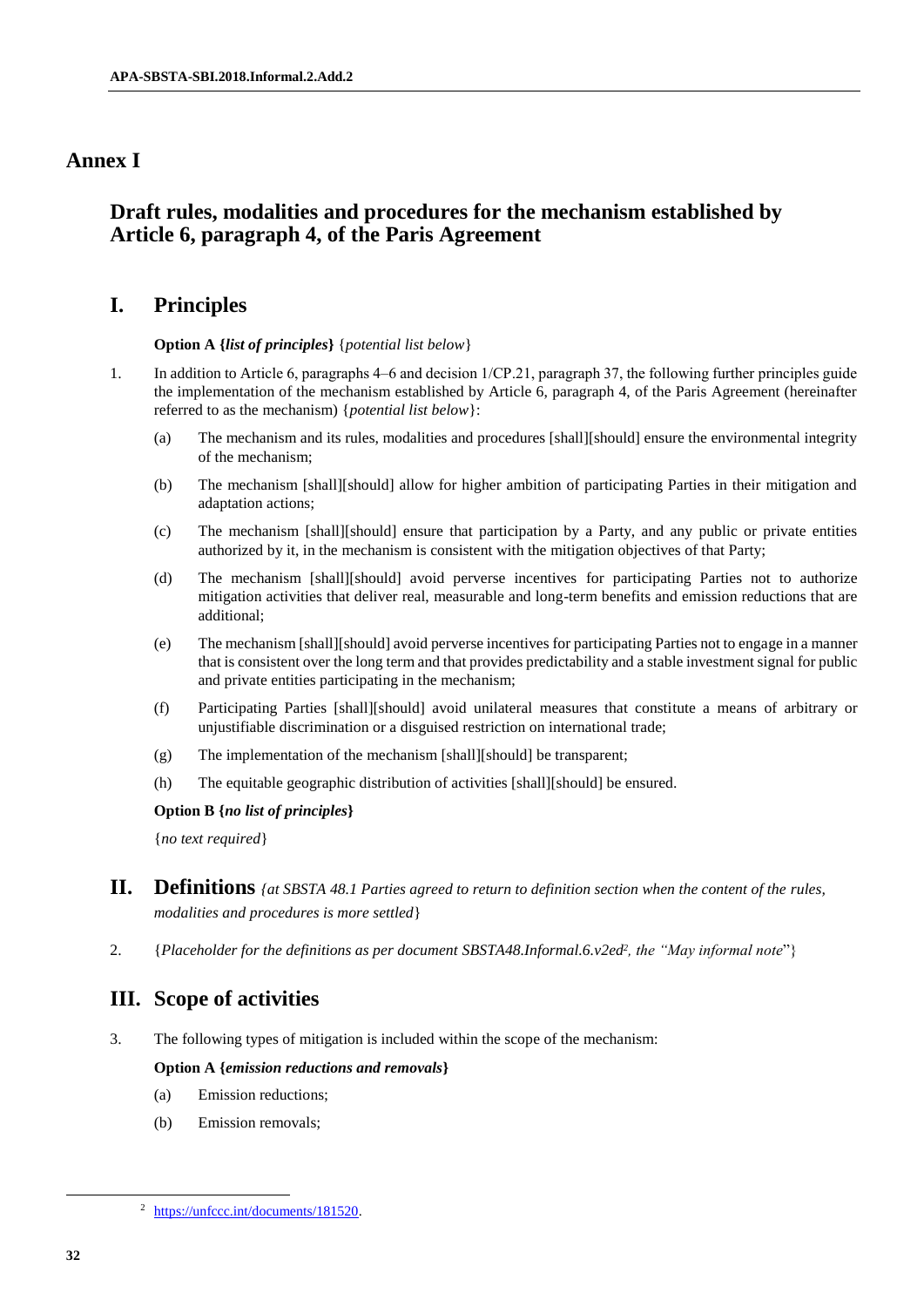## **Option B {***emission reductions, removals and avoidance***}**

- (c) Emission reductions;
- (d) Emission removals;
- (e) Emissions avoided;

## **Option C** {*emission reductions, removals and full spectrum*}

- (f) Emission reductions;
- (g) Emission removals;
- (h) The full spectrum of mitigation outcomes, including mitigation co-benefits of adaptation actions and/or economic diversification plans.

## **Option D** {*emission reductions, removals, avoidance and full spectrum*}

- (i) Emission reductions;
- (j) Emission removals;
- (k) Emissions avoided;
- (l) The full spectrum of mitigation outcomes, including mitigation co-benefits of adaptation actions and/or economic diversification plans.

## {*end of Option D*}

4. The following types of mitigation activities may be registered as Article 6, paragraph 4 activities:

## **Option A {***projects and programmes***}**

- (a) Projects;
- (b) Programmes of activities;

## **Option B {***projects, programmes, sectoral, other types approved***}**

- (c) Projects;
- (d) Programmes of activities;
- (e) Sectoral approaches;
- (f) Other types approved by the Supervisory Body;

## **Option C {***Option B plus other programmes*}

- (g) Projects;
- (h) Programmes of activities;
- (i) Sectoral approaches;
- (j) Other types approved by the Supervisory Body;
- (k) Activities under non-UNFCCC programmes.
- {*end of Option C*}
- 5. An A6.4ER [shall][should] be:

## **Option A {***equal to one metric tonne of carbon dioxide equivalent***}**

(a) Equal to one metric tonne of carbon dioxide equivalent  $(CO<sub>2</sub>e)$ ;

## **Option B {***in tonnes of carbon dioxide equivalent and other metrics***}**

(b) In tonnes of  $CO<sub>2</sub>e$  and other metrics.

{*end of Option B*}

6. An A6.4ER [shall][should] be calculated {*potential list below*}: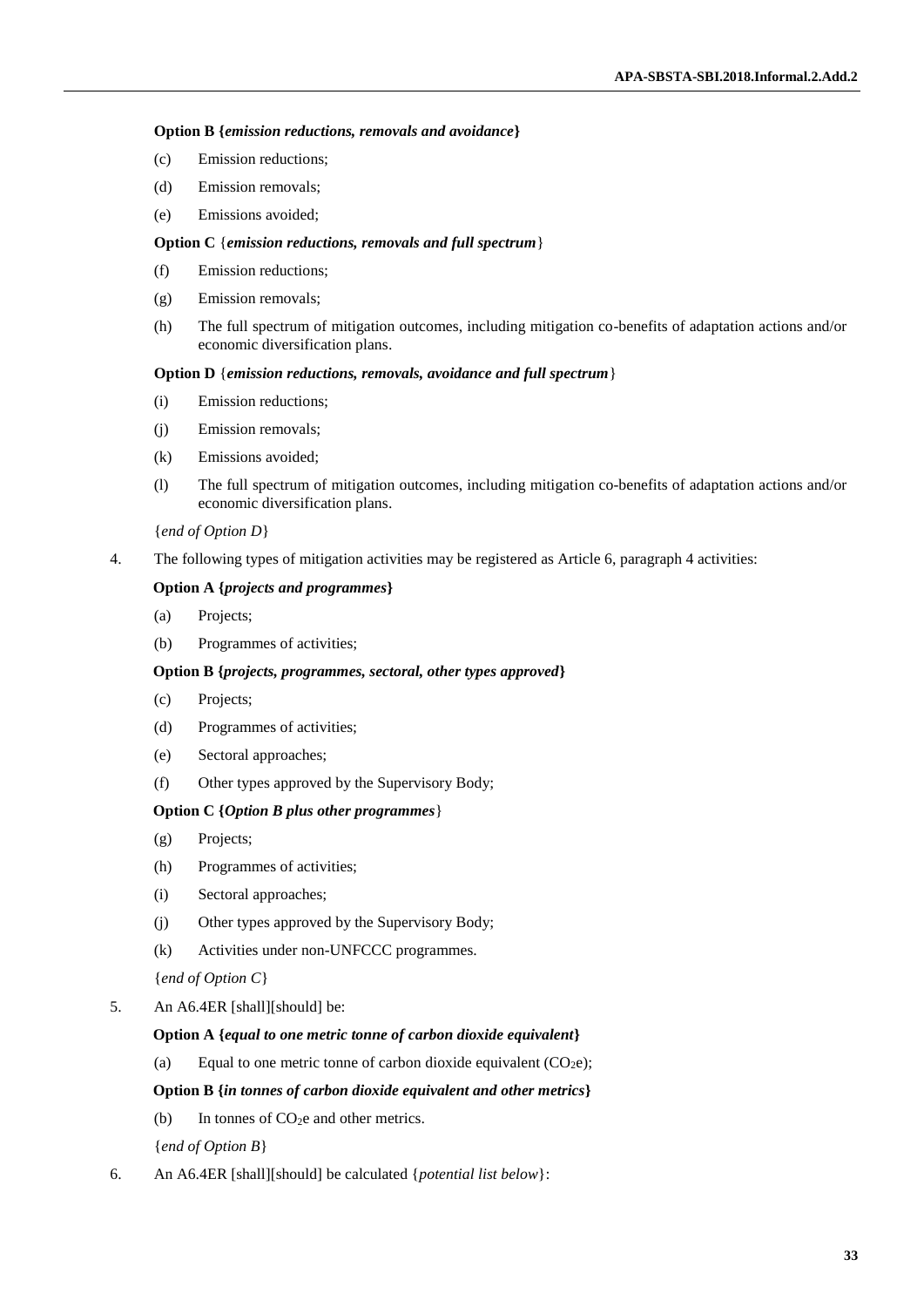- (a) In accordance with the methodologies and common metrics assessed by the IPCC and adopted by the COP/CMA;
- (b) Using global warming potentials assessed/recommended by the IPCC and adopted by the COP/CMA.
- 7. An A6.4ER [shall][should] be issued in respect of mitigation:

**Option A** {*achieved on or after 1 January 2020/2021*}

(a) Achieved on or after 1 January 2020/2021.

**Option B** {*no time limitation*}

{*no text required*}

# **IV. Special circumstances of least developed countries and small island developing States** {*see also work plan for 2019*}

8. In relation to the least developed countries and small island developing States, pursuant to Article 4, paragraph 6, their special circumstances shall be recognized where these rules, modalities and procedures relate to NDCs and other aspects of their special circumstances may be recognized in further decisions of the CMA relating to these rules, modalities and procedures.

## **V. Role of the Conference of the Parties serving as the meeting of the Parties to the Paris Agreement**

- 9. The CMA has authority over the mechanism and may take further decisions in relation to these rules, modalities and procedures and the mechanism.
- 10. The CMA may provide guidance to the Supervisory Body by taking decisions on {*potential list below*}:
	- (a) The rules of procedure of the Supervisory Body;
	- (b) Any recommendations made by the Supervisory Body in accordance with these rules, modalities and procedures and further decisions of the CMA;
	- (c) Grievance and redress processes;
	- (d) Any matters relating to the operation of the mechanism, as appropriate.
- 11. The CMA shall:

#### **Option A {***CMA is the body of appeal***}**

(a) Consider appeals against decisions of the Supervisory Body in accordance with decisions of the CMA relating to these rules, modalities and procedures.

#### **Option B {***CMA is not the body of appeal***}**

{*no text required*}

## **VI. Supervisory Body**

12. The Supervisory Body supervises:

#### **Option A {***the mechanism***}**

(a) The mechanism;

#### **Option B {***Article 6 – and the Supervisory Body has functions as part of being the Article 6 body***}**

(b) Article 6 voluntary cooperation. Its supervision of the mechanism is set out in these rules, modalities and procedures.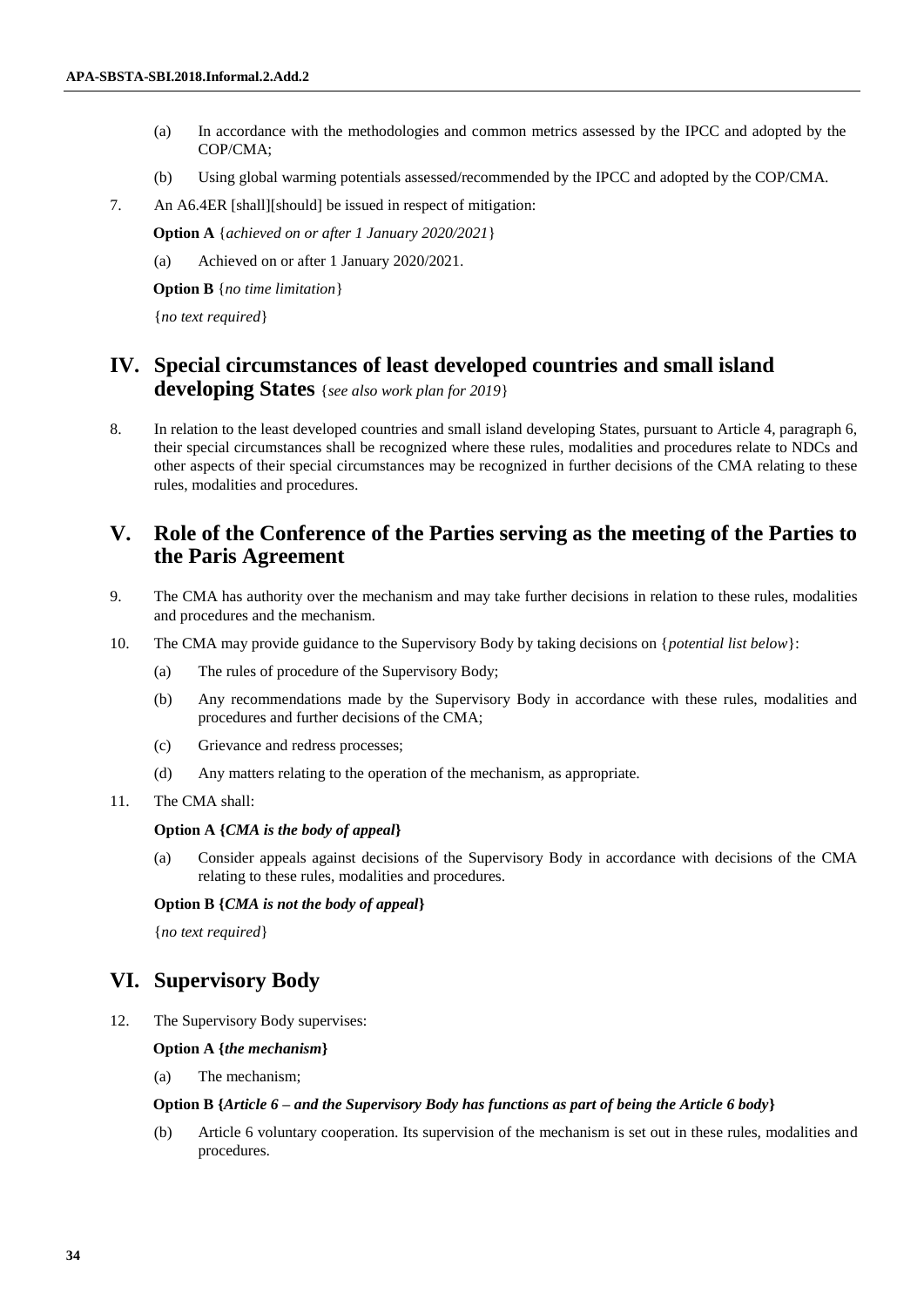## **A. Membership** {*see also work plan for 2019*}

13. The Supervisory Body [shall][should] comprise *X* members from Parties to the Paris Agreement, as follows, ensuring/striving to ensure gender-balanced representation:

**Option A {***CDM EB model***}** {*below text is taken from decision 3/CMP.1, annex, paragraph 7*}

- (a) One member from each of the five United Nations regional groups;
- (b) Two other members from the Parties included in Annex I;
- (c) Two other members from the Parties not included in Annex I;
- (d) One representative of the small island developing States.

**Option B {***JISC model***}** {*below text is taken from decision 9/CMP.1, annex, paragraph 4*}

- (e) Three members from Parties included in Annex I that are undergoing the process of transition to a market economy;
- (f) Three members from Parties included in Annex I not referred to in subparagraph (e) above;
- (g) Three members from Parties not included in Annex I;
- (h) One member from the small island developing States.

#### **Option C {***new/compilation model***}**

- (i) Ensuring balanced representation of Parties {*potential list below*}:
	- (i) *X* members from each of the five United Nations regional groups;
	- (ii) *X* members from developed country Parties;
	- (iii) *X* members from developing country Parties;
	- (iv) Equal representation of developing country Parties and developed country Parties;
	- (v) *X* members from the least developed country Parties;
	- (vi) *X* members from the small island developing States*.*

## **Option D {***Paris-based model***3**}

- (j) Ensuring broad and equitable geographic representation:
	- (i) Two members from each UN regional group;
	- (ii) One member from the least developed countries;
	- (iii) One member from the small island developing States.

#### **Option E {***additional members from private sector/NGOs as part of the membership of options A to D above***}**

(k) *X* members from private sector organizations or non-governmental organizations.

{*end of Option E*}

l

#### **Option A {***election by CMA***}**

14. The CMA shall elect, on the basis of nominations by the relevant UN regional groups and other constituency groups:

## **Option A1 {***members only in the Supervisory Body***}**

(a) Members of the Supervisory Body;

#### **Option A2 {***members and alternate members***}**

(b) Members and an alternate for each member of the Supervisory Body.

*<sup>3</sup> Note that this model for membership is called "Paris-based model" as it is the model used by the Article 15 committee as per decision 1/CP.21 paragraph 102, and by the Paris Committee on Capacity Building as per its Terms of Reference in decision 2/CP.22, Annex I paragraph 2.*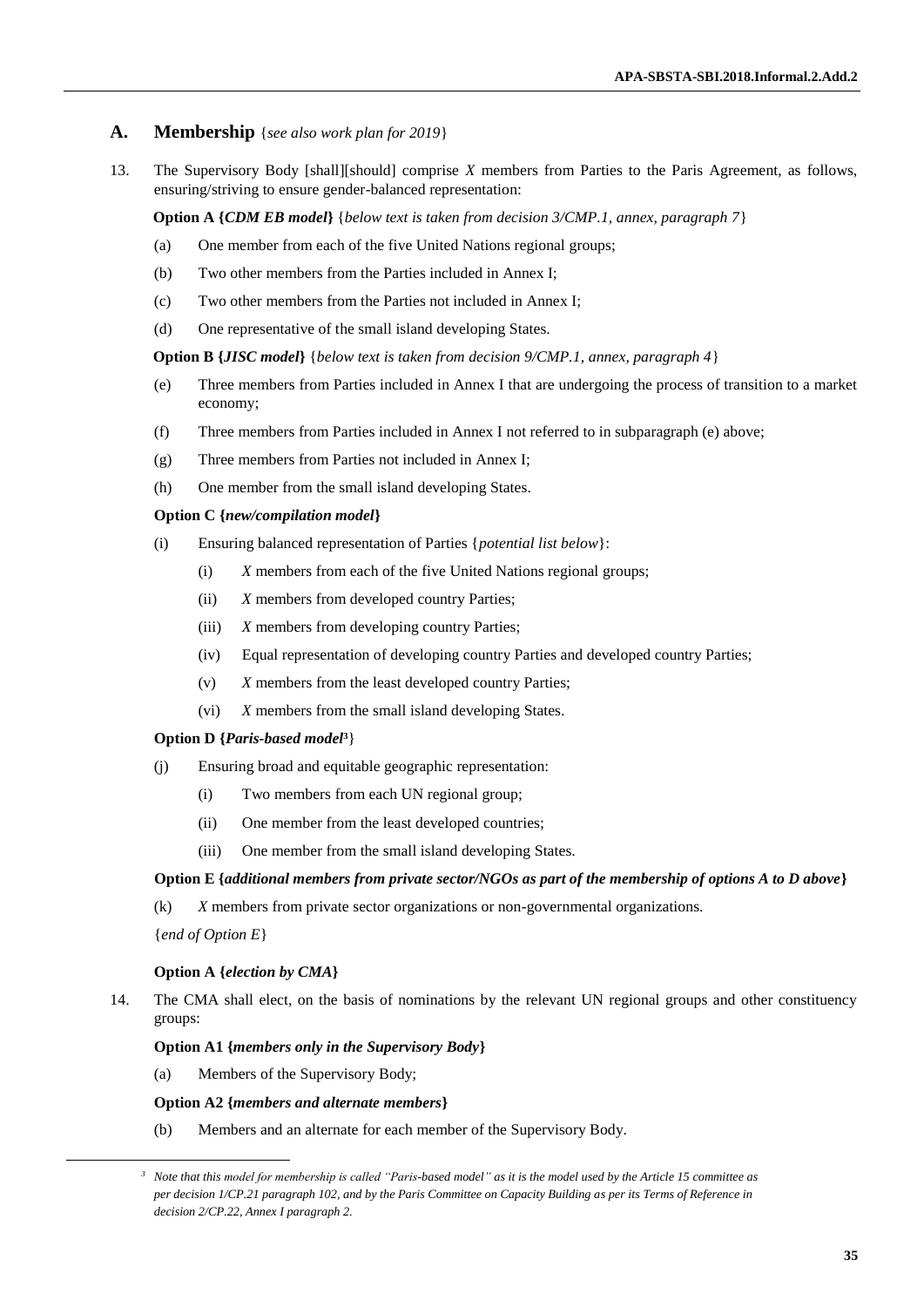## **Option B {***Option A plus SBSTA Chair where failure to nominate***}**

{*Option A above plus following*}:

15. In the event that a regional group is unable to nominate its member and/or alternate member within a specified deadline, the SBSTA Chair shall invite a recognized regional expert to serve as member/ alternate member, as appropriate, until the regional group nominates a member or alternate, for election by the CMA.

## **B. Rules of procedure** {*see also work plan for 2019*}

## **Option A {***Rules of procedure of the Executive Board of the CDM*}

{*see decision 3/CMP.1, paragraphs 5‒19 and decision 4/CMP.1, Annex I*}

## **Option B {***Rules of procedure of the Joint Implementation Supervisory Committee***}**

{*see decision 9/CMP.1 paragraphs 3‒19, decision 2/CMP.2, paragraph 1 and decision 3/CMP.5, paragraph 1*}

**Option C {***Rules of procedure developed specifically for the Supervisory Body***}** {*Note: Whether there are alternate members or not has not been decided but they are included here in order to avoid numerous options at this stage*}.

- 16. Members and alternate members shall serve in their individual personal capacity.
- 17. Members and alternate members [shall][should] possess the following skills and capacities {*potential list below*}:
	- (a) Relevant technical expertise;
	- (b) Recognized competence in relevant scientific, technical, socioeconomic or legal fields.
- 18. Members and alternate members shall serve for a term of:

#### **Option C1 {***two years***}**

(a) Two years;

#### **Option C2 {***three years***}**

(b) Three years.

{*end of option C2*}

- 19. The CMA shall elect half of the first members and alternate members for a term of *X+1* years and the other half for a term of *X* years. At the expiry of the term of such members and alternate members and thereafter, the CMA shall elect half of the members and half of the alternate members for a term of *X* years.
- 20. The maximum number of terms for any individual shall be:

#### **Option C1 {***two in total including terms served as an alternate member***}**

(a) Two terms, whether consecutive or not, and including any period as an alternate member.

#### **Option C2 {***two consecutive terms, including terms served as an alternate member***}**

(b) Two consecutive terms, including any terms served as an alternate member.

{*end of option C2*}

21. If a member or alternate member resigns or is otherwise unable to continue as a member or alternate member:

#### **Option C1 {***constituency nominates replacement for remainder of term***}**

(a) The relevant constituency may, bearing in mind the proximity to the next meeting of the CMA, appoint a replacement member or alternate member from the constituency to serve the remainder of the term;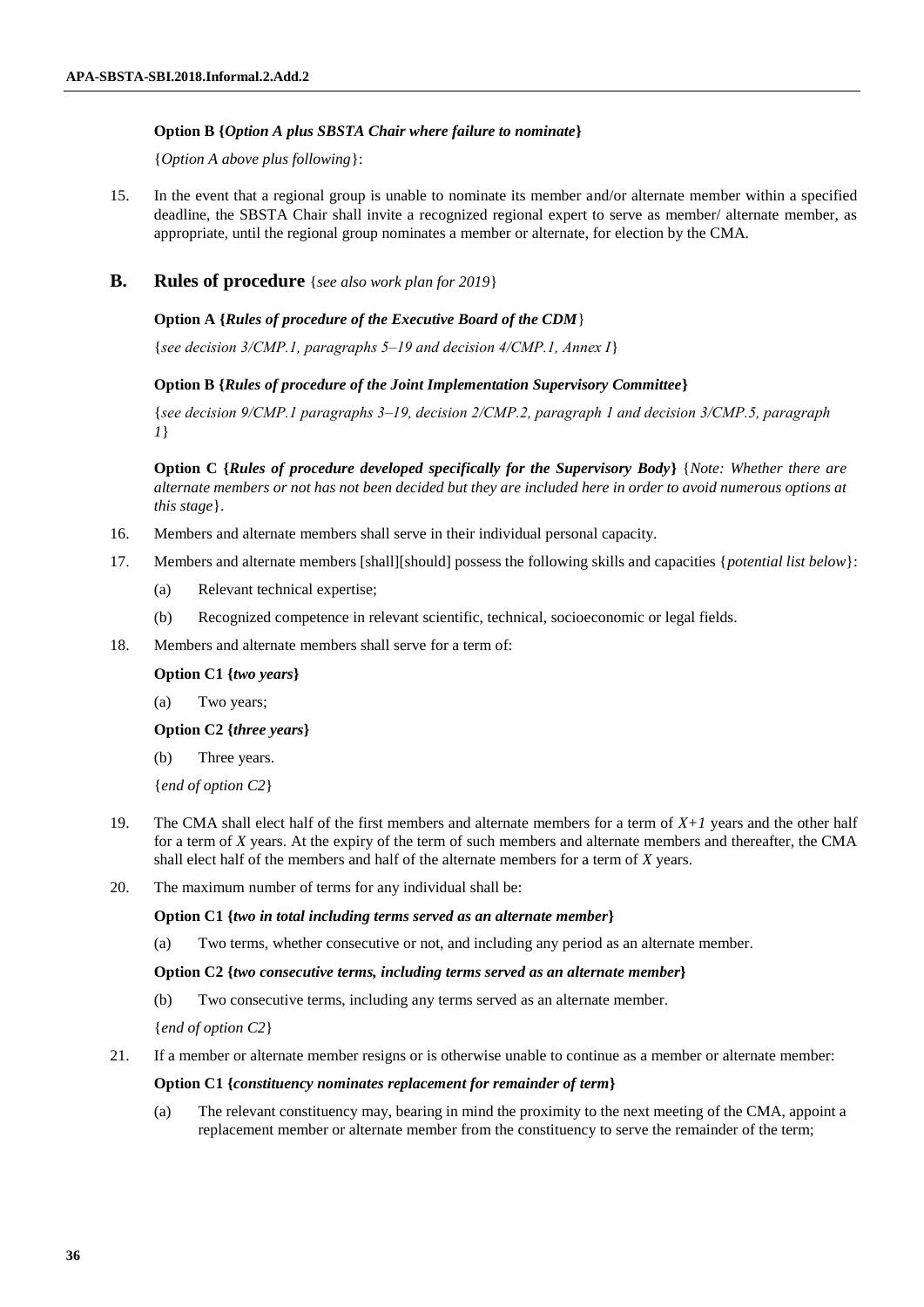#### **Option C2 {***Supervisory Body***}**

(b) The Supervisory Body may, bearing in mind the proximity to the next meeting of the CMA, appoint a replacement member or alternate member from the Party representing the relevant constituency to serve the remainder of the term, based on a nomination from the Party representing the relevant constituency.

{*end of option C2*}

- 22. A member or alternate member may be suspended and/or the membership terminated by the CMA where {*potential list below*}:
	- (a) They fail to disclosure a conflict of interest;
	- (b) {*failure to attend X meetings*}.
- 23. Costs for members and alternate members will be borne by the share of proceeds for administrative expenses, and prior to sufficiency of the proceeds for administrative expenses, by voluntary contributions.
- 24. Members and alternate members shall avoid actual, potential and perceived conflicts of interest and shall:
	- (a) Declare any actual, potential or perceived conflict of interest at the start of a meeting;
	- (b) Recuse themselves from any discussion where they have an actual, potential or perceived conflict of interest;
	- (c) Refrain from behaviour that may be incompatible with the requirements of independence and impartiality.
- 25. Members and alternate members shall ensure confidentiality, in line with best practice for confidentiality.
- 26. Meetings of the Supervisory Body [shall][should] be held as needed but no less/more than *X* times per year.
- 27. *X* members, including alternate members only when they are acting as members, shall constitute a quorum.
- 28. A quorum of members is required for:
	- (a) Meetings;
	- (b) Decisions.
- 29. Members and alternate members shall attend meetings and alternate members shall act as members when the member is not present.
- 30. The Supervisory Body [shall][should] elect a Chair and a Vice Chair from among its members.
- 31. Dates of meetings of the Supervisory Body [shall][should] be notified to members and alternate members no later than *X* weeks in advance of the start of the meeting.
- 32. Dates of meetings of the Supervisory Body [shall][should] be made public no later than *X* weeks in advance of the start of the meeting.
- 33. Meetings of the Supervisory Body shall, unless closed for reasons of confidentiality, be open to be observed by the public.
- 34. Documents for meetings of the Supervisory Body [shall][should] be made public, unless they are confidential, no later than *X* weeks in advance of the start of the meeting.
- 35. The Supervisory Body shall ensure transparency of decision making and [shall][should] make public its decisionmaking framework, and maintain a publicly accessible list of its decisions, including standards, procedures and related documents.
- 36. Decisions of the Supervisory Body [shall][should] be taken by consensus whenever possible. If all efforts at reaching consensus have been exhausted, decisions [shall][should] be put to the vote and adopted by:

#### **Option C1 {***three fourths plus one***}**

(a) A majority of three fourths plus one of the members present and voting;

#### **Option C2 {***simple majority***}**

(b) A simple majority of the members present and voting.

{*end of option C2*}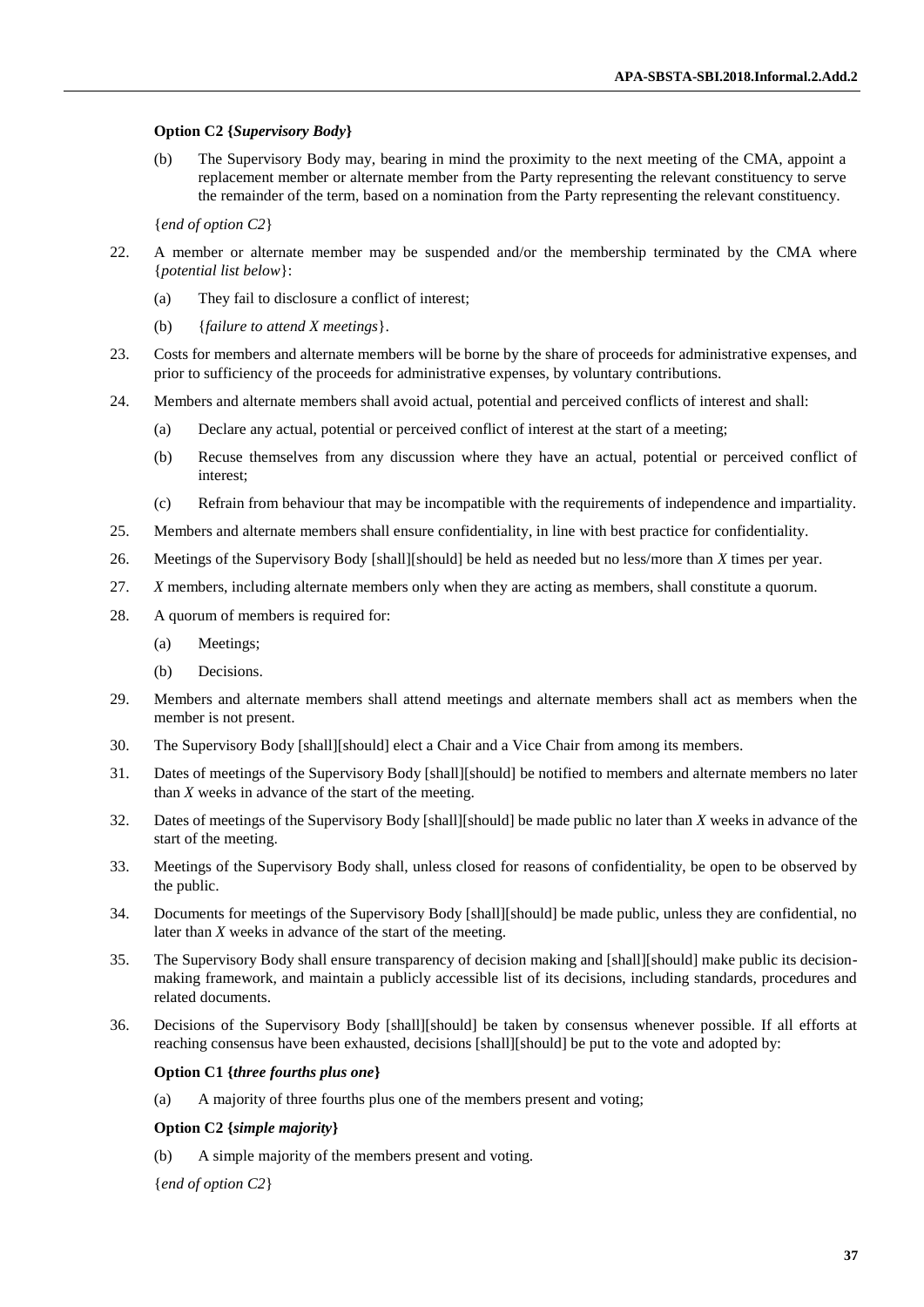37. The Supervisory Body shall adopt reports of its meetings and make the reports publicly available within *X* days of the end of the meetings.

#### **Option C1 {***Grievance and redress processes are part of the Rules of Procedure***}**

- 38. The Supervisory Body [shall][should] have processes to address grievances and ensure redress, that {*potential list below*}:
	- (a) Involve independent review;
	- (b) Are rights-based, independent, accessible, equitable, transparent, legitimate and efficient.

#### **Option C2 {***Grievance and redress processes are not part of the Rules of Procedure***}**

{*no text needed*}

{*end of option C2*}

#### **Option C1 {***A process for referring to the Article 15 committee is part of the Rules of Procedure***}**

39. The Supervisory Body [shall][should] have processes to make referrals to the committee established by Article 15, paragraph 2.

### **Option C2 {***A process for referring to the Article 15 committee is not part of the Rules of Procedure***}**

{*no text needed*}

{*end of Option C*}

## **C. Governance and functions** {*see also work plan for 2019*}

#### **Option A {***centralized system***}**

- 40. In accordance with Article 6, paragraph 4, the Supervisory Body [shall][should] supervise the mechanism, under the authority and guidance of the CMA, and be accountable to the CMA. In this context, the Supervisory Body [shall][should], in accordance with further decisions of the CMA {*potential list below*}:
	- (a) Develop the requirements and processes necessary to operationalize the mechanism;
	- (b) Operate the mechanism;
	- (c) Support the implementation of the mechanism and its transparency.

**Option B {***dual system (both centralized and host Party led***)}** {*see work plan for 2019*}

## **D. Role of the secretariat** {*see also work plan for 2019*}

41. Pursuant to Article 17 and in accordance with further decisions of the CMA, the secretariat [shall][should] serve the Supervisory Body.

## **VII. The mechanism registry** {*see also work plan for 2019*}

- 42. The Supervisory Body [shall][should] establish and maintain a registry for the mechanism (hereinafter referred to as the mechanism registry), in accordance with further decisions of the CMA, containing {*potential list below*}:
	- (a) A pending account, holding account, forwarding account, retirement account, cancellation account and share of proceeds account;
	- (b) A cancellation account for overall mitigation in global emissions.
- 43. The secretariat [shall][should] serve as the registry administrator to maintain the mechanism registry under the authority of the Supervisory Body, in accordance with further decisions of the CMA.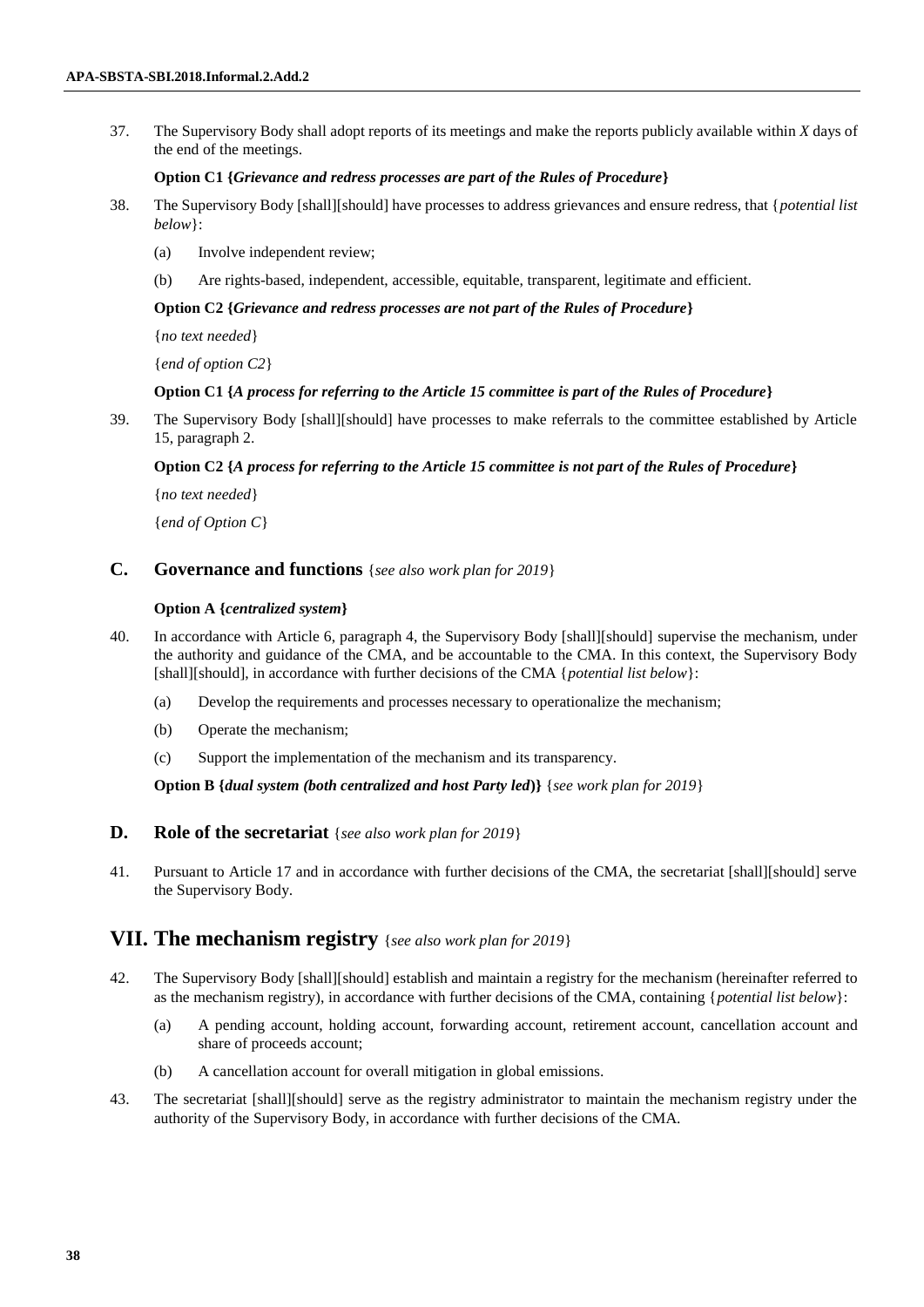# **VIII. Participation requirements and responsibilities of host Parties**

## **A. Participation requirements for host Parties**

## **Option A {***participation requirements***}**

- 44. A Party may participate on a voluntary basis in the mechanism by hosting Article 6, paragraph 4 activities if it meets the following requirements {*potential list below*}:
	- (a) It is a Party to the Paris Agreement;
	- (b) It has prepared, communicated and is maintaining an NDC in accordance with Article 4, paragraphs 2 and 6 and relevant decisions of the CMA;
	- (c) It has designated a national authority for the mechanism and has communicated that designation to the secretariat;
	- (d) It has a registry, access to a registry or has an account in the mechanism registry for holding A6.4ERs.

### **Option B {***application of Article 6.2 guidance participation requirements***}**

45. A Party may participate on a voluntary basis in the mechanism by hosting Article 6, paragraph 4 activities if it meets the requirements for participating in cooperative approaches as set out in the guidance for cooperative approaches referred to in Article 6 paragraph 2.

## **Option C {***application of Article 6.2 guidance participation requirements if A6.4ERs are internationally transferred and used towards NDCs***}**

- 46. A Party may participate on a voluntary basis in the mechanism by hosting Article 6, paragraph 4 activities if it meets the requirements referred to in paragraph 44 above {*see requirements in Option A*}.
- 47. A Party hosting an Article 6, paragraph 4 activity [shall][should] also meet the requirements for participating in cooperative approaches as set out in the guidance for cooperative approaches referred to in Article 6, paragraph 2 if A6.4ERs generated by the activity are internationally transferred and used towards achievement of NDCs.

{*end of Option C*}

## **B. Responsibilities of host Parties** {*see also work plan for 2019*}

### **Option A {***responsibilities of host Parties***}**

- 48. A Party hosting an Article 6, paragraph 4 activity [shall][should] fulfil the following responsibilities {*potential list below*}:
	- (a) Maintain an NDC in accordance with Article 4, paragraphs 2 and 6 and relevant decisions of the CMA;
	- (b) Provide confirmation to the Supervisory Body that participation by the Party and any participants in the proposed Article 6, paragraph 4 activity is voluntary;
	- (c) Provide authorization to the Supervisory Body of the proposed Article 6, paragraph 4 activity;
	- (d) Provide confirmation to the Supervisory Body that the proposed Article 6, paragraph 4 activity fosters sustainable development in the host Party;
	- (e) Provide an explanation to the Supervisory Body as to how the proposed Article 6, paragraph 4 activity implements the United Nations Sustainable Development Goals in the host Party;
	- (f) Provide an explanation to the Supervisory Body as to how the proposed Article 6, paragraph 4 activity relates to the NDC of the host Party;
	- (g) Demonstrate that the proposed Article 6, paragraph 4 activity will contribute to overall mitigation in global emissions;
	- (h) Ensure that its hosting of Article 6, paragraph 4 activities and generation of A6.4ERs is guided by its domestic mitigation objectives: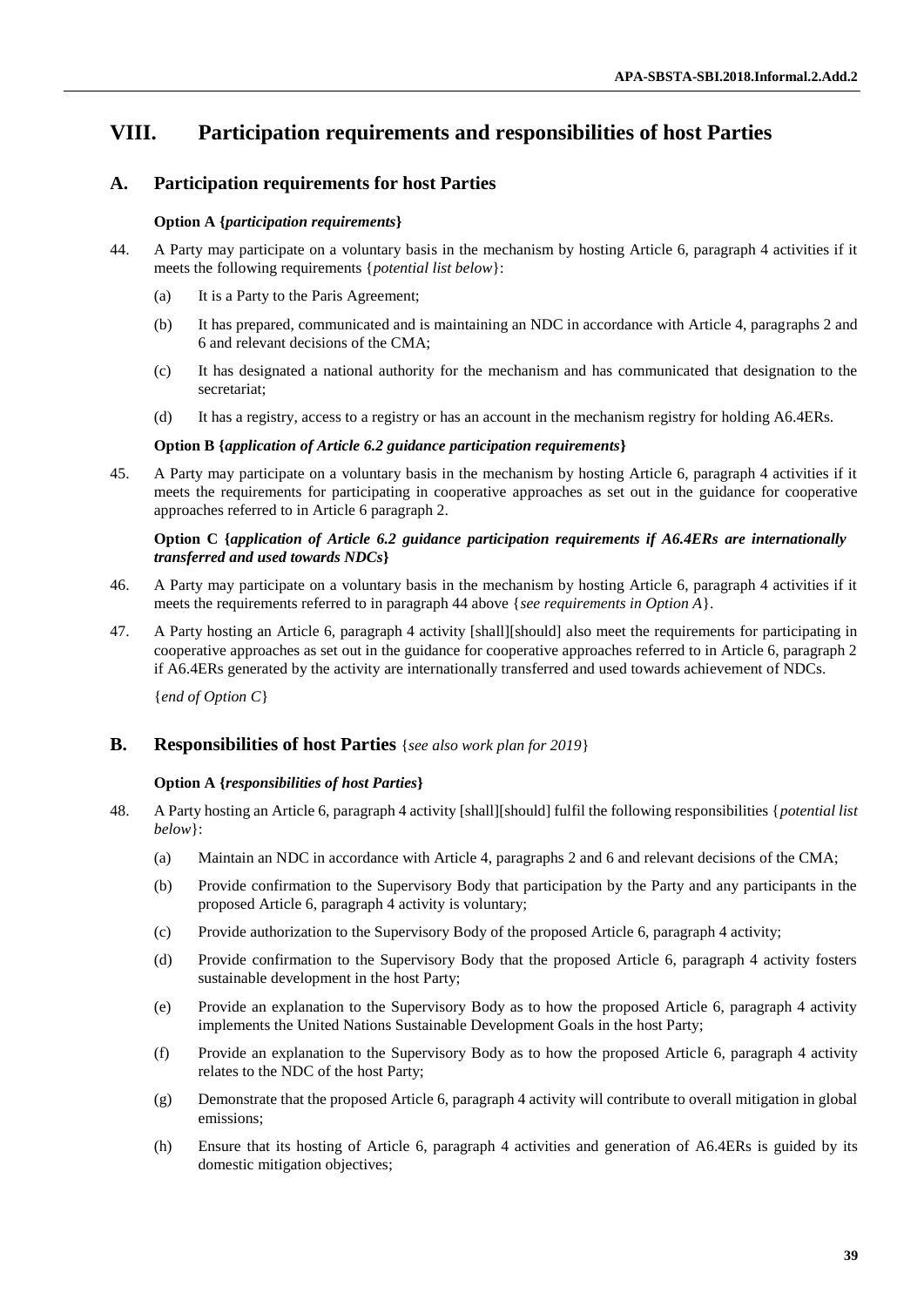- (i) When authorizing the participation of public or private entities in the Article 6, paragraph 4 activity, provide authorization of that participation to the Supervisory Body;
- (j) Provide an explanation to the Supervisory Body as to how the proposed Article 6, paragraph 4 activity conforms to the host Party's obligations on human rights;
- (k) Provide an explanation to the Supervisory Body as to how the proposed Article 6, paragraph 4 activity avoids negative social and economic impacts on other Parties, particularly developing country Parties;
- (l) Provide an explanation to the Supervisory Body of the conditions under which it may withdraw its authorization of the proposed Article 6, paragraph 4 activity and/or withdraw its authorization of the participation of any public or private entities in the activity;
- (m) Provide confirmation to the Supervisory Body that local stakeholder consultation has been conducted for the proposed Article 6, paragraph 4 activity;
- (n) Provide confirmation to the Supervisory Body that the proposed Article 6, paragraph 4 activity respects the safeguards adopted by the Supervisory Body in relation to such activities;
- (o) Submit national inventory reports in accordance with the modalities, procedures and guidelines adopted by the CMA pursuant to Article 13, paragraph 13;
- (p) Provide, in accordance with the modalities, procedures and guidelines adopted by the CMA pursuant to Article 13, paragraph 13, information on all Article 6, paragraph 4 activities hosted by the Party and all A6.4ERs that the Party has internationally transferred or used towards achievement of its NDC.

#### **Option B {***application of Article 6.2 guidance participation responsibilities***}**

49. A Party hosting Article 6, paragraph 4 activities [shall][should] fulfil the responsibilities for participating in cooperative approaches set out in the guidance for cooperative approaches referred to in Article 6, paragraph 2.

## **Option C {***application of Article 6.2 guidance participation responsibilities if A6.4ERs are internationally transferred and used towards NDCs***}**

- 50. A Party hosting an Article 6, paragraph 4 activity [shall][should] fulfil the responsibilities referred to in paragraph 48 above {*see responsibilities in Option A above*}.
- 51. A Party hosting an Article 6, paragraph 4 activity [shall][should] also fulfil the responsibilities for participating in cooperative approaches as set out in the guidance for cooperative approaches referred to in Article 6, paragraph 2 if A6.4ERs generated by the activity are internationally transferred and used towards achievement of NDCs.

{*end of Option C*}

# **IX. Participation requirements and responsibilities for transferring, acquiring and using Parties**

## **A. Participation requirements for transferring, acquiring and using Parties**

#### **Option A {***participation requirements***}**

- 52. A Party may transfer and/or acquire A6.4ERs, and/or use A6.4ERs towards achievement of its NDC, if it meets the following requirements {*potential list below*}:
	- (a) It is a Party to the Paris Agreement;
	- (b) It has prepared, communicated and is maintaining an NDC in accordance with Article 4, paragraphs 2 and 6, and relevant decisions of the CMA;
	- (c) If it has designated a national authority for the mechanism, it has communicated that designation to the secretariat;
	- (d) It has a registry, access to a registry or has an account in the mechanism registry for holding A6.4ERs.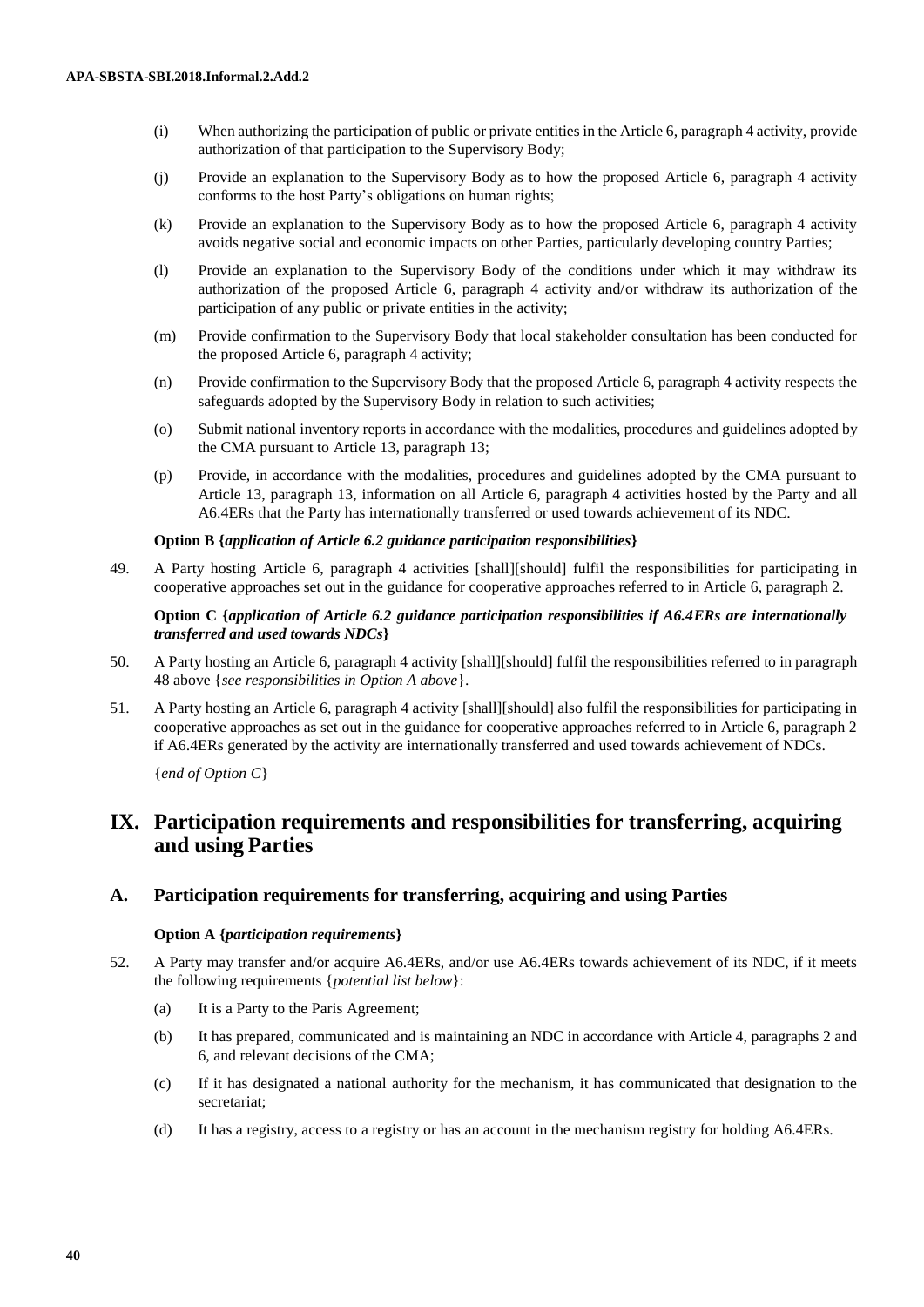#### **Option B {***application of Article 6.2 guidance participation requirements***}**

53. A Party may transfer and/or acquire A6.4ERs, and/or use A6.4ERs towards achievement of its NDC, if it meets the requirements for participating in cooperative approaches as set out in the guidance for cooperative approaches referred to in Article 6, paragraph 2.

## **B. Responsibilities of transferring/acquiring Parties**

#### **Option A {***responsibilities of transferring/acquiring Parties***}**

- 54. A Party transferring or acquiring A6.4ERs [shall][should] {*potential list below*}:
	- (a) Maintain an NDC in accordance with Article 4, paragraphs 2 and 6, and relevant decisions of the CMA;
	- (b) Submit national inventory reports in accordance with the modalities, procedures and guidelines adopted by the CMA pursuant to Article 13, paragraph 13;
	- (c) Provide, in accordance with the modalities, procedures and guidelines adopted by the CMA pursuant to Article 13, paragraph 13, information on all A6.4ERs that the Party has internationally transferred or acquired.

#### **Option B {***application of Article 6.2 guidance participation responsibilities***}**

55. A Party transferring or acquiring A6.4ERs [shall][should] fulfil the responsibilities for participating in cooperative approaches as set out in the guidance for cooperative approaches referred to in Article 6, paragraph 2.

#### **Option C {***no responsibilities of transferring/acquiring Parties***}**

{*no text required*}

## **C. Responsibilities of using Parties**

#### **Option A {***responsibilities of using Parties***}**

- 56. A Party using A6.4ERs towards achievement of its NDC [shall][should] fulfil the following responsibilities {*potential list below*}:
	- (a) Maintain an NDC in accordance with Article 4, paragraphs 2 and 6, and relevant decisions of the CMA;
	- (b) Provide confirmation to the Supervisory Body that participation by the Party and the participants in the proposed Article 6, paragraph 4 activity is voluntary;
	- (c) When authorizing the participation of public or private entities in the Article 6, paragraph 4 activity, provide authorization of that participation to the Supervisory Body;
	- (d) Provide confirmation to the Supervisory Body that the proposed Article 6, paragraph 4 activity fosters sustainable development in the participating Parties;
	- (e) Provide an explanation to the Supervisory Body as to how the proposed Article 6, paragraph 4 activity conforms to the implementation of the United Nations Sustainable Development Goals in the participating Parties;
	- (f) Provide an explanation to the Supervisory Body as to how the proposed Article 6, paragraph 4 activity and the use of A6.4ERs from the activity conforms to the Party's obligations on human rights;
	- (g) Provide an explanation to the Supervisory Body as to how the proposed Article 6, paragraph 4 activity and the use of A6.4ERs from the activity avoids negative social and economic impacts on other Parties, particularly developing country Parties.
	- (h) Provide an explanation to the Supervisory Body of the conditions under which it may withdraw its authorization of the participation of any public or private entities in the proposed Article 6, paragraph 4 activity, if such conditions exist;
	- (i) Submit national inventory reports in accordance with the modalities, procedures and guidelines adopted by the CMA pursuant to Article 13, paragraph 13;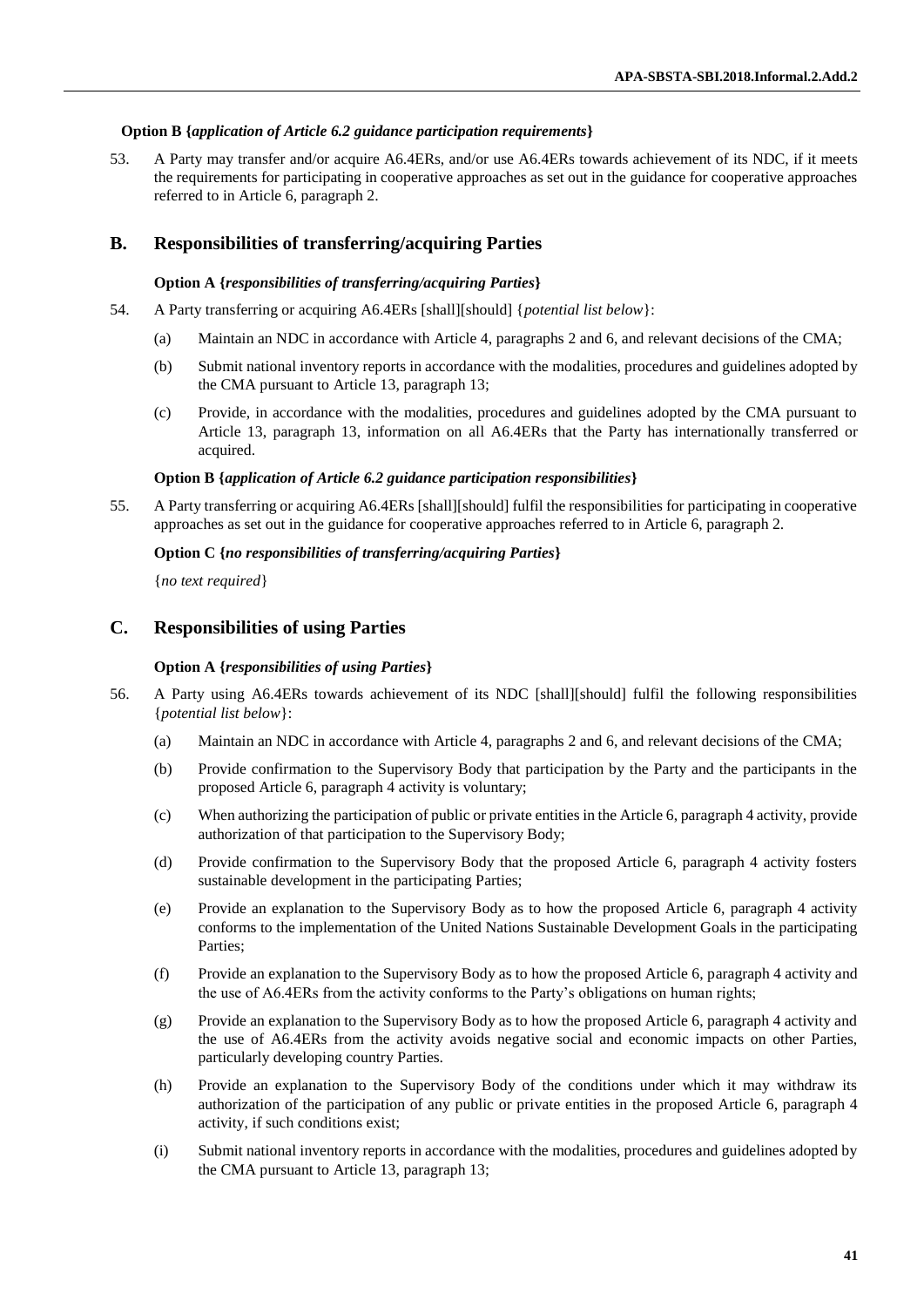(j) Provide, in accordance with the modalities, procedures and guidelines adopted by the CMA pursuant to Article 13, paragraph 13, information on all A6.4ERs that the Party has used towards achievement of its NDC.

#### **Option B {***application of Article 6.2 guidance participation responsibilities***}**

57. A Party using A6.4ERs towards achievement of its NDC [shall][should] fulfil the responsibilities for participating in cooperative approaches as set out in the guidance for cooperative approaches referred to in Article 6, paragraph 2.

## **Option C {***application of Article 6.2 guidance participation responsibilities if A6.4ERs are internationally transferred, acquired and used towards its NDC***}**

- 58. A Party using A6.4ERs achieved in that Party, that have not been internationally transferred, towards achievement of its NDC [shall][should] fulfil the responsibilities referred to in paragraph 56 above {*see responsibilities in Option A above*}.
- 59. A Party using internationally transferred A6.4ERs towards achievement of its NDC [shall][should] also fulfil the responsibilities for participating in cooperative approaches set out in the guidance for cooperative approaches referred to in Article 6, paragraph 2.

{*end of Option C*}

# **X. Participation by other actors**

- 60. Participating Parties [shall][should] incentivize public and private entities to participate in Article 6, paragraph 4 activities in accordance with the provisions relating to the authorization of such participation.
- 61. Participation in Article 6, paragraph 4 activities by public and private entities and other non-State actors may include acquiring and transferring A6.4ERs and using A6.4ERs:

#### **Option A {***for purposes other than towards NDC***}**

(a) For purposes other than towards achievement of the NDC of a Party;

#### **Option B {***for purposes towards NDC***}**

(b) For purposes towards achievement of the NDC of a Party;

### **Option C {***no limitation to purposes***}**

(c) For any purposes.

## **XI. Designated operational entities** {*see also work plan for 2019*}

## **A. Validation of mitigation activities**

- 62. A designated operational entity [shall][should] independently evaluate a mitigation activity against the requirements set out in these rules, modalities and procedures, further decisions of the CMA and relevant requirements developed by the Supervisory Body (hereinafter referred to as validation) for:
	- (a) Registration of the mitigation activity as an Article 6, paragraph 4 activity;
	- (b) Other purposes as may be defined by the Supervisory Body.

### **B. Verification and certification of emission reductions**

63. A designated operational entity [shall][should] independently review and determine emission reductions/emission removals/emissions avoided/full spectrum that have occurred as a result of the implementation of an Article 6, paragraph 4 activity during the monitoring period (hereinafter referred to as verification) and provide written assurance of the emission reductions/emission removals/emissions avoided/full spectrum verified, for the issuance of A6.4ERs for the Article 6, paragraph 4 activity (hereinafter referred to as certification).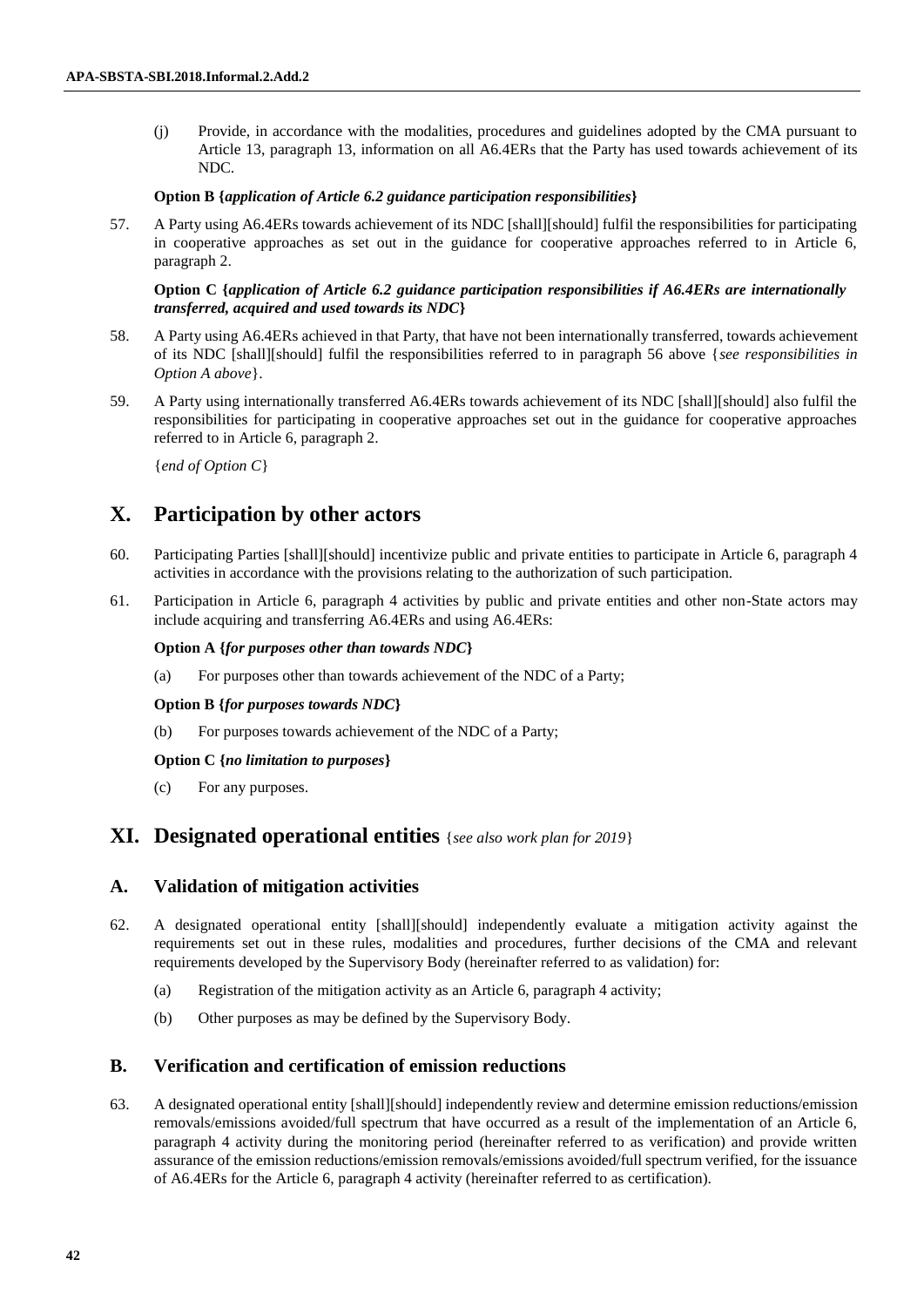## **C. Regional availability**

64. A designated operational entity [shall][should] strive to ensure regional availability with local sources and presence.

# **XII. Eligible mitigation activities**

**A. Mitigation activities in the context of the host Party's nationally determined contribution**  {*see also work plan for 2019*}

## **Option A {***mitigation activities may only be inside the host Party's NDC***}**

65. Only mitigation activities that are in the sectors/greenhouse gases/period covered by the NDC of the host Party and meet the requirements of these rules, modalities and procedures and further decisions of the CMA and the Supervisory Body may be registered as Article 6, paragraph 4 activities.

### **Option B {***mitigation activities may be inside or outside the host Party's NDC***}**

66. Mitigation activities that are in or outside the sectors/greenhouse gases/period covered by the NDC of the host Party and meet the requirements of these rules, modalities and procedures and further decisions of the CMA and the Supervisory Body may be registered as Article 6, paragraph 4 activities.

## **Option C {***may be outside current NDC so long as within the subsequent NDC***}**

- 67. Mitigation activities that are outside the sectors/greenhouse gases/period covered by the NDC of the host Party and meet the requirements of these rules, modalities and procedures and further decisions of the CMA and the Supervisory Body may be registered as Article 6, paragraph 4 activities, on the condition that the sectors/greenhouse gases/period in which the activity operates is included in the subsequent NDC of the host Party.
- 68. Mitigation activities that are in the sectors/greenhouse gases/period covered by the NDC of the host Party and meet the requirements of these rules, modalities and procedures and further decisions of the CMA and the Supervisory Body may be registered as Article 6, paragraph 4 activities.

### **Option D {***no specification on whether they may be within or outside the host Party's NDC***}**

{*no text required*}

## **B. General requirements for mitigation activities** {*see also work plan for 2019*}

- 69. In accordance with decision 1/CP.21, paragraph 37(b), an Article 6, paragraph 4 activity [shall][should] deliver real, measurable and long-term benefits related to the mitigation of climate change.
- 70. In addition to specific requirements in these rules, modalities and procedures, an Article 6, paragraph 4 activity [shall][should] {*potential list below*}:
	- (a) Deliver permanent emission reductions/ensure permanence and avoid, and/or require correction of, reversals;
	- (b) Avoid incentivizing the use of technologies in a manner that disincentivizes the uptake of newer, more environmentally friendly and/or less greenhouse gas intensive technologies;
	- (c) Avoid activities that "lock in" an emission level inconsistent with the long-term goal of the Paris Agreement;
	- (d) Foster sustainable development in accordance with Article 6, paragraph 4(a);
	- (e) Be consistent with the United Nations Sustainable Development Goals and the sustainable development objectives of the host Party;
	- (f) Conduct local stakeholder consultation;
	- (g) Not cause negative environmental impacts;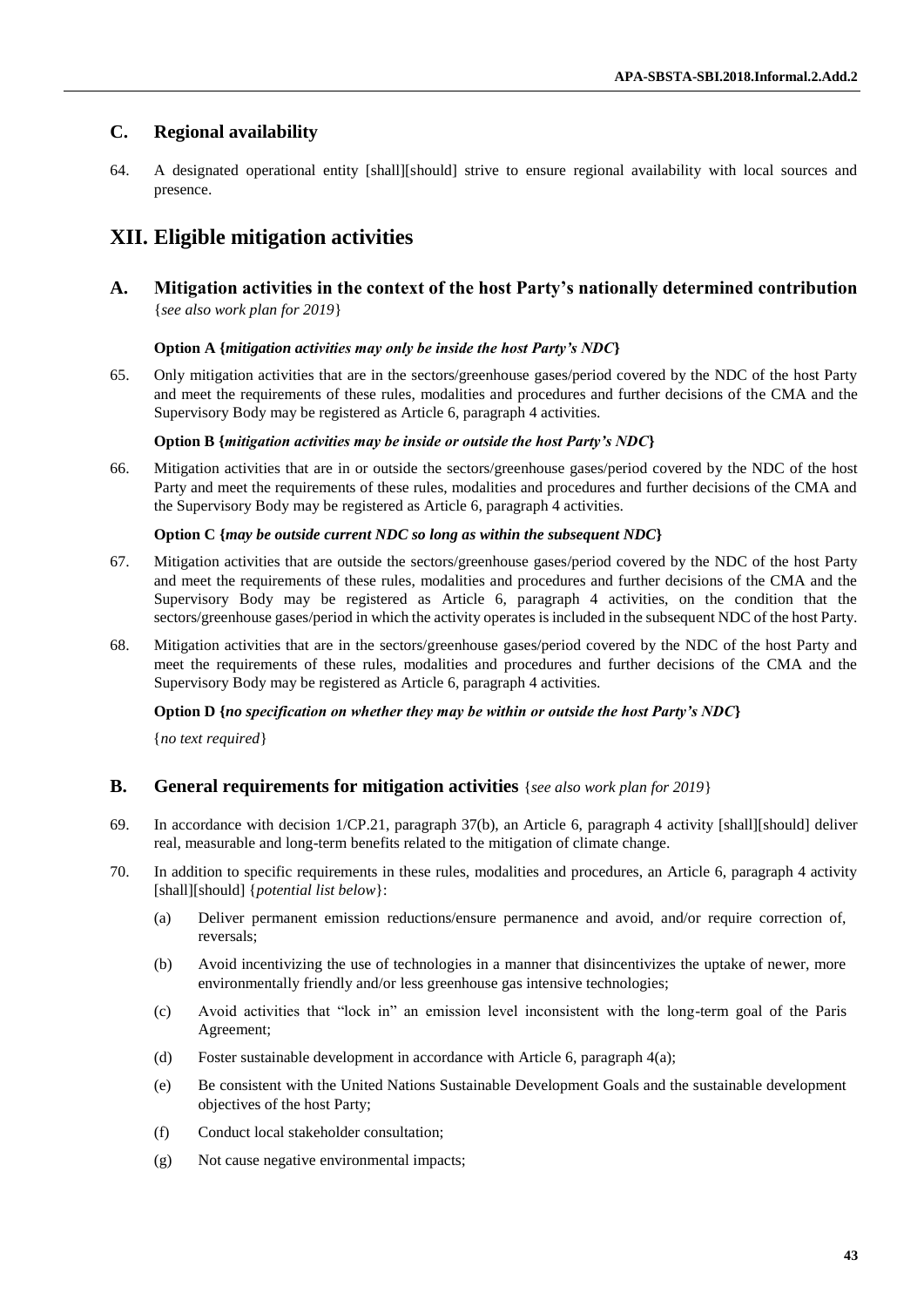- (h) Foster transition towards a low-carbon economy, in accordance with the long-term low greenhouse gas emission development strategies of the participating Parties communicated in accordance with Article 4, paragraph 19;
- (i) Not lead to an increase in global emissions;
- (j) Not impede the progression of the NDC of the host Party;
- (k) Be consistent with, and not pose a threat to, human rights;
- (l) Not include actions referred to in Article 5.
- 71. An Article 6, paragraph 4 activity shall apply a crediting period {*potential list below*}:
	- (a) Approved by the Supervisory Body;
	- (b) Appropriate to the activity in the relevant host Party and consistent with that Party's long-term and shortterm mitigation objectives.
- **C. Baseline approach** {*see also work plan for 2019*}

#### **Option A {***principles for baselines***}**

72. Baselines [shall][should] be set in accordance with the following principles:

#### **Option A1 {***historic or business as usual baseline*}

(a) Historic emissions or business-as-usual baseline approach;

#### **Option A2 {***conservative baseline including the use of best available technology***}**

(b) Conservative baseline approach including the use of best available technology;

#### **Option A3 {***dynamic baseline***}**

(c) Dynamic baseline approach;

#### **Option A4 {***standardized baseline***}**

(d) Standardized baseline approach;

#### **Option A5 {***combination of Options A2, A3 and A4***}**

(e) {*text from (b), (c), (d), as appropriate* }

{*end of Option A5*}

73. An Article 6, paragraph 4 activity [shall][should] apply the principles referred to in paragraph 72 above when setting the baseline and calculating emission reductions achieved by the activity, in accordance with the methodology approved by the Supervisory Body.

## **Option B {***no principles for baselines***}**

{*No text required*}

## **D. Additionality** {*see also work plan for 2019*}

74. An Article 6, paragraph 4 activity [shall][should] be additional where it demonstrates:

#### **Option A {***reference to what would otherwise have occurred***}**

(a) Reductions in emissions that are additional to any that would otherwise occur:

**Option A1 {***in absence of activity***}** {*potential list below*}

(i) In the absence of the activity;

### **Option A2 {***in absence of mechanism***}**

(ii) In the absence of the mechanism;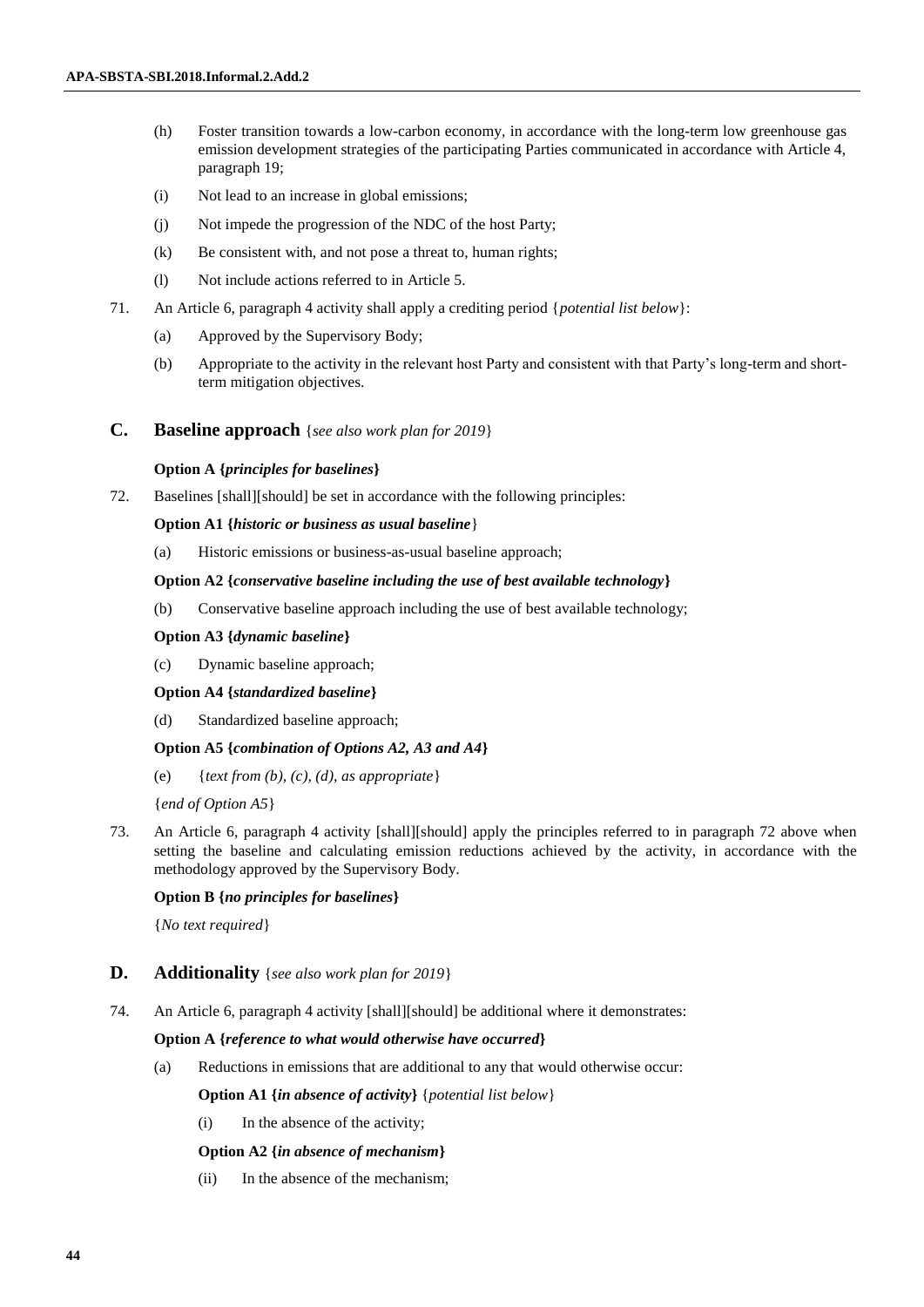## **Option A3 {***in absence of the Paris Agreement***}**

(iii) In the absence of the Paris Agreement;

## **Option B {***reference to the NDC***}**

(b) Reductions in emissions that go beyond what would be achieved through the delivery of the NDC of the host Party;

## **Option C {***takes into account national policies***}**

(c) That it takes into account all relevant national policies, including legislation;

## **Option D {***positive lists***}**

(d) That the activity is included on a positive list adopted by the Supervisory Body.

## **Option E {***no text on additionality requirement***}**

{*no text required*}

# **XIII. Mitigation activity cycle**

- **A. Design** {*see also work plan for 2019*}
- 75. To develop a mitigation activity as an Article 6, paragraph 4 activity, the activity [shall][should] be designed to meet the requirements in these rules, modalities and procedures and any other relevant requirements defined by the CMA and the Supervisory Body, and a design document demonstrating the compliance with the requirements [shall][should] be developed for approval by the host Party.

## **B. Authorization by Party** {*see also work plan for 2019*}

- 76. Participants of the proposed mitigation activity [shall][should] be authorized by a participating Party.
- **C. Validation** {*see also work plan for 2019*}
- 77. The proposed mitigation activity [shall][should] be validated by a designated operational entity in accordance with the relevant validation requirements developed by the Supervisory Body.

## **D. Registration** {*see also work plan for 2019*}

- 78. After a positive validation, the design of the proposed mitigation activity and the validation outcome [shall][should] be submitted to the Supervisory Body, in accordance with the relevant requirements developed by the Supervisory Body.
- 79. The proposed mitigation activity [shall][should] be registered as an Article 6, paragraph 4 activity if the Supervisory Body decides that the design of the mitigation activity and the validation meet the relevant requirements developed by the Supervisory Body.

## **E. Monitoring** {*see also work plan for 2019*}

80. Monitoring of emission reductions achieved by a registered Article 6, paragraph 4 activity [shall][should] be in accordance with the relevant requirements developed by the Supervisory Body.

## **F. Verification and certification** {*see also work plan for 2019*}

81. The monitoring of the emission reductions [shall][should] be verified and certified by a designated operational entity in accordance with the relevant requirements developed by the Supervisory Body.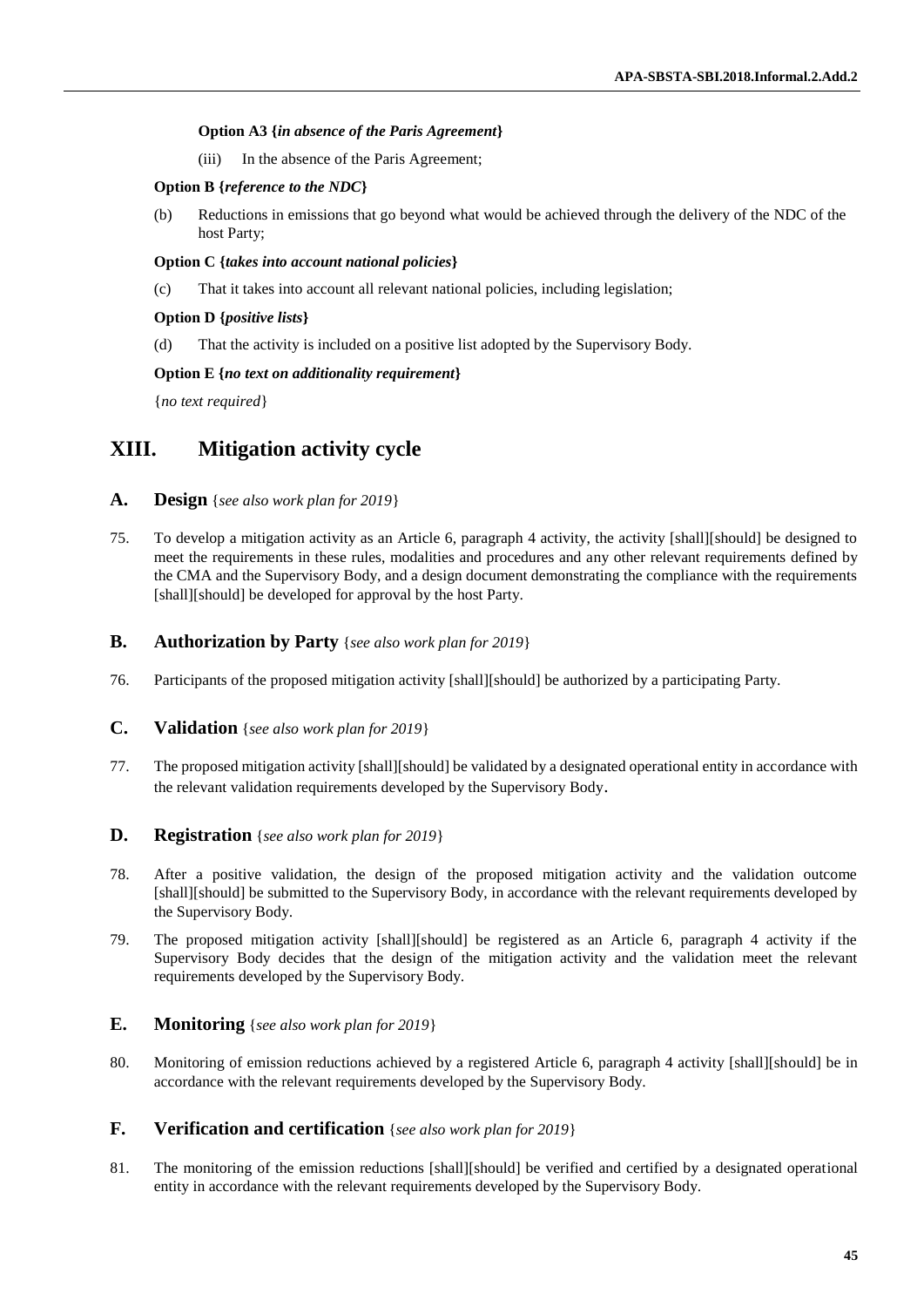## **G. Issuance** {*see also work plan for 2019*}

- 82. For the issuance of A6.4ERs, the verification and certification [shall][should] be submitted to the Supervisory Body and be in accordance with the relevant requirements developed by the Supervisory Body.
- 83. The Supervisory Body [shall][should] approve the issuance of A6.4ERs if it decides that the verification and certification meet the relevant requirements developed by the Supervisory Body.
- 84. The registry administrator [shall][should], in accordance with section VII above (The mechanism registry) and the relevant requirements developed by the Supervisory Body, issue the A6.4ERs into:

#### **Option A {***issuance into the mechanism registry***}**

(a) the mechanism registry;

#### **Option B {***issuance into a registry***}**

(b) the relevant registry.

## **H. Forwarding/transfer from the mechanism/a registry** {*see also work plan for 2019*}

85. The registry administrator [shall][should], in respect of share of proceeds:

### **Option A {***unspecified destination of share of proceeds***}**

(a) Forward/transfer *X* per cent of the issued A6.4ERs to an account for assisting developing country Parties that are particularly vulnerable to the adverse effects of climate change to meet the costs of adaptation;

#### **Option B {***specified destination of share of proceeds to Adaptation Fund***}**

(b) Forward/transfer *X* per cent of the issued A6.4ERs to an account held by the Adaptation Fund for assisting developing country Parties that are particularly vulnerable to the adverse effects of climate change to meet the costs of adaptation.

### {*end of Option B*}

### **Option A {***OMGE implemented through cancellation, OMGE cancellation step***}**

86. The registry administrator [shall][should], in respect of overall mitigation in global emissions, cancel *X* per cent of the issued A6.4ERs to a cancellation account for implementing overall mitigation in global emissions.

### **Option B {***Where OMGE not implemented through cancellation, no OMGE cancellation step***}**

{*no text required*}

{*end of Option B*}

87. The registry administrator [shall][should], for the remaining issued A6.4ERs, forward/transfer the specified amount of A6.4ERs in accordance with the instructions of the participants in the Article 6, paragraph 4 activity, in accordance with the relevant requirements developed by the Supervisory Body.

## **I. Voluntary cancellation** {*see also work plan for 2019*}

88. The registry administrator [shall][should] cancel the specified amount of A6.4ERs in accordance with further decisions of the CMA.

## **J. Other processes associated with mitigation activities**

#### **1. Grievance process/appeal rights** {*see also work plan for 2019*}

89. Stakeholders, participants in Article 6, paragraph 4 activities and participating Parties may appeal decisions of the Supervisory Body or request that a grievance be addressed by the Supervisory Body.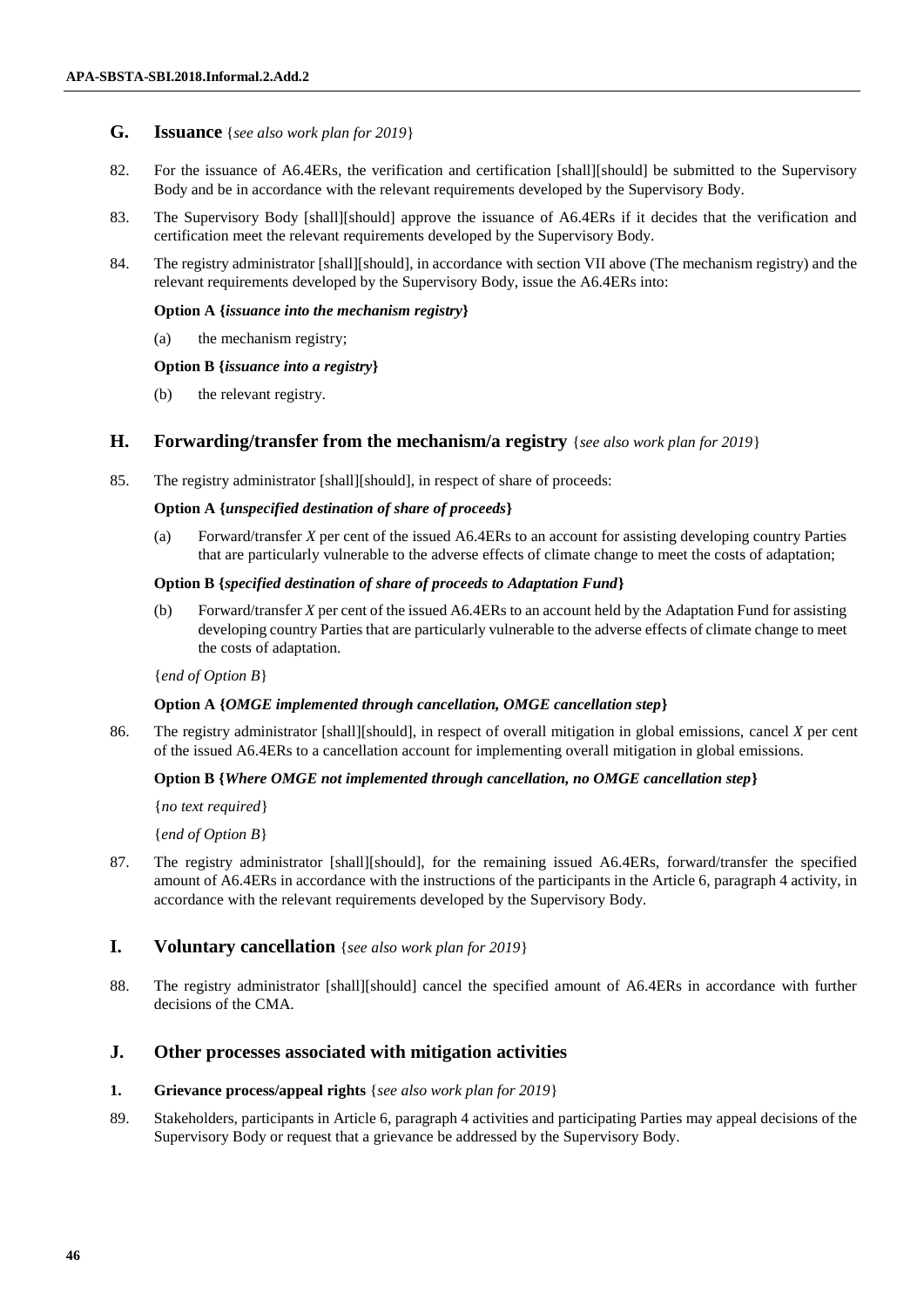- **2. Protection of human rights** {*see also work plan for 2019*}
- 90. Stakeholders, participants in Article 6, paragraph 4 activities and participating Parties may inform the Supervisory Body of alleged violations of human rights resulting from an Article 6, paragraph 4 activity.
- **3. Referral of matters to the committee to facilitate implementation and promote compliance referred to in Article 15, paragraph 2**

{*see work plan for 2019*}

**4. Reporting**

{*see work plan for 2019*}

# **XIV. Levy of share of proceeds towards administration and adaptation** {*see also*

*work plan for 2019*}

## **A. Share of proceeds for adaptation (level and timing)**

## **Option A {***unspecified destination of share of proceeds***}**

91. The share of proceeds from an Article 6, paragraph 4 activity that is levied to assist developing country Parties that are particularly vulnerable to the adverse effects of climate change to meet the costs of adaptation [shall][should] be delivered to the relevant mechanism registry account.

## **Option B {***specified destination of share of proceeds to Adaptation Fund***}**

92. The share of proceeds from an Article 6, paragraph 4 activity that is levied to assist developing country Parties that are particularly vulnerable to the adverse effects of climate change to meet the costs of adaptation [shall][should] be delivered to the Adaption Fund.

{*end of Option B*}

93. The share of proceeds [shall][should] be set and levied at:

## **Option A {***percentage at issuance***}**

(a) *X* per cent*/5* per cent at issuance;

### **Option B {***percentage at forwarding/first transfer***}**

(b) *X* per cent*/5* per cent at forwarding/first transfer;

### **Option C {***increasing rate over time at transfer***}**

(c) *X* per cent*/5* per cent at forwarding/first transfer, increasing by *Y* per cent at each subsequent transfer.

## **B. Share of proceeds for administrative expenses (level and timing)**

- 94. Until the share of proceeds is sufficient to cover administrative expenses, administrative expenses [shall][should] be covered by voluntary contributions.
- 95. The share of proceeds from an Article 6, paragraph 4 activity that is levied to cover administrative expenses [shall][should] be:
	- (a) USD *X* payable at the time of the request for registration;
	- (b) USD *X* per A6.4ER issued for the activity, payable at the time of the request for issuance of A6.4ERs.

## **XV. Delivering overall mitigation in global emissions** {*see also work plan for 2019*}

96. The mechanism [shall][should] deliver an overall mitigation in global emissions in accordance with this section.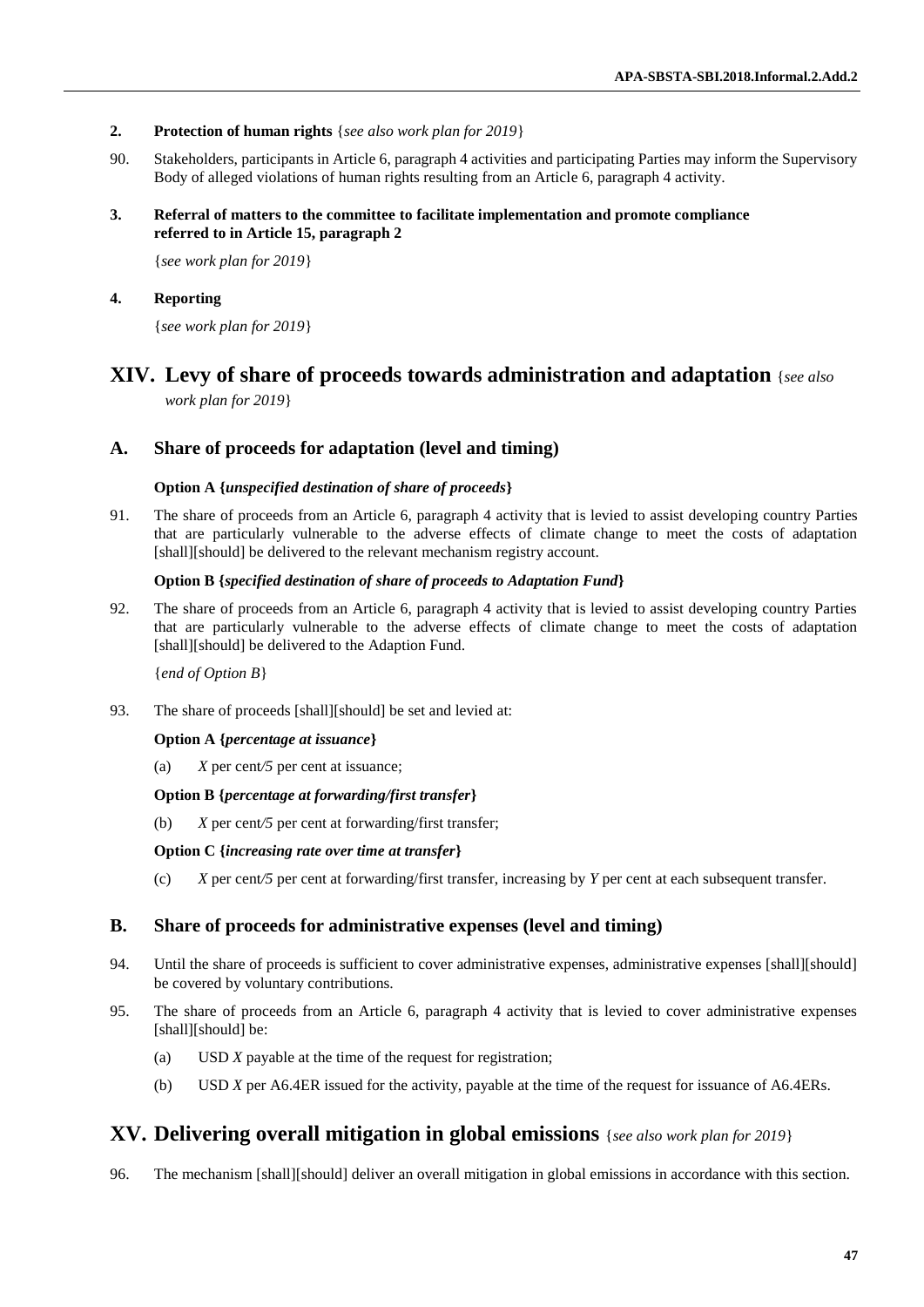#### **Option A {***automatic cancellation***}**

- 97. Overall mitigation in global emissions [shall][should] be implemented as follows:
	- (a) After emission reductions are verified and certified, the host Party [shall][should] make a corresponding adjustment under the guidance for cooperative approaches referred to in Article 6, paragraph 2 for the full amount of issued A6.4ERs to be first transferred;
	- (b) At issuance/first transfer of A6.4ERs, the registry [shall][should] transfer *X* per cent of total amount of A6.4ERs to the cancellation account for overall mitigation in accordance with section XIII above (Mitigation activity cycle);
	- (c) The cancelled A6.4ERs [shall][should] not be used for any transfer or purpose, including by any Party towards achievement of its NDC or for voluntary cancellation;
	- (d) The host Party [shall][should] use the remaining A6.4ERs in its account either towards achievement of its own NDC or transfer them to another Party's registry or to another Party's account in the mechanism registry.

### **Option B {***discounting***}**

- 98. Overall mitigation in global emissions [shall][should] be implemented as follows:
	- (a) After emission reductions have been verified and certified, the host Party [shall][should] make a corresponding adjustment under the guidance for cooperative approaches referred to in Article 6, paragraph 2 for the full amount of issued A6.4ERs to be first transferred;
	- (b) The acquiring/using Party [shall][should] discount by *X* per cent the acquired A6.4ERs at acquisition/use towards achievement of its NDC;
	- (c) The discounted volume of A6.4ERs [shall][should] be transferred to the cancellation account for the overall mitigation of global emissions by the acquiring/using Party;
	- (d) The volume of discounted A6.4ERs [shall][should] not be used by any Party towards achievement of its NDC or for voluntary cancellation;
	- (e) The host Party [shall][should] use the remaining A6.4ERs in its account either towards achievement of its own NDC or transfer them to another Party's registry or another Party's account in the mechanism registry.

#### **Option C {***mechanism itself ensures overall mitigation in global emissions***}**

99. Use of the mechanism itself ensures overall mitigation in global emissions.

#### **Option D {***approaches from the list below***}**

- 100. Overall mitigation in global emissions [shall][should] be implemented through {*potential list below*}:
	- (a) Meeting the requirements for Article 6, paragraph 4 activities referred to in section XII above (Eligible mitigation activities), including on baseline approaches, crediting period and additionality;
	- (b) Voluntary cancellation of A6.4ERs by Parties and stakeholders, including non-State actors;
	- (c) Any other measures selected by participating Parties voluntarily;
	- (d) Discounting *X* per cent of the total quantity of A6.4ERs acquired by the using Party prior to use towards achievement of its NDC.

#### **Option E {***conservative baselines***}**

- 101. Overall mitigation in global emissions [shall][should] be implemented through {*potential list below*}:
	- (a) Applying conservative baselines/baselines that are below business-as-usual to the calculation of emission reductions for Article 6, paragraph 4 activities;
	- (b) Applying conservative/higher default emission factors to the calculation of emissions from Article 6, paragraph 4 activities.

### **Option F {***voluntary approaches***}** {*extracted from Option D*}

102. Overall mitigation in global emissions [shall][should] be implemented through {*potential list below*}: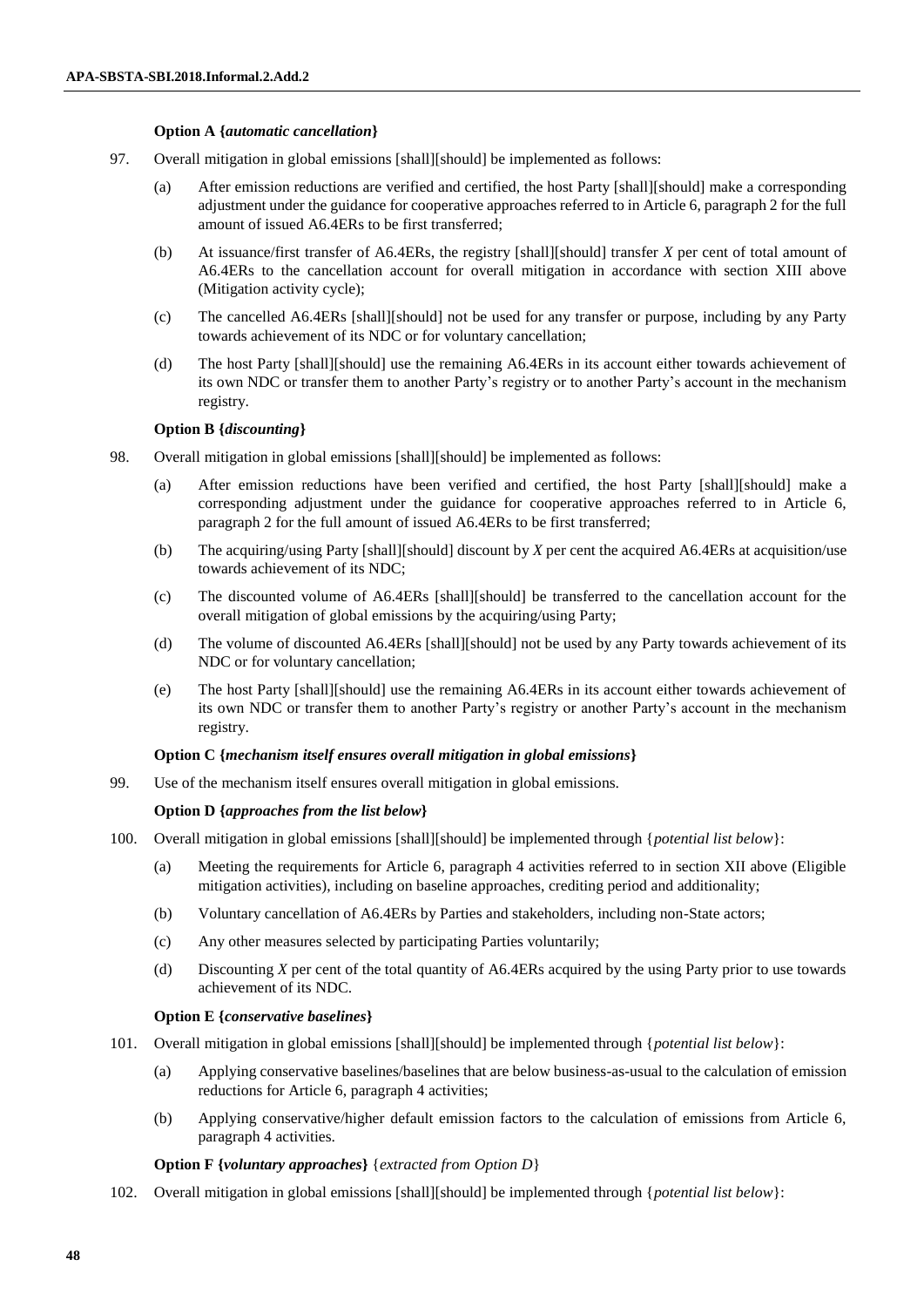(a) Any other measures selected by participating Parties voluntarily.

#### **Option G {***combination of Options D-F***}**

103. Overall mitigation in global emissions [shall][should] be implemented through one or a combination of means referred to in paragraphs 100–102 above.

## **XVI. Avoiding the use of emission reductions by more than one Party**

104. Avoiding the use of emission reductions from the mechanism towards achievement of its NDC by more than one Party, in accordance with Article 6, paragraph 5, [shall][should] be ensured in accordance with this section.

#### **Option A {***guidance applicable to all emission reductions***}**

105. The guidance relating to corresponding adjustments in the guidance for cooperative approaches referred to in Article 6, paragraph 2 of the Paris Agreement applies to all emission reductions under the mechanism, when transferred internationally.

#### **Option B {***guidance applicable to only some emission reductions, not applicable to others}*

#### **Option B1 {***guidance applicable to emission reductions from sectors/greenhouse gases/emissions and removals covered by the NDC***}**

- 106. The guidance relating to corresponding adjustments in the guidance for cooperative approaches referred to in Article 6, paragraph 2, applies to emission reductions under the mechanism, that result from a mitigation activity that is included in the sectors/greenhouse gases covered by the host Party's NDC, when those emission reductions are transferred internationally.
- 107. The guidance for cooperative approaches referred to in Article 6, paragraph 2 does not apply to emission reductions under the mechanism, if the mitigation activity is not included in the sectors/greenhouse gases/emissions and removals covered by the host Party's NDC.

#### **Option B2 {***guidance applicable to emission reductions covered by the NDC***}**

- 108. The guidance relating to corresponding adjustments in the guidance for cooperative approaches referred to in Article 6, paragraph 2, applies to emission reductions under the mechanism, that result from a mitigation activity that is covered by the host Party's NDC, when those emission reductions are transferred internationally*.*
- 109. The guidance for cooperative approaches referred to in Article 6, paragraph 2 does not apply to emission reductions under the mechanism, if the mitigation activity is not covered by the host Party's NDC.

#### **Option C {***forwarding based***}**

- 110. The guidance relating to corresponding adjustments in the guidance for cooperative approaches referred to in Article 6, paragraph 2 is not applicable to the initial forwarding of certified emission reductions from the mechanism registry.
- 111. The guidance relating to corresponding adjustments in the guidance for cooperative approaches referred to in Article 6, paragraph 2 applies to any subsequent international transfer of certified emission reductions between registries/national accounts in the international registry through the international transaction log.

# **XVII. Safeguards/Other**

**A. Uses for purposes other than towards achievement of nationally determined contributions** {*potential list below*}

#### **Option A {***use for purposes other than towards NDCs***}**

- 112. An A6.4ER may be used as a means of demonstrating climate finance provided pursuant to Article 9.
- 113. An A6.4ER [shall][should] not be used towards achievement of an NDC where it has been or is intended to be used {*potential list below*}:
	- (a) Towards international mitigation action outside the UNFCCC;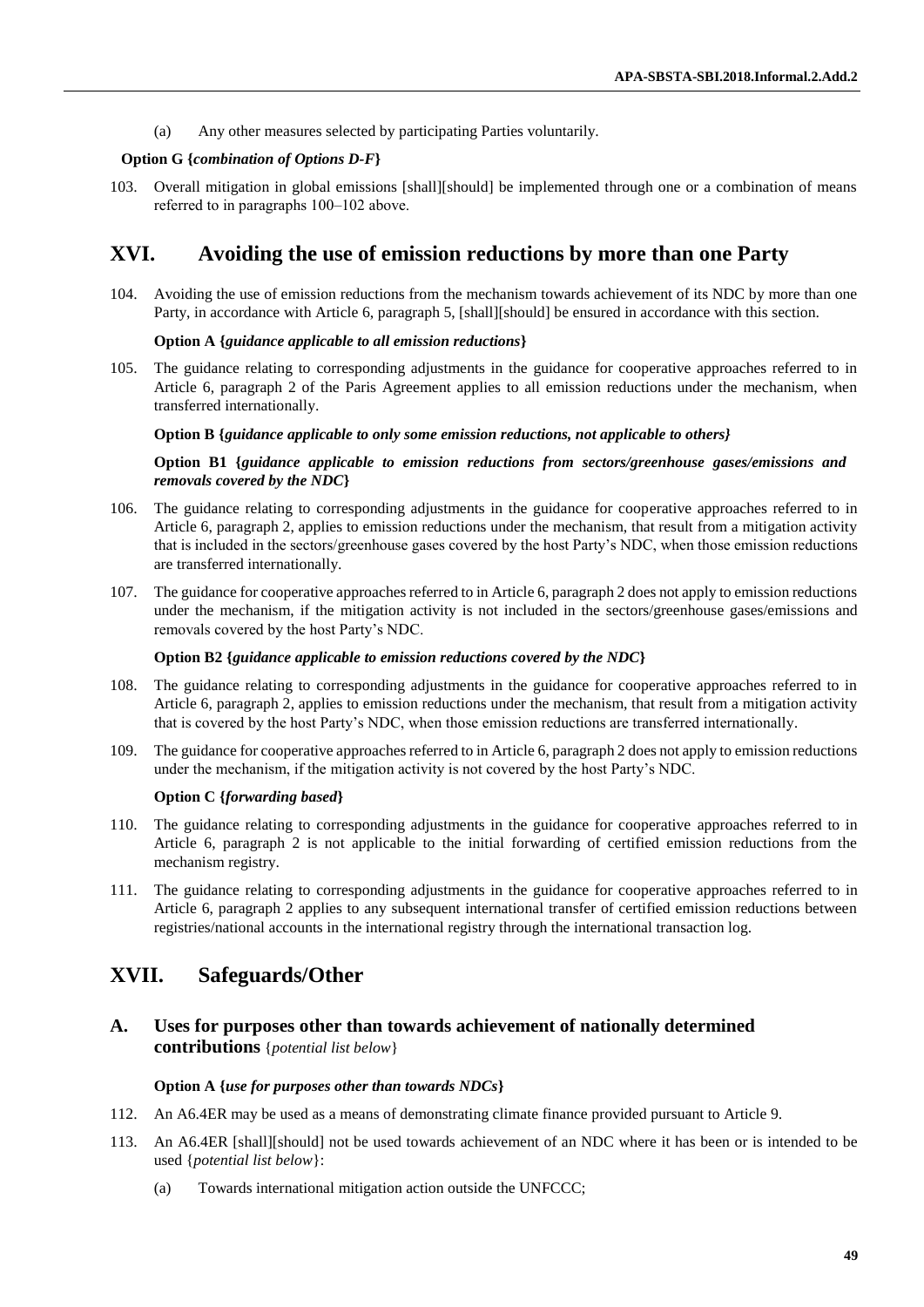- (b) Towards voluntary climate actions that are not mandatory in the relevant jurisdiction;
- (c) As a means of demonstrating climate finance provided pursuant to Article 9.
- 114. A6.4ERs used for purposes other than towards achievement of NDCs [shall][should] be subject to a corresponding adjustment in accordance with:

#### **Option A1{***all accounted for***}**

(a) The guidance for cooperative approaches referred to in Article 6, paragraph 2.

#### **Option A2 {***only where from within NDC***}**

(b) The guidance for cooperative approaches referred to in Article 6, paragraph 2, if the A6.4ERs were issued from sectors/greenhouse gases/periods covered by an NDC.

{*end of Option A2*}

#### **Option B {***no use for purposes other than towards an NDC*}

{*no text required*}

## **B. Limits**

#### **Option A {***limits***}** {*potential list below*}

- 115. The Supervisory Body [shall][should] issue A6.4ERs in a manner that avoids significant fluctuations in the prices and quantities available on the international market for A6.4ERs.
- 116. A Party [shall][should] not transfer/acquire/use A6.4ERs issued for emission reductions achieved in sectors where there is a high degree of uncertainty in emission estimates.
- 117. After the initial transfer from the host Party to the acquiring Party, the acquiring Party [shall][should] not further transfer A6.4ERs to the host Party or to another Party.
- 118. A Party [shall][should] ensure that speculative transfers of A6.4ERs are avoided.
- 119. A Party [shall][should] not transfer any quantity of A6.4ERs greater than *X*.
- 120. A Party's use of A6.4ERs towards achievement of its NDC [shall][should] be supplemental to domestic action, and domestic action [shall][should] constitute a significant element of the effort made by each Party towards achievement of its NDC.
- 121. A Party [shall][should] not use towards achievement of its NDC any A6.4ERs issued for emission reductions that were achieved in the period *X*.
- 122. A Party [shall][should] not carry over A6.4ERs exceeding *X*.

#### **Option B {***no limits***}**

{*no text required*}

# **XVIII. Transition from the Kyoto Protocol to Article 6, paragraph 4** {*see also work*

*plan for 2019*}

## **A. Mitigation activities under the Kyoto Protocol**

### **Option A {***existing JI/CDM activities may become Article 6.4 activities without further conditions***}**

123. The following may be registered as Article 6, paragraph 4 activities {*potential list below*}:

### **Option A1 {***only JI activities***}**

(a) Projects and programmes of activities registered under joint implementation under Article 6 of the Kyoto Protocol;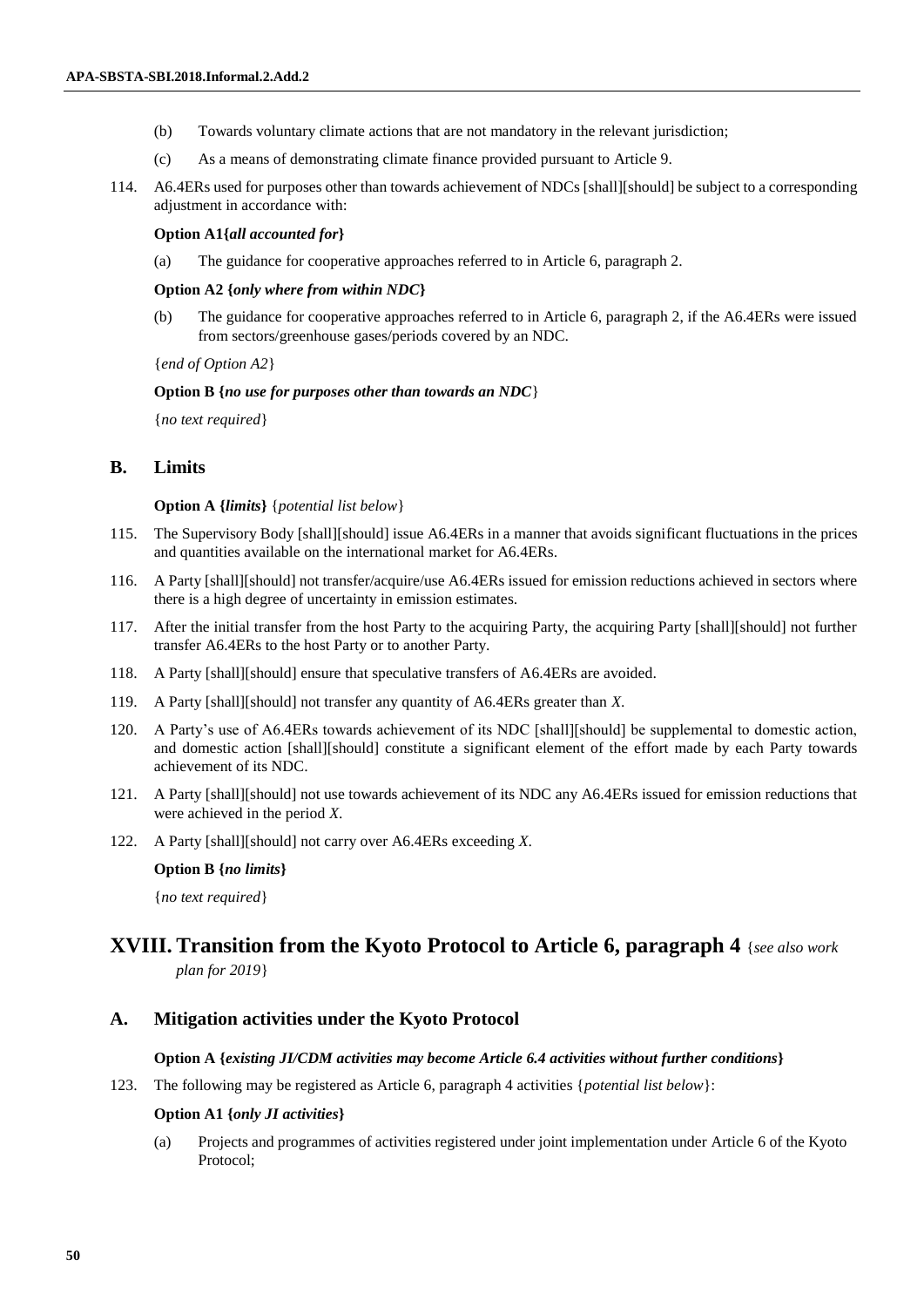## **Option A2 {***only CDM activities***}**

(b) Project activities and programmes of activities registered under the clean development mechanism under Article 12 of the Kyoto Protocol.

**Option A3 {***both JI and CDM, as in Option A1 and Option A2***}**

{*text from (a) and (b) above*}

## **Option B {***existing JI/CDM activities may become Article 6.4 activities if they meet certain conditions***}**

124. The following may be registered as Article 6, paragraph 4 activities subject to paragraph 125 below {*potential list below*}:

## **Option B1 {***only JI activities***}**

(a) Projects and programmes of activities registered under joint implementation under Article 6 of the Kyoto Protocol;

### **Option B2 {***only CDM activities***}**

(b) Project activities and programmes of activities registered under the clean development mechanism under Article 12 of the Kyoto Protocol.

## **Option B3 {***both JI and CDM activities, as in Option B1 and Option B2***}**

{*text from (a) and (b) above*}

{*end of Option B3*}

- 125. To be registered as an Article 6, paragraph 4 activity, the above projects/project activities/programmes of activities [shall][should] meet all the conditions adopted by the Supervisory Body and/or the CMA and/or the following conditions {*potential list below*} and any further conditions as set out in decisions of the CMA:
	- (a) The relevant host Party authorizes such registration;

{*end of Option B*}

### **Option C {***no additional special transitional provisions***}**

126. Project activities and programmes of activities registered under the clean development mechanism under Article 12 of the Kyoto Protocol may be registered, if they meet the requirements under the rules, modalities and procedures to be an activity under Article 6, paragraph 4.

### **Option D {***no existing CDM and JI activities may become Article 6.4 activities***}**

127. No activities registered under joint implementation under Article 6 of the Kyoto Protocol or under the clean development mechanism under Article 12 of the Kyoto Protocol may be registered as Article 6, paragraph 4 activities.

### **Option E {***deal with transition in the work plan***}**

{*no text required*}

## **B. Transition of joint implementation emission reduction units** {*potential list below*}

128. In relation to ERUs,

### **Option A {***use of ERUs towards achievement of NDCs***}**

(a) ERUs may be used by a Party towards achievement of its NDC;

### **Option B {***use of ERUs for emission reductions achieved prior to 2020/2021***}**

(b) ERUs issued in relation to emission reductions achieved prior to 1 January 2020/2021 may be used by a Party towards achievement of its NDC;

### **Option C {***use of ERUs for emission reductions achieved after 2020/2021***}**

(c) ERUs issued in relation to emission reductions achieved after 1 January 2020/2021 may be used by a Party towards achievement of its NDC;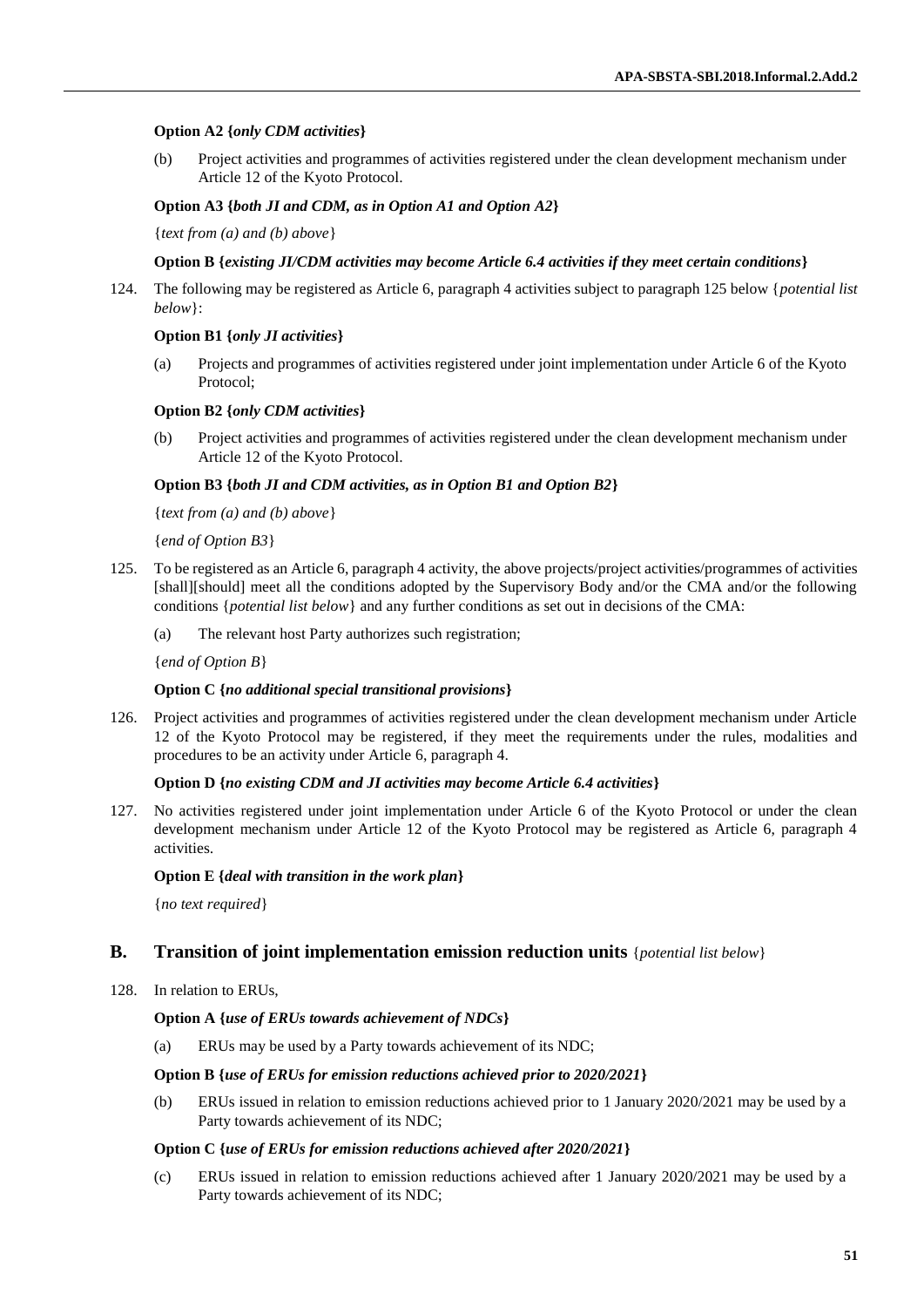### **Option D {***no use of ERUs towards achievement of NDCs***}**

(d) ERUs may not be used by a Party towards achievement of its NDC.

#### **Option E {***deal with transition in the work plan***}**

{*no text required*}

#### **Option F {***deal with this under guidance for cooperative approaches***}**

{*no text required*}

{*end of Option F*}

#### **Option A {***issuance of A6.4ERs for JI activities***}**

129. A6.4ERs may be issued for activities registered under joint implementation under Article 6 of the Kyoto Protocol.

### **Option B {***no issuance of A6.4ERs for JI activities***}**

{*no text required*}

## **C. Transition of clean development mechanism certified emission reductions** {*potential list below*}

#### 130. In relation to CERs,

#### **Option A {***use of CERs towards achievement of NDCs***}**

(a) CERs may be used by any Party towards achievement of its NDC;

## **Option A1 {***and for purposes other than towards achievement of NDCs***}**

(b) CERs may also be used for purposes other than towards achievement of NDCs;

#### **Option A2 {***no use for other purposes***}**

{*no text required*}

#### **Option B {***use of CERs for emission reductions achieved prior to 2020/2021***}**

(c) CERs issued in relation to emission reductions achieved prior to 1 January 2020/2021 may be used by a Party towards achievement of its NDC;

#### **Option C {***use of CERs for emission reductions achieved after 2020/2021***}**

(d) CERs issued in relation to emission reductions achieved after 1 January 2020/2021 may be used by any Party towards achievement of its NDC and for purposes other than its NDCs;

#### **Option D {***no use of CERs towards achievement of NDCs***}**

(e) CERs may not be used by a Party towards achievement of its NDC.

#### **Option E {***deal with transition in the work plan***}**

{*no text required*}

### **Option F {***deal with this under guidance for cooperative approaches***}**

{*no text required*}

{*end of Option F*}

#### **Option A {***issuance of A6.4ERs for CDM activities***}**

131. A6.4ERs may be issued for activities registered under the clean development mechanism under Article 12 of the Kyoto Protocol.

### **Option B {***no issuance of A6.4ERs for CDM activities***}**

{*no text required*}

{*end of Option B*}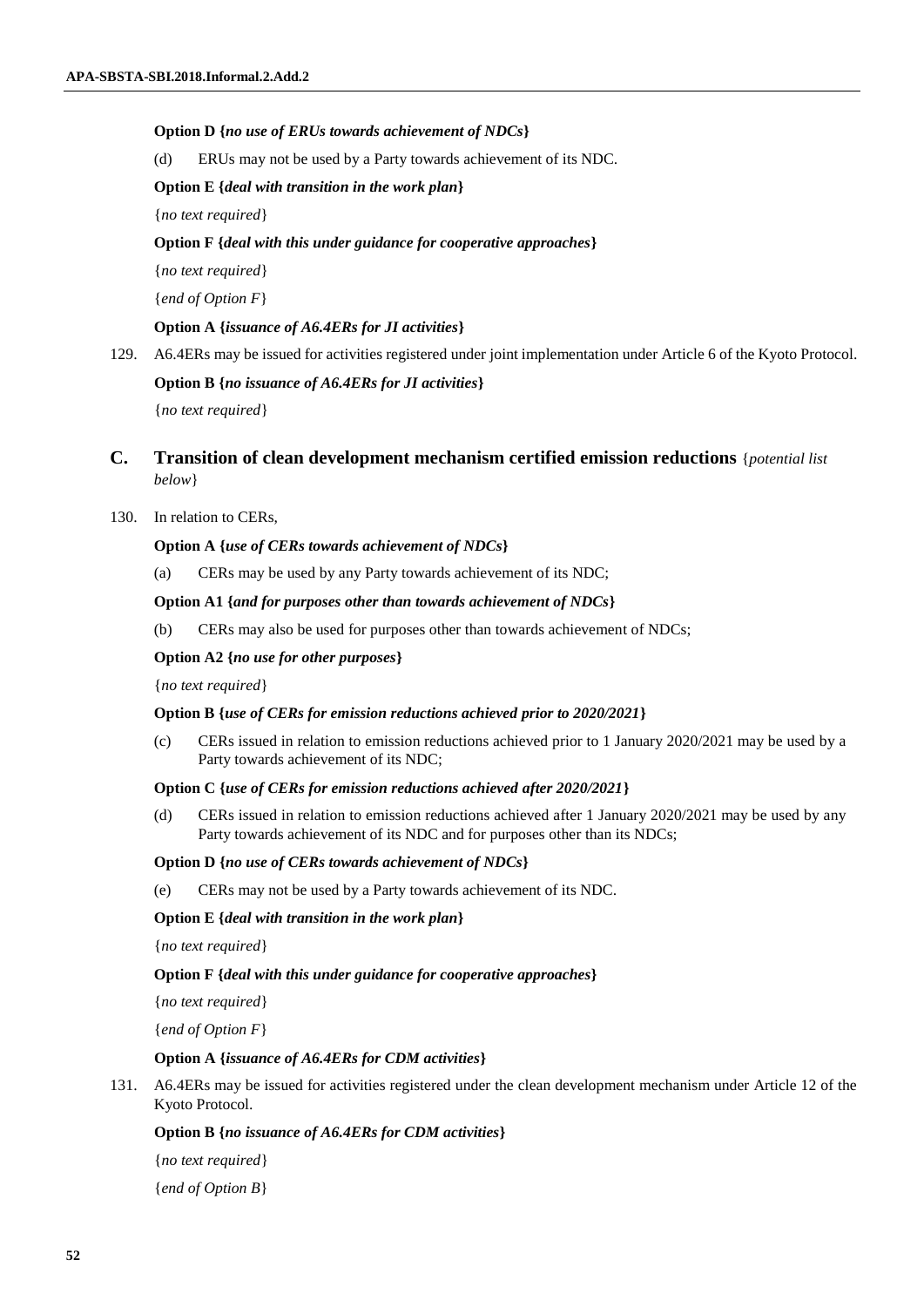## **Option A {***additional wording relating to CERs and the mechanism registry***}**

132. CERs that have not been cancelled or retired under the Kyoto Protocol may be transferred to the mechanism registry.

## **Option B {***no additional wording relating to CERs and the mechanism registry***}**

*{no text required}*

## **D. Transition of methodologies**

133. In relation to methodologies under joint implementation under Article 6 of the Kyoto Protocol,

### **Option A {***use of JI methodologies by Article 6, paragraph 4 activities***}**

(a) Baseline and monitoring methodologies etc. under Article 6 of the Kyoto Protocol [shall][should] be valid for Article 6, paragraph 4 activities.

## **Option B {***no use of JI methodologies by Article 6, paragraph 4 activities***}**

{*no text required*}

134. In relation to methodologies under the clean development mechanism under Article 12 of the Kyoto Protocol,

## **Option A {***use of CDM methodologies by Article 6, paragraph 4 activities***}**

(a) Baseline and monitoring methodologies etc. under the clean development mechanism under Article 12 of the Kyoto Protocol [shall][should] be valid for Article 6, paragraph 4 activities.

### **Option B {***no use of CDM methodologies by Article 6, paragraph 4 activities***}**

{*no text required*}

## **Option C {***deal with transition in the work plan***}**

{*no text required*}

## **E. Transition of accreditation standards**

### **Option** *A {transition of the accreditation system}*

- 135. In relation to accreditation, the standards and procedures etc. for accreditation from the following Kyoto Protocol mechanisms [shall][should] serve as the basis for the standards and procedures for the mechanism through the adoption of those standard and procedures etc. by the Supervisory Body on the basis of the elements below for consideration and adoption by the CMA at it second session {*potential list below*}:
	- (a) Joint implementation under Article 6 of the Kyoto Protocol;
	- (b) The clean development mechanism under Article 12 of the Kyoto Protocol.

**Option B {***no transition of the accreditation system***}**

{*no text required*}

### **Option C {***deal with transition in the work plan***}**

{*no text required*}

# **XIX. Addressing negative social and economic impacts under Article 4, paragraph 15** {*see also work plan for 2019*}

- 136. The Supervisory Body shall collaborate with the forum on the impact of the implementation of response measures (referred to in paragraph 33 of Decision 1/CP.21) to address the negative social and economic impacts, especially those impacting developing countries, resulting from Article 6, paragraph 4 activities by, inter alia:
	- (a) Assessing and identifying the negative social and economic impacts resulting from Article 6, paragraph 4 activities, including the cumulative impact of these activities;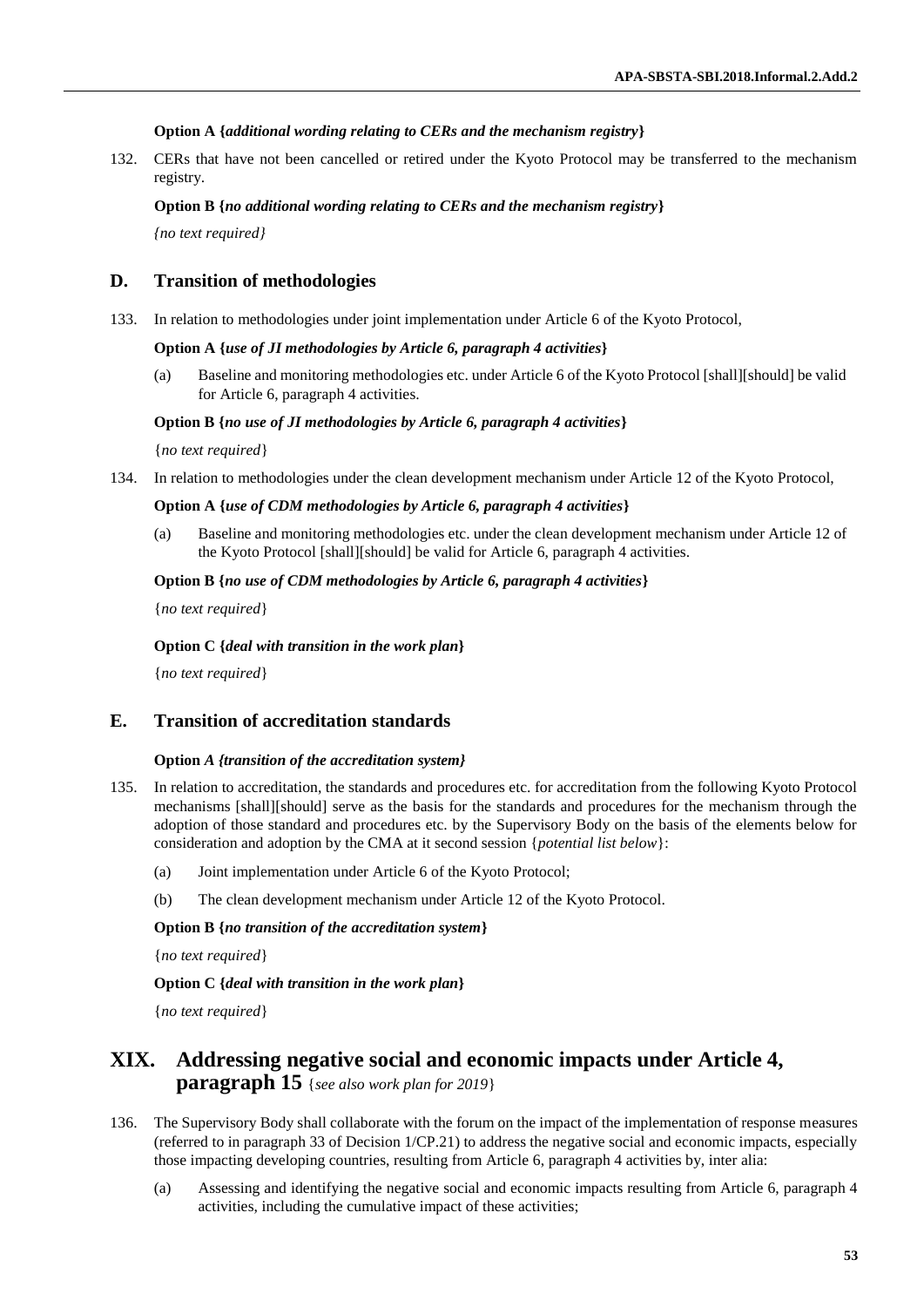- (b) Developing, implementing and regularly updating measures to address the negative social and economic impacts resulting from Article 6, paragraph 4 activities, including the cumulative impact of these activities;
- (c) Regularly sharing information with the forum on the impact of the implementation of response measures (referred to in paragraph 33 of Decision 1/CP.21) to support the above activities.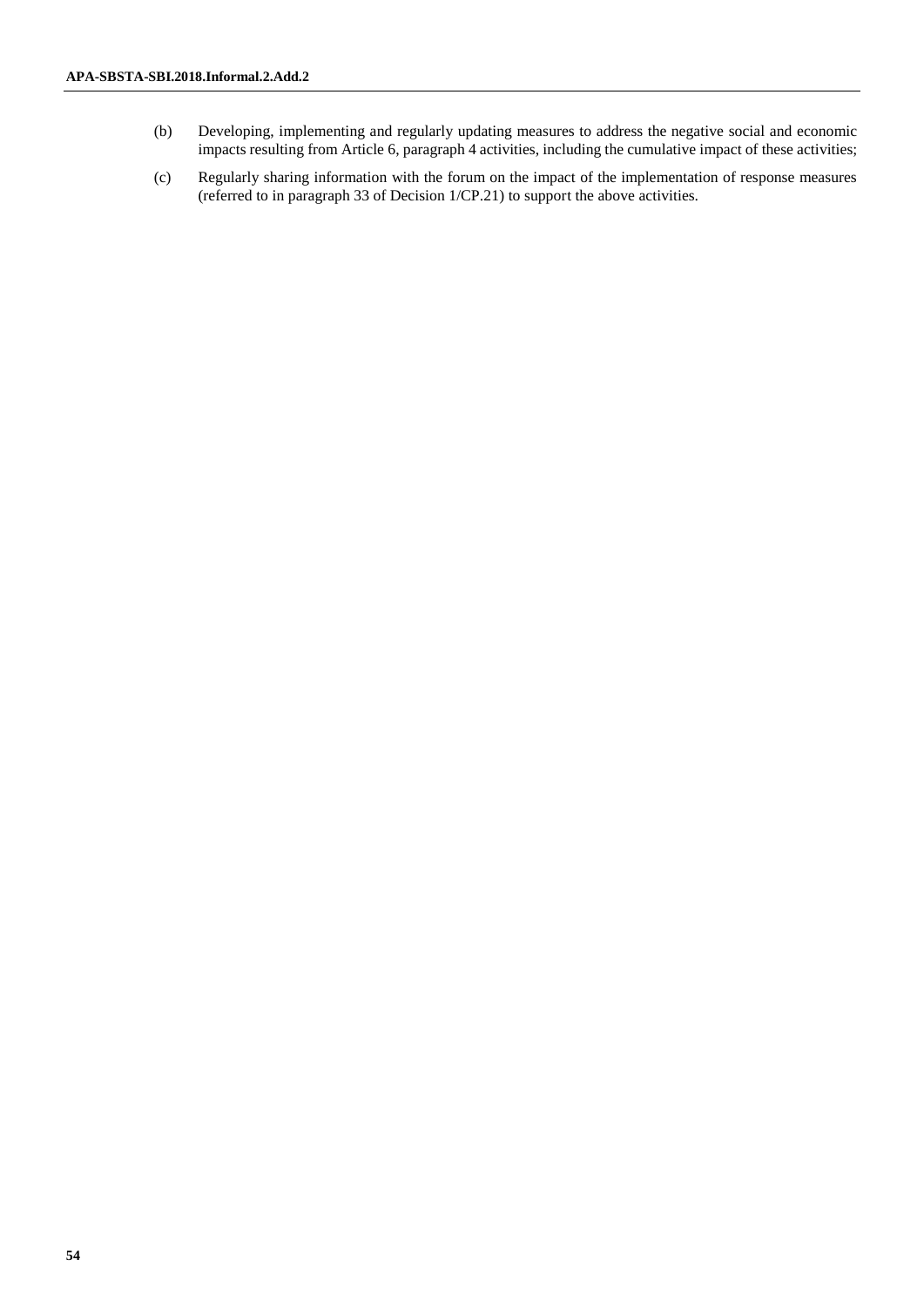# **Annex II**

# **Draft work plan of follow-up work to be carried in 2019**

*The Conference of the Parties serving as the meeting of the Parties to the Paris Agreement*,

1. *Requests* the Subsidiary Body for Scientific and Technological Advice (SBSTA) to undertake the following and develop recommendations for a draft decision for consideration and adoption by the Conference of the Parties serving as the meeting of the Parties to the Paris Agreement (CMA) at its second session (2019);

# **IV. Special circumstances of least developed countries and small island developing States**

2. *Requests* the SBSTA to develop recommendations on the implementation of section IV {*see Annex I above*}, including in relation to the matters listed below, for consideration and adoption by the CMA at its second session:

- (a) Requirements relating to nationally determined contributions (NDCs);
- (b) Requirements relating to baseline setting for Article 6, paragraph 4 activities hosted by least developed countries (LDCs) and small island developing States (SIDS);
- (c) Requirements relating to additionality of Article 6, paragraph 4 activities hosted by LDCs and SIDS.

# **VI. Supervisory Body**

## **A. Membership**

3. *Requests* the SBSTA to develop recommendations on the implementation of the membership provisions set out in section VI.A {*see Annex I above*}, and any further membership provisions that may be required, for consideration and adoption by the CMA at its second session.

## **B. Rules of procedure**

4. *Requests* the SBSTA to develop recommendations on further requirements for the rules of procedure of the Supervisory Body as set out in section VI.B {*see Annex I above*}, for consideration and adoption by the CMA at its second session.

## **C. Governance and functions**

5. *Requests* the SBSTA to develop recommendations on responsibilities of the Supervisory Body as set out in section VI.C {*see Annex I above*}, based on the elements listed below, for consideration and adoption by the CMA at its second session {*potential list below*}:

- (a) Responsibilities relating to the development of requirements and processes relating to {*potential further list below*}:
	- (i) Accrediting operational entities;
	- (ii) The registration of mitigation activities as Article 6, paragraph 4 activities and the issuance of A6.4ERs in accordance with these rules, modalities and procedures and further decisions of the CMA;
	- (iii) Development of baseline and monitoring methodologies and standardized baselines for Article 6, paragraph 4 activities based on experience gained with and lessons learned from existing mechanisms adopted under the Convention and its related legal instruments, prioritizing the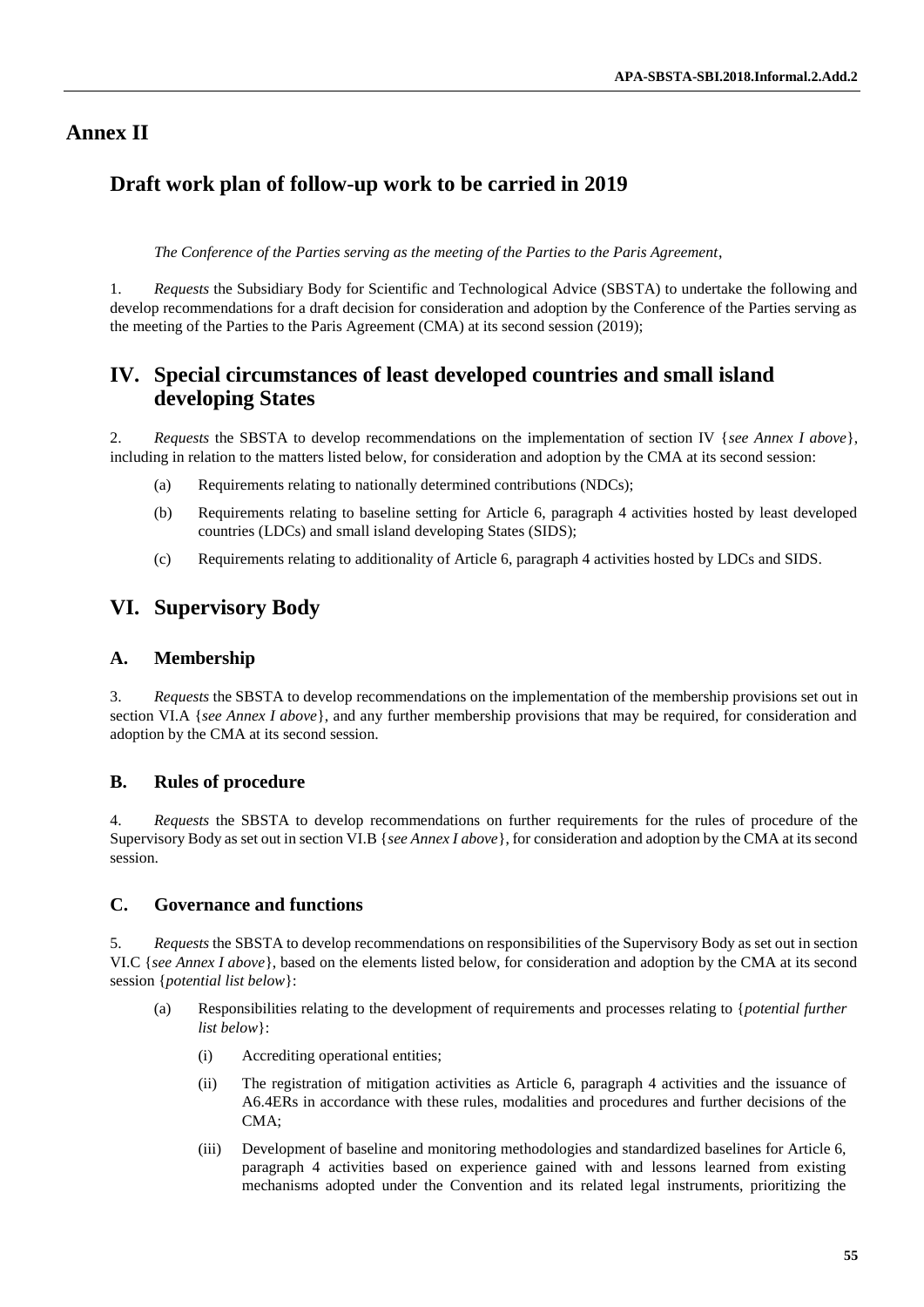baseline and monitoring methodologies and standardized baselines that promote mitigation at scale;

- (iv) Developing the mechanism registry;
- (b) Responsibilities relating to the operation of the mechanism {*potential further list below*}:
	- (i) Designating operational entities that meet the requirements for accreditation and managing their performance;
	- (ii) Taking appropriate measures to promote the regional availability of designated operational entities/and their location in all regions;
	- (iii) Registering mitigation activities as Article 6, paragraph 4 activities if they meet the requirements for registration;
	- (iv) Approving the issuance of A6.4ERs for registered Article 6, paragraph 4 activities if the requirements for issuance have been met;
	- (v) Forwarding/transferring A6.4ERs from the mechanism registry;
	- (vi) Maintaining the mechanism registry;
	- (vii) Certifying and periodically reviewing non-UNFCCC programmes to support the mechanism, including national accreditation systems.
- (c) Responsibilities relating to supporting the implementation of the mechanism and its transparency, {*further potential list below*}:
	- (i) Developing and maintaining a public registry of information related to proposed and registered Article 6, paragraph 4 activities, subject to confidentiality;
	- (ii) Promoting public awareness of the mechanism, including on its role in implementing the Paris Agreement and NDCs;
	- (iii) Promoting public awareness of the mechanism, including by addressing negative perceptions of the mechanism;
	- (iv) Making publicly available all requirements and related documentation for/related to the mechanism;
	- (v) Facilitating the dialogue with host Parties of Article 6, paragraph 4 activities.

6. *Requests* the SBSTA to develop recommendations on how the Supervisory Body should exercise its functions set out in section VI.C {*see Annex I above*}, based on the elements listed below, for consideration and adoption by the CMA at its second session {*potential list below*}:

- (a) Operating in an executive and supervisory manner, defining and developing the governance rules of the support structure, including panels and groups of technical experts as needed, delegating work to, and considering recommendations from, them;
- (b) Drawing on experience gained with and lessons learned from joint implementation and the clean development mechanism under Articles 6 and 12, respectively, of the Kyoto Protocol.
- (c) Reporting on its activities to the CMA at each of its sessions;
- (d) Making recommendations to the CMA on any amendments to the rules, modalities and procedures for the mechanism;
- (e) Seeking guidance from the CMA on any matters relating to the operation of the mechanism;
- (f) Reviewing Article 6, paragraph 4 activities and report on the findings to the CMA;
- (g) Reporting on overall mitigation in global emissions delivered by the mechanism.

#### **Option A {***further work plan for dual system (both centralized and host Party led)***}**

7. *Requests* the SBSTA to develop recommendations in relation to other functions of the Supervisory Body, that would allow for the Supervisory Body to provide oversight for the host Party-led system based on the elements listed below, for consideration and adoption by the CMA at its second session {*potential list below*}: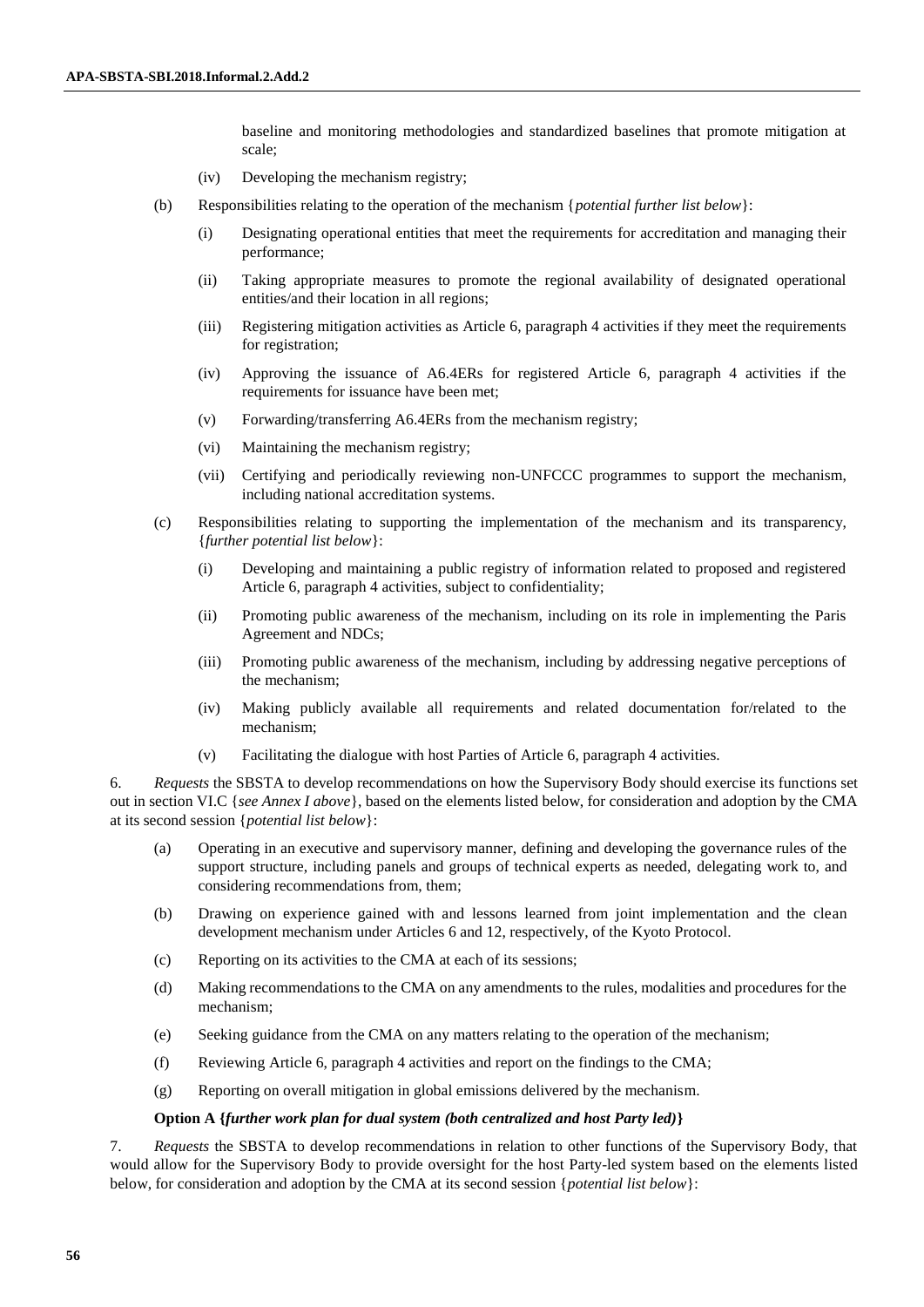- (a) Appropriate international requirements and conformity assessment processes for Article 6, paragraph 4 activities;
- (b) Processes for review of the implementation of national processes of each host Party for conformity with international requirements and periodic certification of them;
- (c) Processes to ensure that each Party applies the centralized or the host Party-led system consistently.

#### **Option B {***no further work plan for dual system as no dual system***}**

{*no text required*}

### **D. Role of the secretariat**

8. *Requests* the SBSTA to develop recommendations on the role of the secretariat as set out in section VI.D {*see Annex I above*}, based on the elements listed below, for consideration and adoption by the CMA at its second session {*potential list below*}:

- (a) Support to the operation of the mechanism, the Supervisory Body and its support structure;
- (b) Collection of fees to cover the administrative costs of the Supervisory Body and its support structure;
- (c) Reporting to the CMA, at each of its sessions, on overall mitigation in global emissions delivered through the mechanism;
- (d) Reporting to the CMA, at each of its sessions, on the collection of the share of proceeds levied in accordance with section XIV (Levy of share of proceeds towards administration and adaptation) {*see Annex I above*};
- (e) Reporting of other information, as appropriate.

## **VII. The mechanism registry**

9. *Requests* the SBSTA to develop recommendations on the implementation of the mechanism registry set out in section VII {*see Annex I above*} for consideration and adoption by the CMA at its second session.

## **VIII. Participation requirements and responsibilities of host Parties**

## **B. Responsibilities of host Parties**

*{Applies only where Option B {dual system (both centralized and host Party led)} of section VI.C (Supervisory Body – Governance and functions) applies}* 

10. *Requests* the SBSTA to develop recommendations for the responsibilities of host Parties in a host-Party led system, based on the elements listed below, for consideration and adoption by the CMA at its second session.

- (a) To have national processes that conform to the international requirements developed by the Supervisory Body to operationalize the mechanism in its own jurisdiction and, following certification of those national processes by the Supervisory Body, have implemented them in accordance with these rules, modalities and procedures and further decisions of the CMA and/or the Supervisory Body;
- (b) To have notified the Supervisory Body of national processes for the implementation of the mechanism in its jurisdiction, including authorization of and participation in mitigation activities, registration of mitigation activities as Article 6, paragraph 4 activities and enforcement of requirements;
- (c) To provide a notification to the Supervisory Body of the registration of Article 6, paragraph 4 activities and the verification and certification of emission reductions.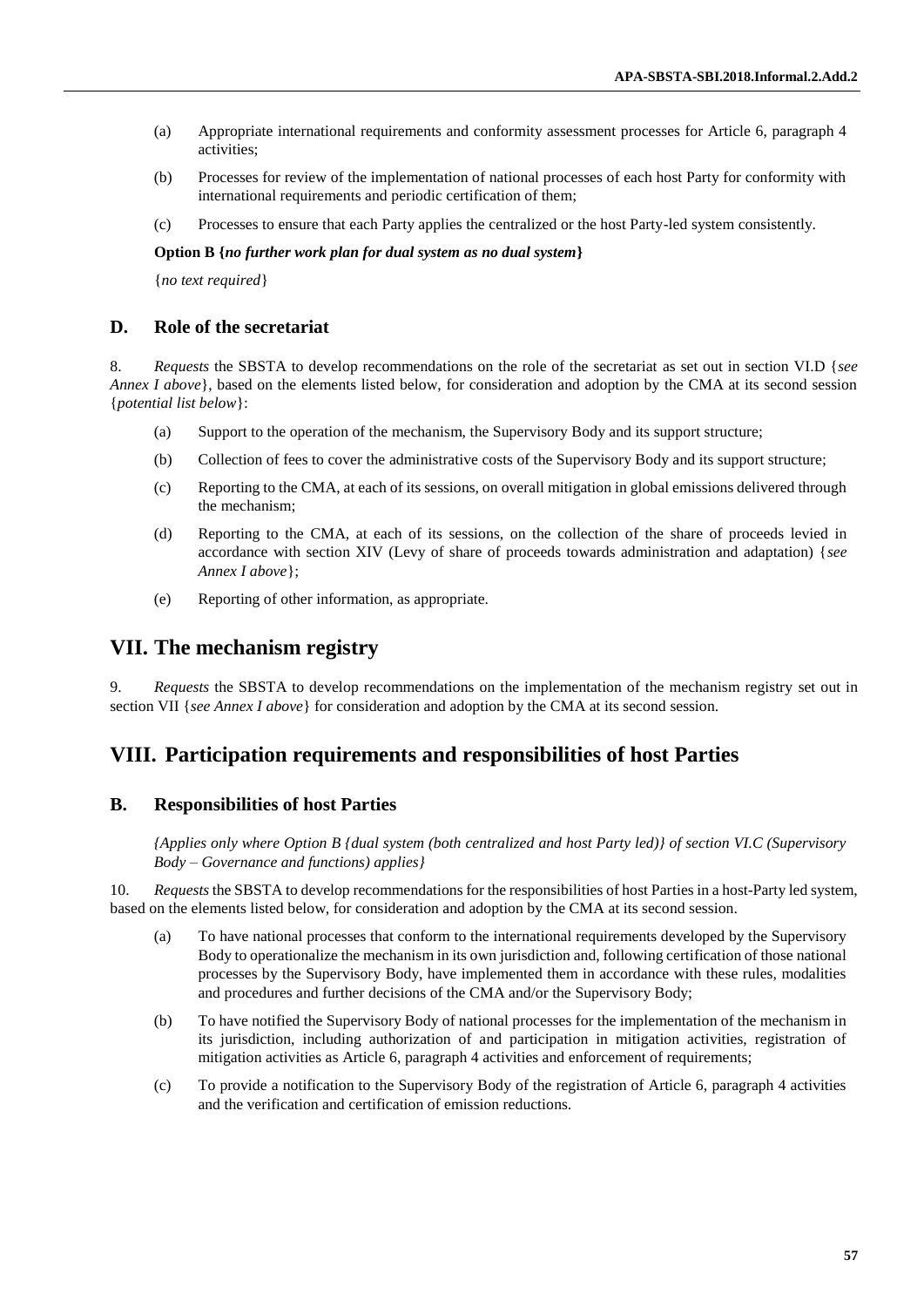# **XI. Designated operational entities**

11. *Requests* the SBSTA to develop recommendations for the implementation of section XI {*see Annex I above*} on designated operational entities, for consideration and adoption by the CMA at its second session.

# **XII. Eligible mitigation activities**

## **A. Mitigation activities in the context of the host Party's nationally determined contribution**

12. *Requests* the SBSTA to develop recommendations for the implementation of section XII.A {*see Annex I above*} for consideration and adoption by the CMA at its second session.

## **B. General requirements for mitigation activities**

13. *Requests* the SBSTA to develop recommendations for the implementation of general requirements for Article 6, paragraph 4 activities as set *out* in section XII.B {*see Annex I above*}, taking into consideration the elements listed below, for consideration and adoption by the CMA at its second session {*potential list below*}:

(a) Crediting periods that, unless otherwise provided for by the host Party, are five years long, and extendable for a further five years if appropriate.

## **C. Baseline approach**

14. *Requests* the SBSTA to develop recommendations for the implementation of baseline approaches set out in section XII.C {*see Annex I above*} for Article 6, paragraph 4 activities, including taking into account the following elements, for consideration and adoption by the CMA at its second session:

**Option A1 {***historic or business-as-usual baseline***} {***potential list below*}

- (a) Application of a historic emissions approach;
- (b) Application of a business as usual baseline;

### **Option A2 {***conservative baseline including the use of best available technology***}** {*potential list below*}

- (c) Application of a conservative baseline that is below 'business as usual' and/or applies best available technologies and ensures transparency;
- (d) Application of a baseline and monitoring methodology that takes into account any net leakage due to the implementation of the mitigation activity;
- (e) Application of conservative default factors and/or higher default factors for the calculation of emission reductions;
- (f) A baseline shall be lower than the relevant current emission intensity levels;
- (g) A baseline shall comprise a level of GHG emissions representing a defined benchmark, where appropriate benchmarks are based on best available technology, including regional;
- (h) Any requirements regarding the establishment of a baseline shall be conservative and ensure transparency with regard to the choice of approaches, assumptions, methodologies, parameters, data sources and key factors;
- (i) Avoiding a baseline that allows issuance of A6.4ERs for decreases in activity levels outside the mitigation activity or due to force majeure;
- (j) Provisions requiring that when setting baselines, data sources and assumptions are clearly set out;
- (k) Application of a baseline that takes into account uncertainties;
- (l) Regional BAT benchmarks should be developed to facilitate uptake of this approach;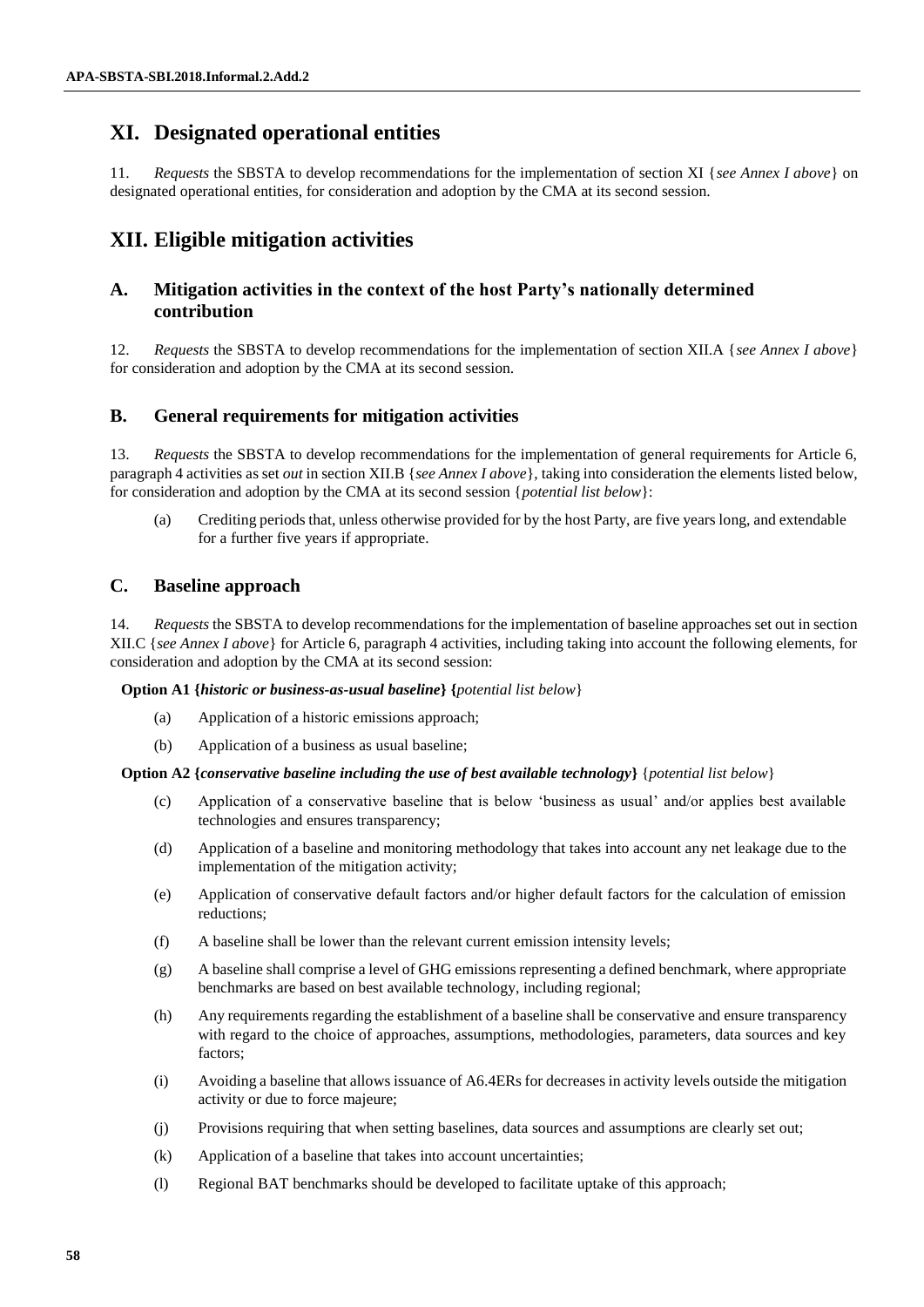## **Option A3 {***dynamic baseline***} {***potential list below*}

- (m) Application of a dynamic baseline that is updated upon changes to the assumptions for setting the baseline or is automatically updated at the date of policy adoption;
- (n) Application of a baseline that reflects all relevant national and sectoral policies of the host Party and is updated at the point of changes to those national and sectoral policies;

## **Option A4 {***standardized baseline***} {***potential list below*}

- (o) Application of a relevant standardized baseline that is {*potential list below*};
	- (i) Contextualised to related concepts;
	- (ii) Subject to national discretion;
- (p) Baselines shall be established at the greatest level of aggregation possible, avoiding project specific baselines.

## **D. Additionality**

15. *Requests* the SBSTA to develop recommendations for the implementation of additionality set out in section XII.D {*see Annex I above*} taking into account the elements below for consideration and adoption by the CMA at its second session {*potential list below*}:

- (a) A prior consideration requirement;
- (b) Activities [shall][should] only be credited as additional as far as they fully account for relevant existing national and/or sectoral policies, in particular those implementing the NDC and long-term low greenhouse gas emission development strategies and shall enable:
	- (i) The use and regular update of positive lists, while ensuring that positive lists are applied only in areas where there is low risk of non-additionality of individual activities;
	- (ii) The use of benchmarks, including performance benchmarks and financial return benchmarks country specific approvals, subject to approval by host Parties;
- (c) Application of additionality requirements should encourage increase in ambition over time.
- (d) Additionality criteria [shall][should] be established for all activities that may be under the mechanism. Criteria shall ensure that emissions are reduced below those that would have occurred in the absence of the mechanism.

# **XIII. Mitigation activity cycle**

## **A to G**

16. *Requests* the SBSTA to develop recommendations for the implementation of the mitigation activity cycle set out in sections XIII.A–G {see Annex I above}, for consideration and adoption by the CMA at its second session.

## **H. Forwarding/transfer from the mechanism/a registry**

17. *Requests* the SBSTA to develop recommendations for the implementation of the forwarding/transfer of A6.4ERs from the mechanism registry as set out in section XIII.H {*see Annex I above*}, for consideration and adoption by the CMA at its second session.

## **I. Voluntary cancellation**

18. *Requests* the SBSTA to develop recommendations for the implementation of voluntary cancellation set out in section XIII.I {*see Annex I above*} for consideration and adoption by the CMA at its second session.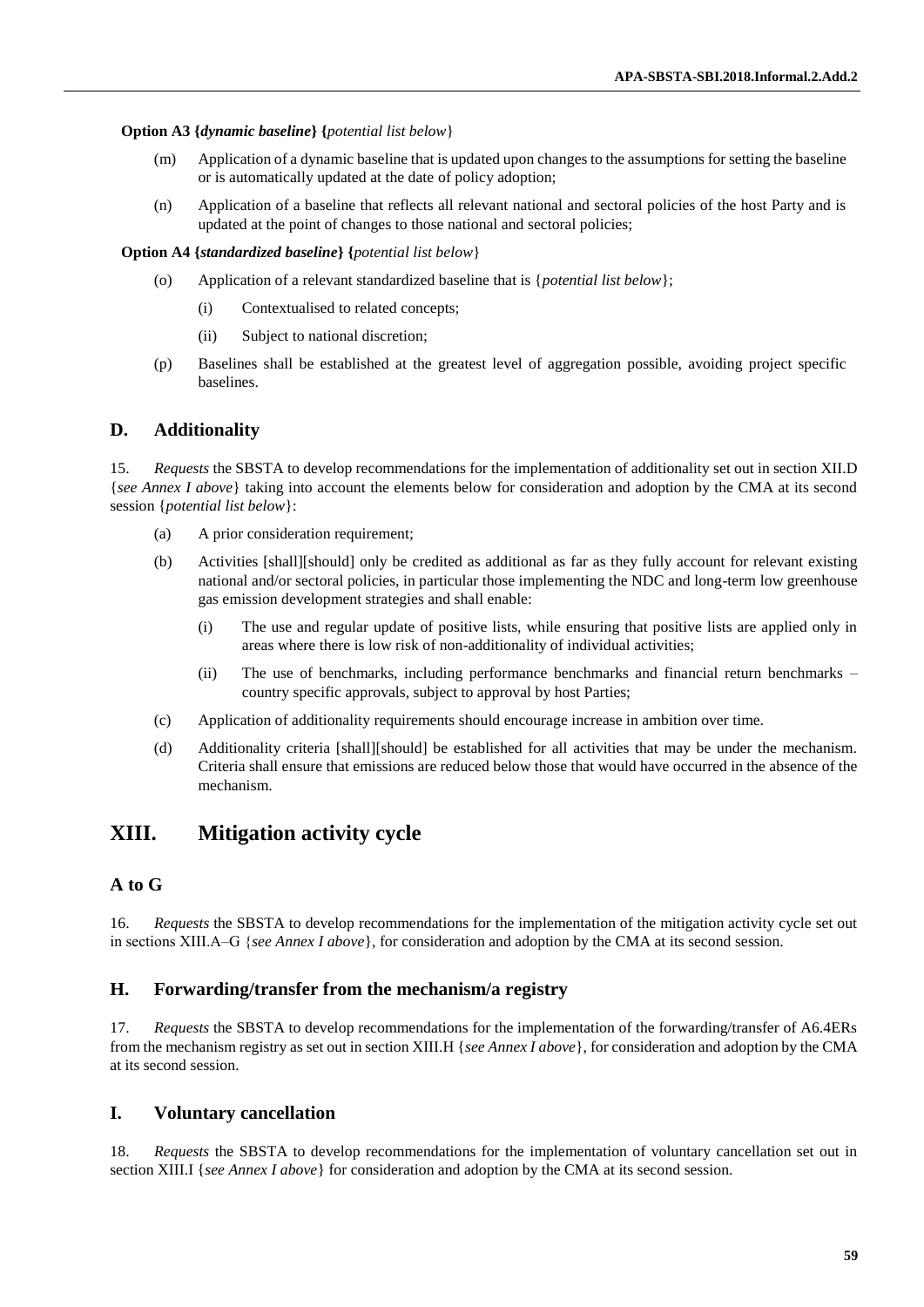## **J. Other processes associated with mitigation activities**

## **1. Grievance process/appeal rights**

19. *Requests* the SBSTA to develop recommendations for a grievance process/appeal rights that would be implemented by the Supervisory Body and/or the CMA as set out in section XIII.J.1 {*see Annex I above*}, for consideration and adoption by the CMA at its second session.

## **2. Protection of human rights**

20. *Requests* the SBSTA to develop recommendations for processes to ensure protection of human rights that would be implemented by the Supervisory Body as set out in section XIII.J.2 {*see Annex I above*}, for consideration and adoption by the CMA at its second session.

## **3. Referral of matters to the committee to facilitate implementation and promote compliance referred to in Article 15, paragraph 2**

21. *Requests* the SBSTA to develop recommendations for referral to the committee referred to in Article 15, paragraph 2, in accordance with its modalities and procedures, for consideration and adoption by the CMA at its second session.

## **4. Reporting**

22. *Requests* the SBSTA to develop recommendations on the information to be provided by each participating Party on its registered Article 6, paragraph 4 activities and on issuance, transfer, acquisition of A6.4ERs and use of A6.4ERs towards achievement of its NDC in accordance with the modalities, procedures and guidelines adopted by the CMA pursuant to Article 13, paragraph 13, for consideration and adoption at its second session.

# **XIV. Levy of share of proceeds towards administration and adaptation**

23. *Requests* the SBSTA to develop recommendations for the implementation of the share of proceeds as set out in section XIV {*see Annex I above*}, for consideration and adoption by the CMA at its second session*.*

# **XV. Delivering overall mitigation in global emissions**

24. *Requests* the SBSTA to develop recommendations for the implementation of the mechanism to deliver overall mitigation in global emissions as set out in section XV {*see Annex I above*}, for consideration and adoption by the CMA at its second session.

# **XVIII. Transition from the Kyoto Protocol to Article 6, paragraph 4**

25. *Requests* the SBSTA to develop recommendations in relation to the transition as set out in section XVIII {*see Annex I above*}, including on the elements listed below, for consideration and adoption by the CMA at its second session {*potential list below*}:

- (a) {*all substantive elements from sections XVIII.A, B and C, as per Option E, and section XVIII.D, as per Option C, in Annex I*};
- (b) Authorization from the host Party;
- (c) The same requirements for CDM/JI activities as for Article 6, paragraph 4 activities;
- (d) Necessary steps for implementation of the transition.

# **XIX. Addressing negative social and economic impacts under Article 4, paragraph 15**

26. *Requests* the SBSTA to develop recommendations for the implementation of addressing negative social and economic impacts under Article 4, paragraph 15 as set out in section XIX {*see Annex I above*}, for consideration and adoption by the CMA at its second session.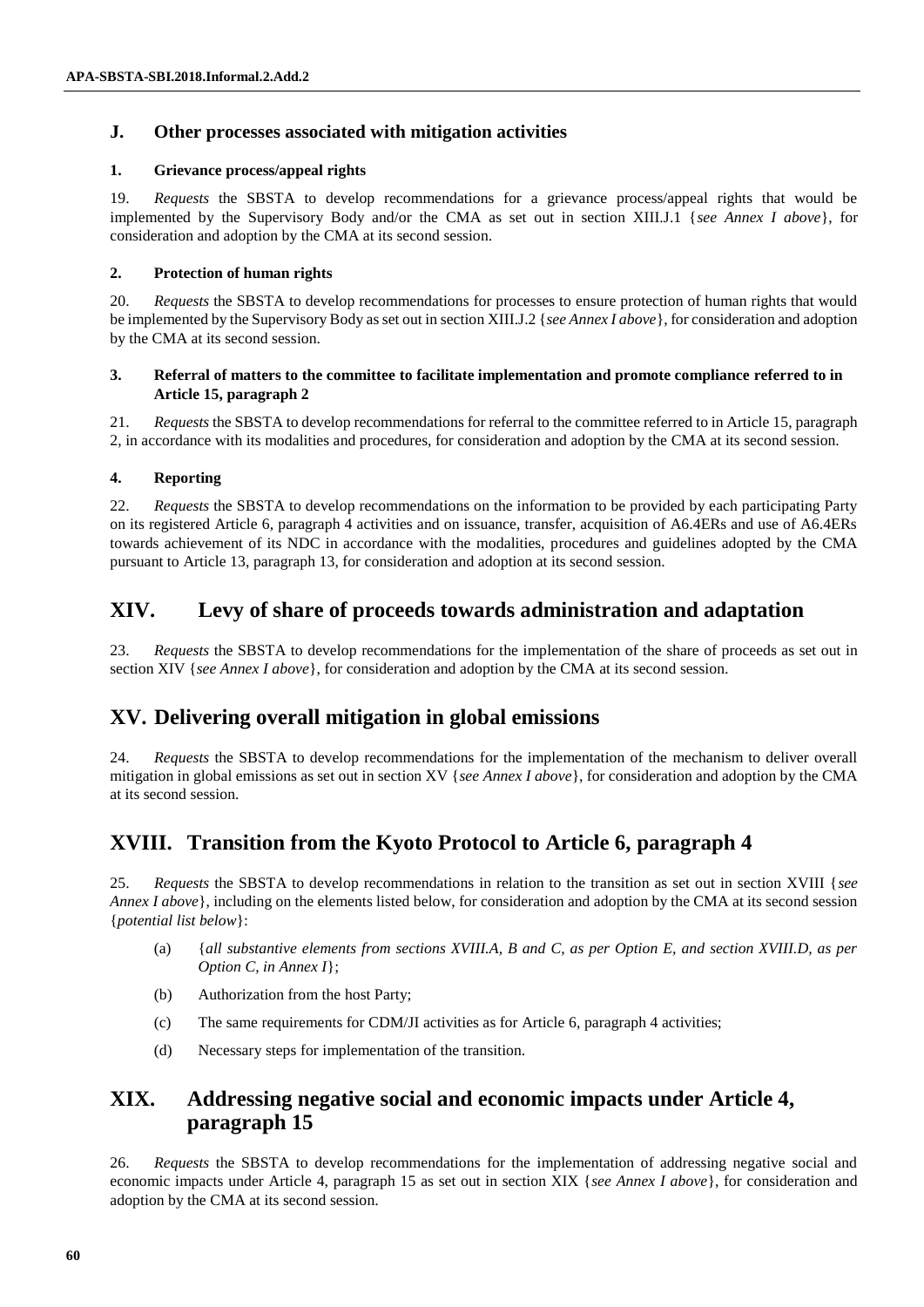#### **{***END OF WORK PLAN FOR SBSTA***}**

#### **{***START OF WORK PLAN FOR THE SUPERVISORY BODY*}

27. *Requests* the Supervisory Body to develop recommendations on the following matters for a draft decision for consideration and adoption by the CMA at its second session {*list of possible elements*}:

 $(a)$   $[...]$ 

#### **{***END OF WORK PLAN FOR SUPERVISORY BODY***}**

#### **{***INTERSESSIONAL WORK FOR SECRETARIAT – INDICATIVE POSSIBLE LIST***}**

28. *Requests* the secretariat to undertake technical preparatory work, including technical papers and financial and technical feasibility studies as required, for the consideration of the SBSTA at its fiftieth session on the following {*potential list below*}:

- (a) Implementation of special circumstances of LDCs and SIDS set out in section IV {*see Annex I above*};
- (b) Further requirements for the rules of procedure of the Supervisory Body as set out in section VI.B {*see Annex I above*};
- (c) Responsibilities and functions of the Supervisory Body referred to in paragraphs 5–7 above;
- (d) Implementation of the mechanism registry set out in section VII {*see Annex I above*};
- (e) Implementation of general requirements for mitigation activities as set out in section XII.B {*see Annex I above*};
- (f) Implementation of baseline approaches set out in section XII.C {*see Annex I above*};
- (g) Implementation of additionality set out in section XII.D {*see Annex I above*};
- (h) Further requirements of the mitigation activity cycle set out in section XIII {*see Annex I above*};
- (i) Implementation of share of proceeds towards administration and adaptation as set out in section XIV {*see Annex I above*};
- (j) Implementation of overall mitigation in global emissions set out in section XV {*see Annex I above*};
- (k) Implementation of transition from the Kyoto Protocol to Article 6, paragraph 4, as set out in section XVIII {*see Annex I above*}.

*END OF SECTION 2.2. RULES, MODALITIES AND PROCEDURES FOR THE MECHANISM ESTABLISHED BY ARTICLE 6, PARAGRAPH 4, OF THE PARIS AGREEMENT*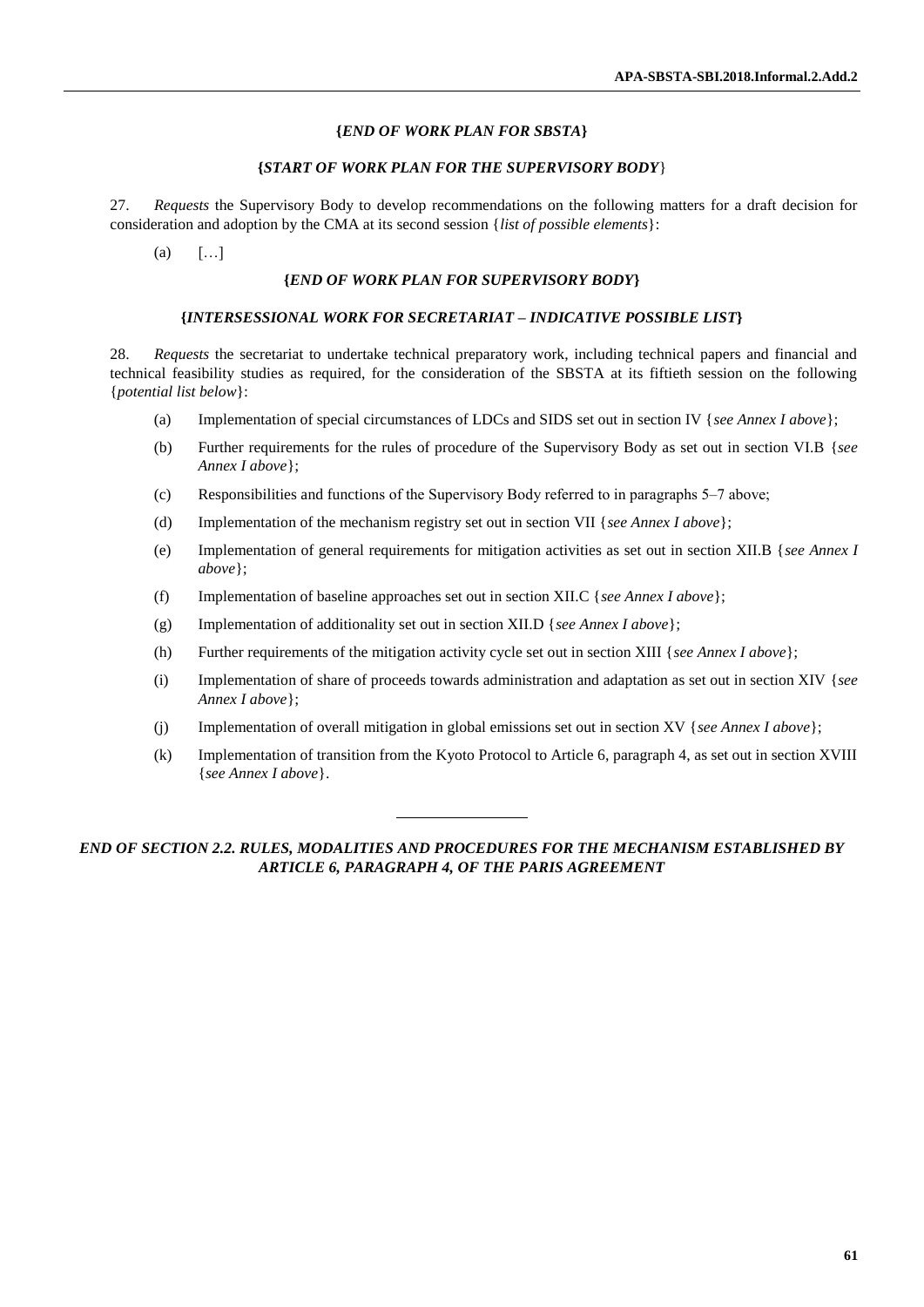# **2.3. Work programme under the framework for non-market approaches referred to in Article 6, paragraph 8, of the Paris Agreement**

# **A. Progress to date and ways forward**

9. During Bangkok, Parties focussed their discussions on the key substantive aspects of work programme modalities and activities and on options for organizational arrangements. In respect of these matters, Parties had very useful discussions on the numerous options. Some options for organizational arrangements have more support than others, and Parties now need to focus on the emerging main options in Katowice. In relation to the work programme modalities, the numerous options for steps, stages or phases need simplifying into an implementable work programme that can begin in earnest in 2019.

10. As the draft text is already well advanced, the textual proposals seek to identify ways in which Parties can focus further and deal with key choices that need to be resolved. The textual proposals try to advance the thinking of Parties by removing remaining duplication; streamlining where there are multiple options, by grouping and consolidating options, including into suboptions where appropriate and moving detail to the workplan where this may assist readability of the options; lightly editing the text; improving consistency of wording; and simplifying language where possible. The textual proposals also seek to strengthen the coordination between the 2019 workplan and the wording to be adopted in 2018.

# **B. Textual proposals**

**(***SEE NEXT PAGE***)**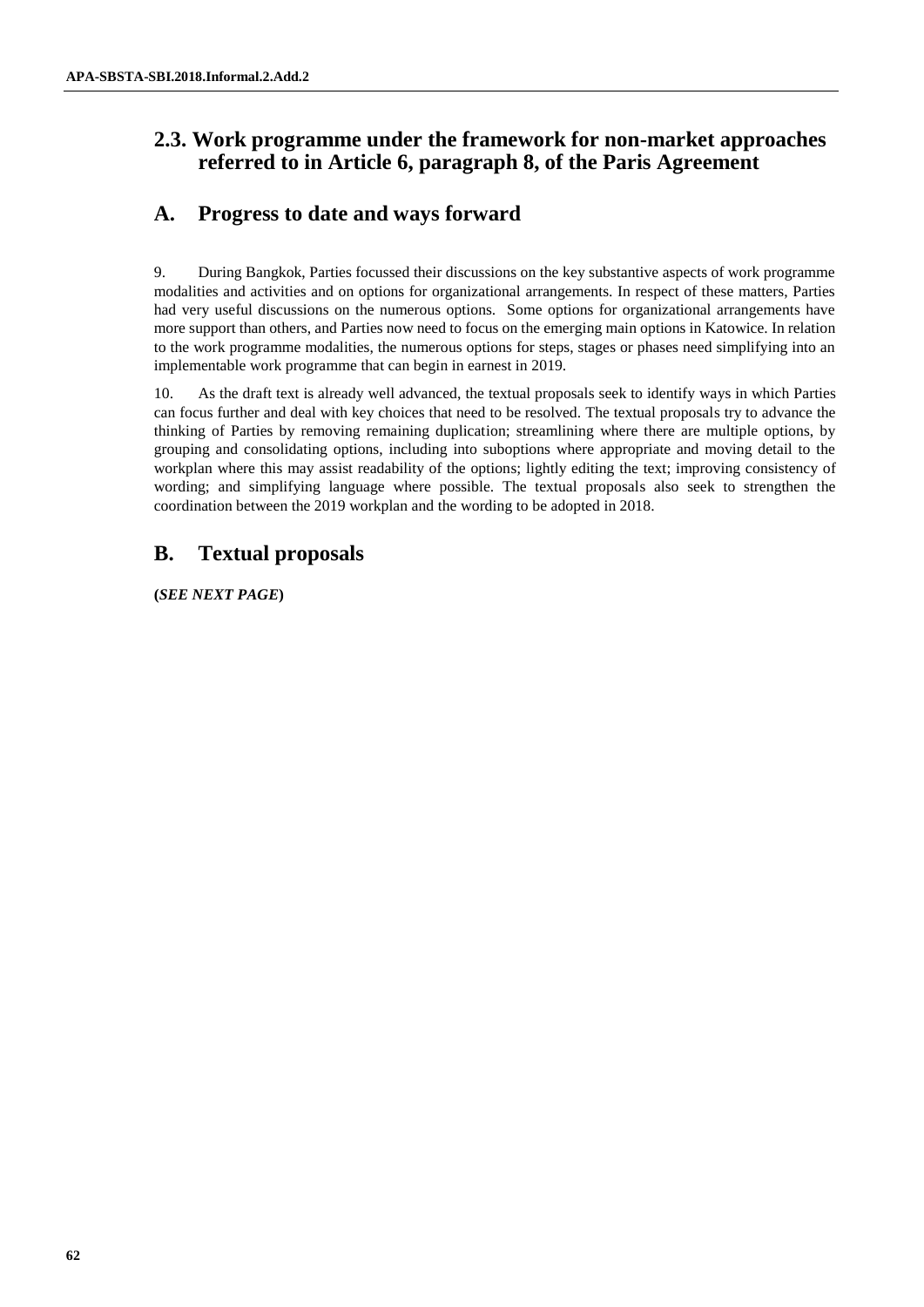# **Draft CMA decision containing the draft work programme under the framework for non-market approaches referred to in Article 6, paragraph 8, of the Paris Agreement**

*The Conference of the Parties serving as the meeting of the Parties to the Paris Agreement,*

## **Option A {***preambular paragraphs***}**

*Pp1 Recalling* Article 6, paragraphs 1, 8 and 9, of the Paris Agreement and decision 1/CP.21, paragraphs 39 and 40,

*Pp2 Also recalling* the preamble, Article 2 and Article 4, paragraph 3, of the Paris Agreement,

*Pp3 Further recalling* Article 4, paragraphs 7 and 15, of the Paris Agreement,

### **Option B {***no preambular paragraphs***}**

{*no text required*}

1. *Adopts* the work programme under the framework for non-market approaches referred to in Article 6, paragraph 8, of the Paris Agreement (hereinafter referred to as the work programme), as contained in Annex I to this decision;

2. *Requests* the Subsidiary Body for Scientific and Technological Advice (SBSTA) to undertake the following work {*see Annex II*} and develop recommendations for a further draft decision to implement the work programme, for consideration and adoption by the Conference of the Parties serving as the meeting of the Parties to the Paris Agreement (CMA) at its second session (2019);

- 3. *Decides* to:
- (a) Review annual reports from the governance of the framework referred to in section IV of Annex I (hereinafter referred to as the A6.8 governance) and provide guidance, where appropriate; {*this applies only when Option A or C of section VII in Annex I is chosen*}
- (b) Review the work programme:

#### **Option A {***periodic review and recommendations***}**

(i) and provide guidance to the A6.8 governance every five years, beginning at its sixth session (2023), taking into account recommendations received through the annual reporting and the outcomes of the global stocktake;

#### **Option B {***review in 2023 in order to improve effectiveness with a view to adopting a decision on the outcome of the review***}**

(ii) to improve the effectiveness by no later than its sixth session (2023) with a view to adopting a decision on the outcome of the review by at the end of that session.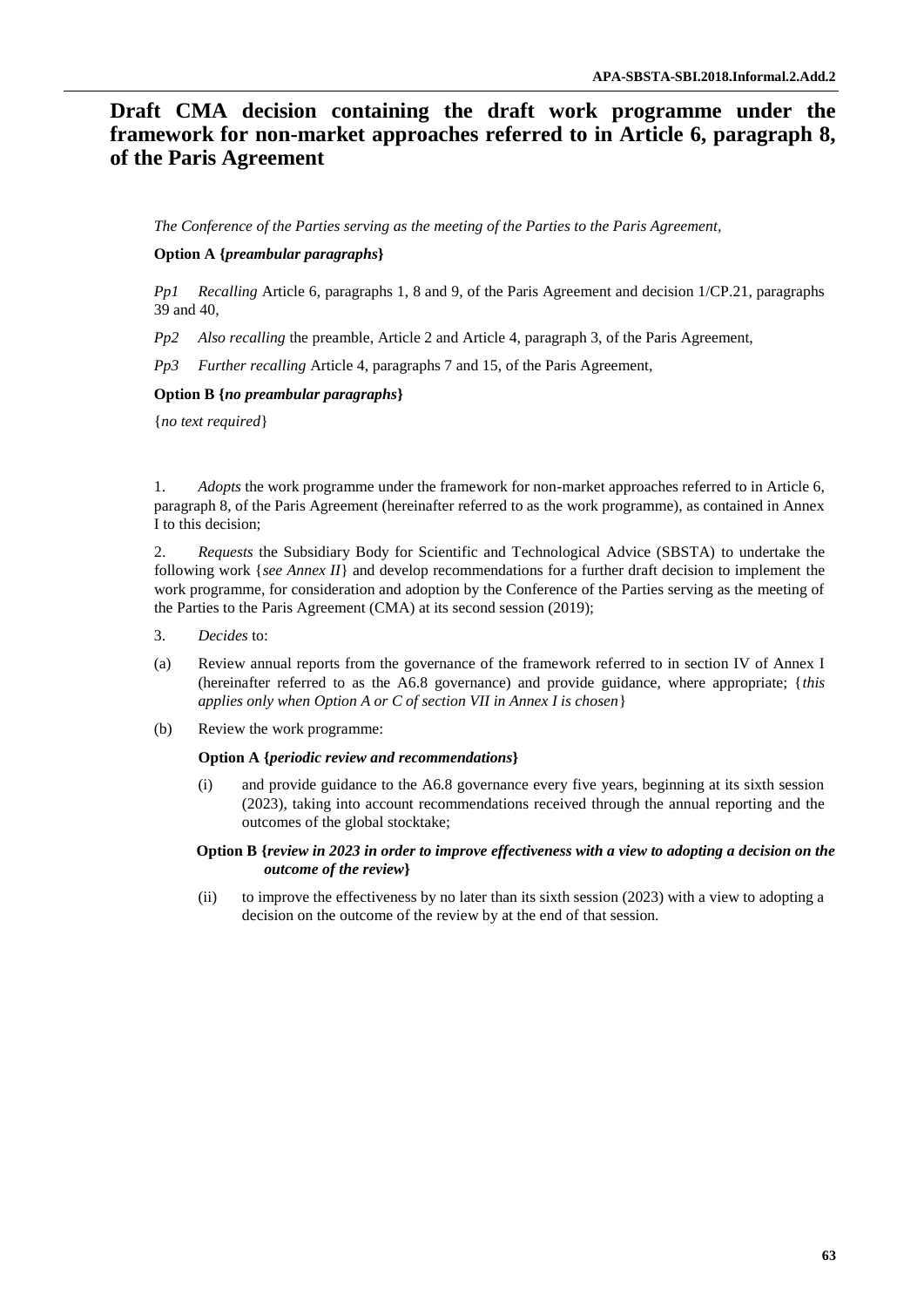# **Annex I**

# **Draft work programme under the framework for non-market approaches referred to in Article 6, paragraph 8, of the Paris Agreement**

# **I. Principles**

## **Option A {***a list of principles***}**

1. In addition to Article 6, paragraphs 8 and 9, of the Paris Agreement, and decision 1/CP.21, paragraph 39, the following further principles guide the implementation of the framework for non-market approaches referred to in Article 6, paragraph 9, of the Paris Agreement<sup>4</sup> (hereinafter referred to as the framework) and the work programme under the framework for non-market approaches referred to in decision 1/CP.21, paragraph 39 (hereinafter referred to as the work programme):

(a) The framework {*potential list below*}:

(i) Preserves national prerogatives in relation to sustainable development in the implementation of non-market approaches (NMAs);

- (ii) Provides enhanced support to developing countries through finance, technology transfer and capacity-building for the implementation of NMAs;
- (iii) Operates within the context of Article 6 as a whole;
- (b) NMAs under the framework {*potential list below*}:

(i) Are not reliant on market-based approaches but may provide incentives for domestic mitigation actions in the form of payments without transfer of units;

- (ii) Ensure manageable sustainable development transition for all Parties;
- (iii) Avoid unilateral measures and employ non-discriminatory practices;
- (iv) Provide a basis for collective action instead of transactional or quid pro quo arrangements.

### **Option B {***no principles***}**

{*no text required*}

**II. Definitions** {*at SBSTA 48.1 Parties agreed to return to definition section when the content of the work programme is more settled*}

{*Placeholder for the potential list of definitions referred to in document SBSTA48.Informal.7.v2ed. 5 the "May informal note"*}

## **III. Scope of the non-market approaches under the framework**

### **Option A {***reference to the aims referred to in Article 6, paragraph 8(a), (b) and (c)***}**

2. Each NMA under the framework:

### **Option A1 {***all the aims***}**

(a) Aims to achieve all of the aims of NMAs referred to in Article 6, paragraph 8(a), (b) and (c).

l

<sup>4</sup> References to "Article" are to articles of the Paris Agreement, unless otherwise specified.

<sup>5</sup> [https://unfccc.int/documents/181521.](https://unfccc.int/documents/181521)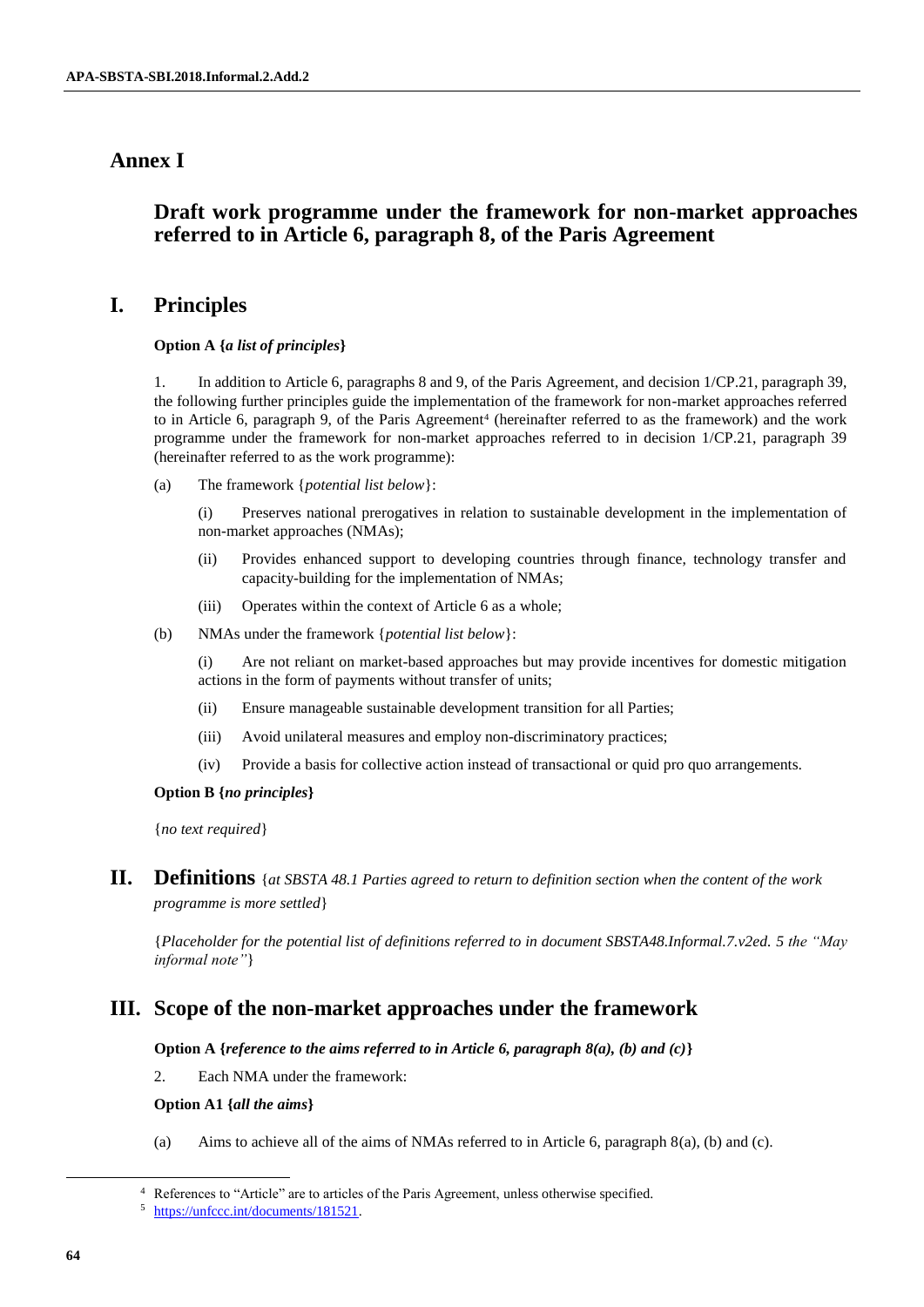#### **Option A2 {***at least one of the aims***}**

(b) Aims to achieve at least one of the aims of NMAs referred to in Article 6, paragraph 8 (a), (b) and (c).

#### **Option B {***no reference to the aims***}**

{*no text required*}

{*end of Option B*}

3. Each NMA under the framework also:

#### **Option A {***a list of what NMAs do and do not do***}**{*potential list below*}

(a) Involves more than one participating Party:

#### **Option A1 {***Parties only***}**

(i) {*no text required*};

#### **Option A2 {***Parties and public and private sector participant(s)***}**

(ii) and public and private sector participant(s);

{*end of Option A2*}

- (b) Assists in the implementation of nationally determined contributions (NDCs) of the participating Parties;
- (c) Does not:

#### **Option A1 {***does not create or issue ITMOs***}**

(i) create or issue any ITMOs;

#### **Option A2{***does not transfer ITMOs***}**

(ii) involve transfer of any ITMOs;

#### **Option A3{***does not involve markets***}**

(iii) involve any market-based approaches.

#### **Option A4 {***combination of Option A2, A3 and A4***}**

{*end of Option A4*}

- (d) Covers more than one of each of the following areas: mitigation, adaptation, finance, technology transfer and capacity-building;
- (e) Avoids duplication with the work of subsidiary and constituted bodies under or related to the Convention, the Kyoto Protocol and the Paris Agreement and other multilateral forums;
- (f) Promotes sustainable development and poverty eradication in accordance with Article 6, paragraph 8;
- (g) Involves a developed country Party engaging in an activity under Article 6, paragraph 2 and/or Article 6, paragraph 4 being recognized for the finance, technology transfer and/or capacity-building support it contributes in the course of this activity, if the mitigation outcomes are not transferred and only used by the host developing country Party of this activity towards its NDC;
- (h) Provides a developed country Party with a recognition of its support that is proportional to the mitigation outcomes retained by the host Party in its engagement in an activity under Article 6, paragraph 2 and/or Article 6, paragraph 4 referred to in paragraph 3(g) above.

### **Option B {***the list in Option A, except potential elements relating to Article 6, paragraph 2 and Article 6, paragraph 4***}**

{*potential list in Option A, paragraphs 3(a)-(f) above only*}

#### **Option C {***potential elements relating to Article 6, paragraph 2 and Article 6, paragraph 4 only***}**

{*potential list in Option A, paragraphs 3(g)-(h) above only*}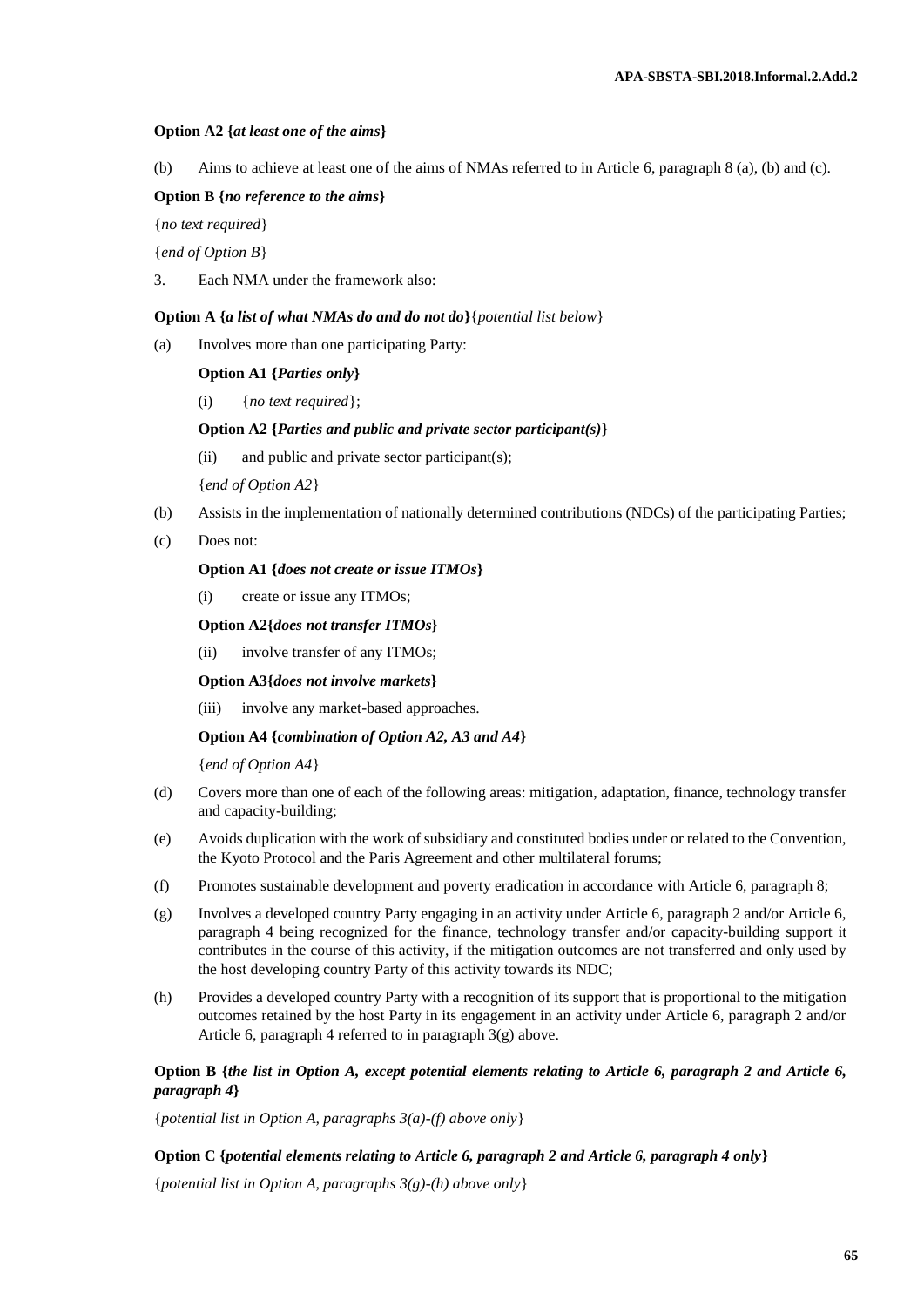# **IV. Governance of the framework**

**Option A {***agenda item(s) of subsidiary body(ies) without creation of a new body***}**

**Option A1 {***SBSTA agenda item with determination of the need for governance arrangements after the completion of certain phases/steps/stages/activities of the work programme***}** 

4. The framework and the work programme will be implemented by the Subsidiary Body for Scientific and Technological Advice (SBSTA) at its first/second/first and second sessional period meeting each year, with its first meeting taking place at its X session.

## **Option A2 {***SBSTA and the SBI building on the TEPs***}**

5. The framework and the work programme will be jointly coordinated by the SBSTA and the Subsidiary Body for Implementation (SBI) including through the technical examination process on mitigation referred to in decision 1/CP.21, paragraph 109 and that on adaptation referred to in decision 1/CP.21, paragraph 124 (herein after referred to as the TEPs).

### **Option A3 {***NMA forum held in conjunction with the meetings of the SBSTA***}**

6. A forum for the framework (hereinafter referred to as the NMA forum) is hereby established to implement the framework and the work programme.

7. The NMA forum will be convened by the Chair of the SBSTA. The NMA forum will meet in conjunction with the first/second/first and second sessional period meeting of the SBSTA each year.

### **Option B {***creation of a new body***}**

### **Option B1 {***task force held in conjunction with the meetings of the SBSTA***}**

8. A task force for the framework (hereinafter referred to as the task force) is hereby established to maintain and operationalise the broader nature of NMAs including:

- (a) Addressing linkages between mitigation and adaptation, and matching them to the finance, technology transfer and capacity-building needs of developing countries Parties by building on existing processes and institutional arrangements, such as the Standing Committee on Finance (SCF), the Technology Executive Committee (TEC), the Climate Technology Centre and Network (CTCN) and the Paris Committee on Capacity-building (PCCB), and the Local Communities and Indigenous Peoples Platform;
- (b) Providing alternative opportunities for the voluntary cooperation of Parties beyond the scope of Article 6, paragraph 2 and Article 6, paragraph 4.

9. The task force will be convened by the Chair of the SBSTA. The task force will meet twice a year in conjunction with the sessions of the SBSTA.

### **Option B1.1 {***composition of the task force***}**

- 10. The task force comprises *X* members as follows:
- (a) *X* members from Parties to the Paris Agreement, with balanced regional representation, appointed by the President of the Conference of the Parties (COP)/elected by the Conference of the Parties serving as the meeting of the Parties to the Paris Agreement (CMA);
- (b) *X* members from social organizations nominated by Parties, with balanced regional representation;
- (c) *X* members from the Board of the Green Climate Fund (GCF), the TEC and the PCCB.

11. Two co-chairs of the task force will be appointed, one being a member from a developing country Party and one from a developed country Party.

### **Option B1.2 {***alternative composition of the task force***}**

12. The task force comprises *X* members with equal representation of developing country Parties and developed country Parties as follows:

- (a) *X* members from each of the five United Nations regional groups;
- (b) *X* members from developed country Parties;
- (c) *X* members from developing country Parties;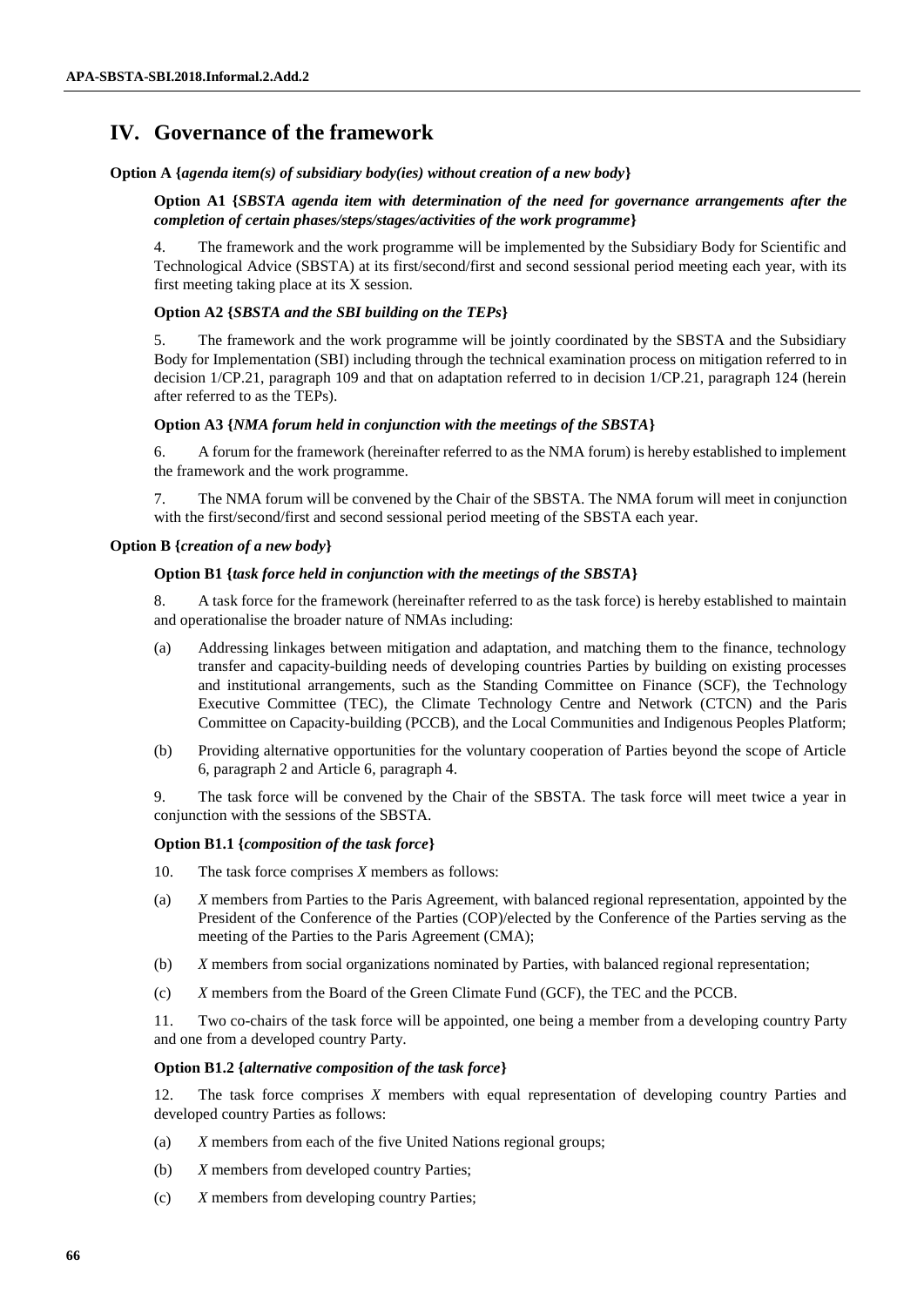- (d) *X* members from the least developed country Parties;
- (e) *X* members from small island developing States.

#### **Option B2 {***Article 6 body***}**

13. {*Placeholder for Article 6 body*}

## **V. Modalities of the work programme**

#### **Option A {***decide modalities in this decision***}** {*potential list below*}

- 14. The modalities of the work programme may include, where appropriate:
- (a) Workshops;
- (b) Regular meetings with public and private sector participants, including technical experts, business, civil society organizations and financial institutions, and the subsequent publication of the outcomes of the regular meetings;
- (c) Submissions from Parties, observer organizations and public and private sector participants;
- (d) Technical papers and synthesis reports prepared by the secretariat;
- (e) Coordination, where needed, between the the governance of the framework referred to in section IV above (hereinafter referred to as the A6.8 governance) and:

#### **Option A1 {***Coordination not specifying the topic***}**

(i) Relevant bodies and institutional arrangements, inter alia, the SCF, the TEC, the CTCN, the PCCB and the forum on the impact of the implementation of response measures;

#### **Option A2 {***Coordination on the areas of focus***}**

- (ii) Relevant bodies and institutional arrangements under the Paris Agreement on the focus areas under consideration {*Applies to paragraph 15(a) below*};
- (f) Outputs of the TEPs.

#### **Option B {***decide modalities after adoption of this decision***}**

{*see Annex II*}

## **VI. Work programme activities**

#### **Option A {***activities for the entire period of the work programme***}**

15. The following activities will be implemented in the period of X-Y:

**Option A1 {***a list of activities***}** {*potential list below*}

- (a) Identifying areas of focus of the work programme activities for consideration and adoption by the CMA at its second session (2019) {*see Annex II*};
- (b) Identifying existing activities in the areas of focus that are considered to be NMAs in accordance with section III. (Scope of the non-market approaches under the framework) above;
- (c) Identifying existing linkages, synergies, coordination and implementation in relation to those NMAs, and identifying and evaluating the positive and other experience from those NMAs;
- (d) Identifying opportunities to enhance the existing linkages, create synergies, and facilitate coordination and implementation of NMAs, including in the local, national and global context;
- (e) Assessing the results of the activities referred to in paragraphs 15(a)-(d) above and developing and recommending conclusions on how to enhance existing linkages and create synergies for consideration and adoption by the CMA at its eighth {*2025*} session;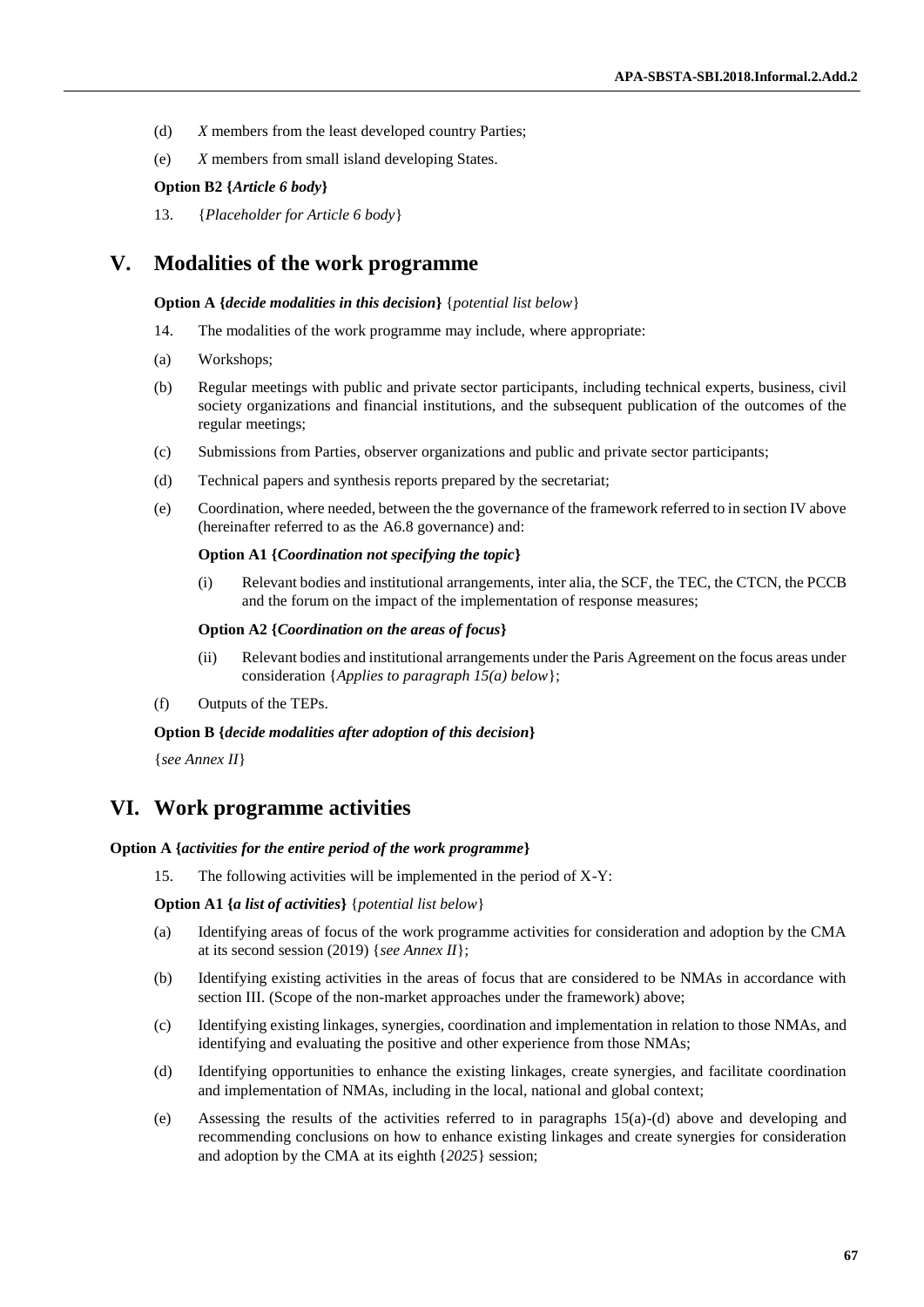- (f) Taking action to enhance linkages and create synergies while avoiding duplication of its activities with those under the subsidiary and constituted bodies under or related to the Convention, the Kyoto Protocol and the Paris Agreement and other multilateral forums;
- (g) Developing and implementing tools including:
	- (i) A UNFCCC web-based platform that:
		- a. Registers, officially recognizes and exchanges information on NMAs;
		- b. Aims to match the needs of participating Parties and public and private sector participants for the development and implementation of NMAs, including finance, technology transfer and capacity-building, with the support offered by other Parties and other public and private sector participants;
	- (ii) Tools to address possible negative social and economic impacts of activities under Article 6;
	- (iii) Tools to measure and monitor the implementation of NMAs in the context of sustainable development and poverty eradication;
- (h) Identifying and sharing relevant information, best practices, lessons learned and case studies for the development and implementation of NMAs, including on:

(i) Opportunities for replication of successful NMAs including in the local, national and global context;

- (ii) Enabling environments and successful policy frameworks and regulatory approaches for the development and implementation of NMAs;
- (iii) Barriers to and incentives for:
	- a. Enhancing the engagement of and addressing the needs of the private sector, exposed and impacted sectors and communities in NMAs;
	- b. Achieving a just transition of the workforce;
- (iv) Measures related to education, training, public awareness, public participation and public access to information to promote greater mitigation and adaptation ambition;
- (v) Opportunities for and/or approaches to co-benefits, including:
	- a. Leveraging and generating mitigation and adaptation co-benefits;
	- b. Incorporating the mitigation co-benefits from adaptation actions and/or economic diversification as outcomes of activities under Article 6, paragraph 2 and/or Article 6, paragraph 4 that may be used towards NDCs.

#### **Option A2 {***four stepped/staged/sequenced activities ("STEP")***}**

{*potential list from Option A1, paragraphs 15(a)-(f) only with four STEPs: 15(a) and (b) as STEP 1; 15(c) and (d) as STEP 2; 15(e) as STEP 3; 15(f) as STEP4*}

#### **Option A3 {***two streamed/tracked activities***}**

(i) Stream/track 1: Activities for immediate implementation:

{*potential list from Option A1 paragraphs 15(f)-(h)*}

(j) Stream/track 2: Activities for identification and making recommendations to the CMA:

{*potential list from Option A1 paragraphs 15(a)-(e)*}

## **Option A4 {***activities referred to in paragraphs 15(g) and (h) only***}**

{*potential list from Option A1 paragraphs 15(g) and (h) only*}

#### **Option B {***activities for the initial phase of the work programme***}**

- 16. The work programme starts with an initial phase of one year (2019).
- 17. The expected outcomes for the initial phase are:
- (a) Information on opportunities to: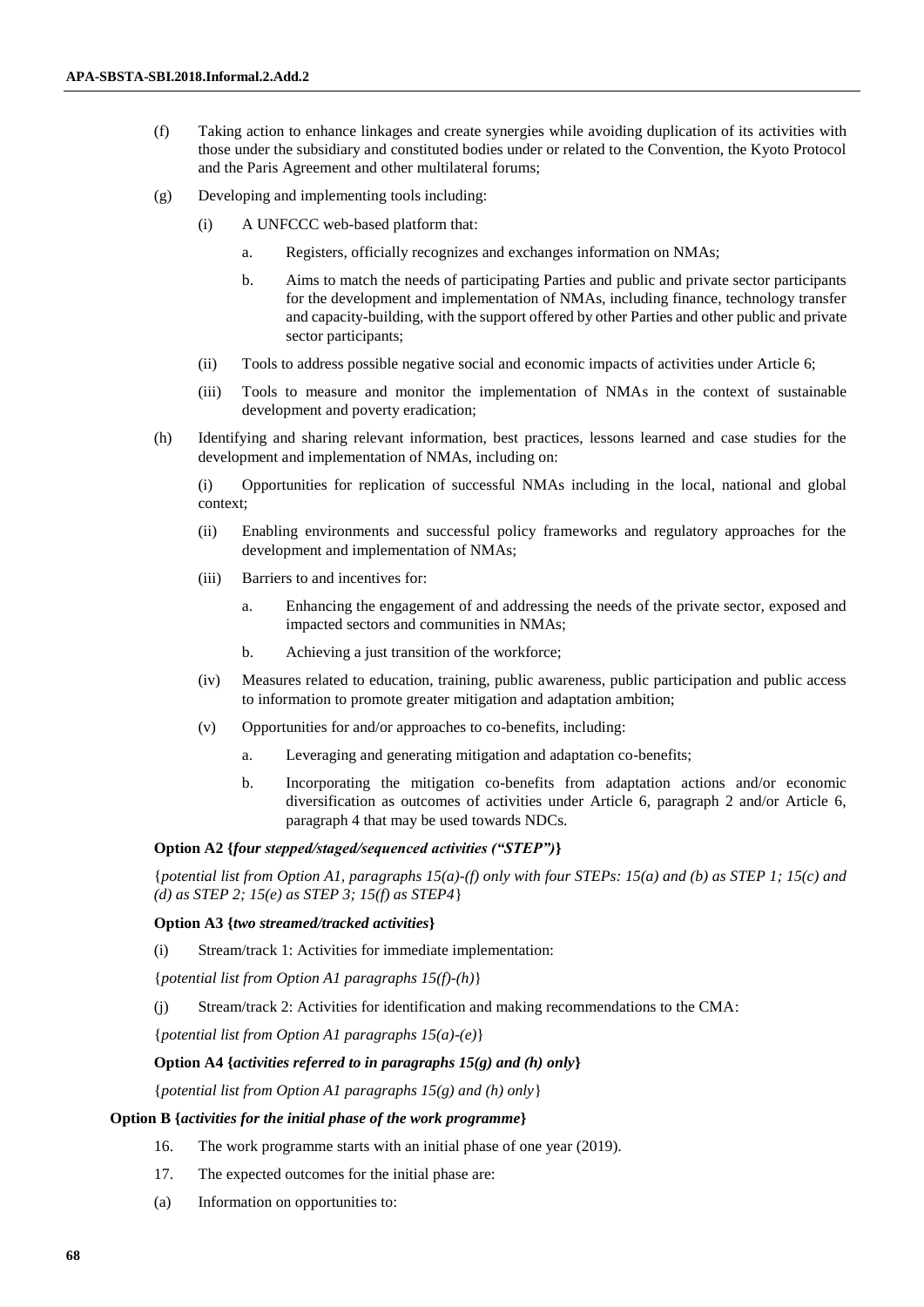- (i) Enhance linkages and create synergy between, inter alia, mitigation, adaptation, finance, technology transfer and capacity-building;
- (ii) Facilitate the implementation and coordination of NMAs;
- (b) Draft decisions on the next steps required for the further operationalisation of the framework.
- 18. Activities for the initial phase are: {*see Annex II*}
- (a) Inviting submissions from the Parties;
- (b) Preparing a technical paper for consideration by Parties at the fiftieth session of the SBSTA;
- (c) Organizing a workshop in conjunction with fiftieth session of the SBSTA;
- (d) Publishing a report on the workshop for consideration by Parties;
- (e) Developing and recommending draft decisions on the second phase of the work programme in 2020 for consideration and adoption by the CMA at its second session.

{*end of Option B*}

# **VII. Reporting**

#### **Option A {***annual reporting by the A6.8 governance to the CMA***}**

19. The progress and outcomes of the work programme will be reported by the A6.8 governance to each session of the CMA.

#### **Option B {***reporting by Parties on the implementation of NMAs under Article 13***}**

20. The implementation of NMAs will be reported by each implementing Party in accordance with Article 13.

#### **Option C {***both Options A and B***}**

{*see Options A and B above*}

**Option D {***decide reporting at future date***}**

{*see Annex II*}

#### **Option E {***no reporting under the framework***}**

{*no text required*}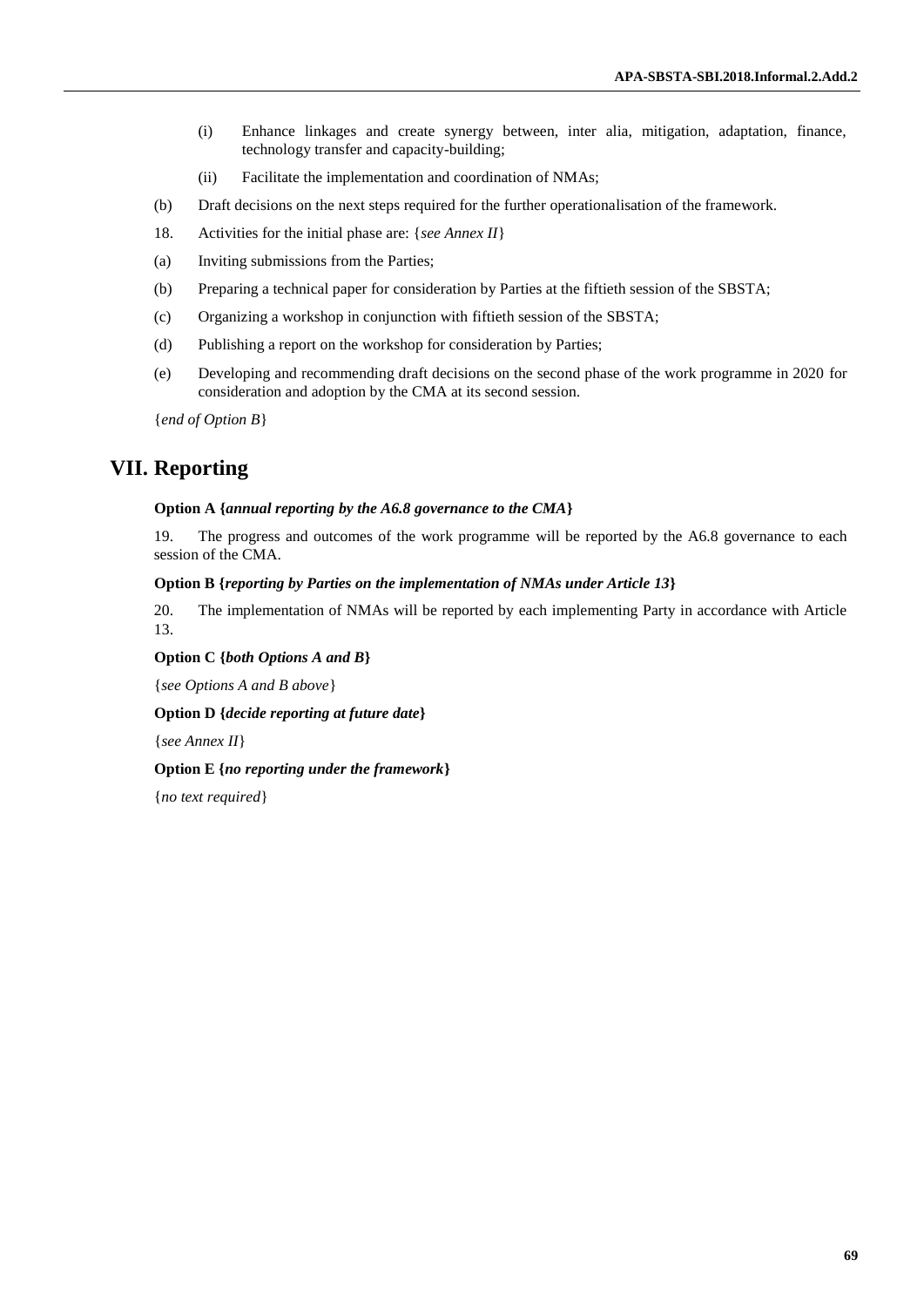# **Annex II**

# **Draft work plan of follow-up work to be carried out in 2019**

*The Conference of the Parties serving as the meeting of the Parties to the Paris Agreement,*

1. *Requests* the Subsidiary Body for Scientific and Technological Advice (SBSTA) to undertake the work set out below and develop recommendations for a draft decision relating to Article 6, paragraph 8, for consideration and adoption by the Conference of the Parties serving as the meeting of the Parties to the Paris Agreement (CMA) at its second session (2019);

## **IV. Governance of the framework**

**Option A1 {***SBSTA agenda item with determination of the need for governance arrangements after the completion of certain phases/steps/stages/activities of the work programme***}** 

2. *Requests* the SBSTA, where the work programme concludes that there is a need for organizational or governance arrangements for the framework, to develop recommendations on such arrangements, for consideration and adoption by the CMA at its second session (2019);

# **V. Modalities of the work programme**

#### **Option B {***decide modalities after adoption of this decision***}**

3. *Requests* the SBSTA to develop and recommend draft modalities of the work programme for consideration and adoption by the CMA at its second session (2019), taking into account recommendations from the A6.8 governance;

# **VI. Work programme activities**

**Option A {***activities for the entire period of the work programme***}**

### **Option A1 {***a list of activities***} or Option A3 {***two streamed/tracked activities***}**

- 4. *Requests* the SBSTA, taking into account recommendations from the A6.8 governance to:
- (a) Develop and recommend draft guidelines for the focus areas of the work programme activities based on the draft indicative list of the focus areas below, for consideration and adoption by the CMA at its second session (2019), in accordance with paragraph 15(a) in Annex I:
	- (i) Joint mitigation and adaptation for the integral and sustainable management of forests;
	- (ii) Social ecological resilience;
	- (iii) Avoidance of greenhouse gas emissions;
	- (iv) Ecosystem-based adaptation;
	- (v) Integrated water management;
	- (vi) Energy efficiency schemes;
	- (vii) Mitigation;
	- (viii) Adaptation;
	- (ix) Finance;
	- (x) Technology transfer;
	- (xi) Capacity-building;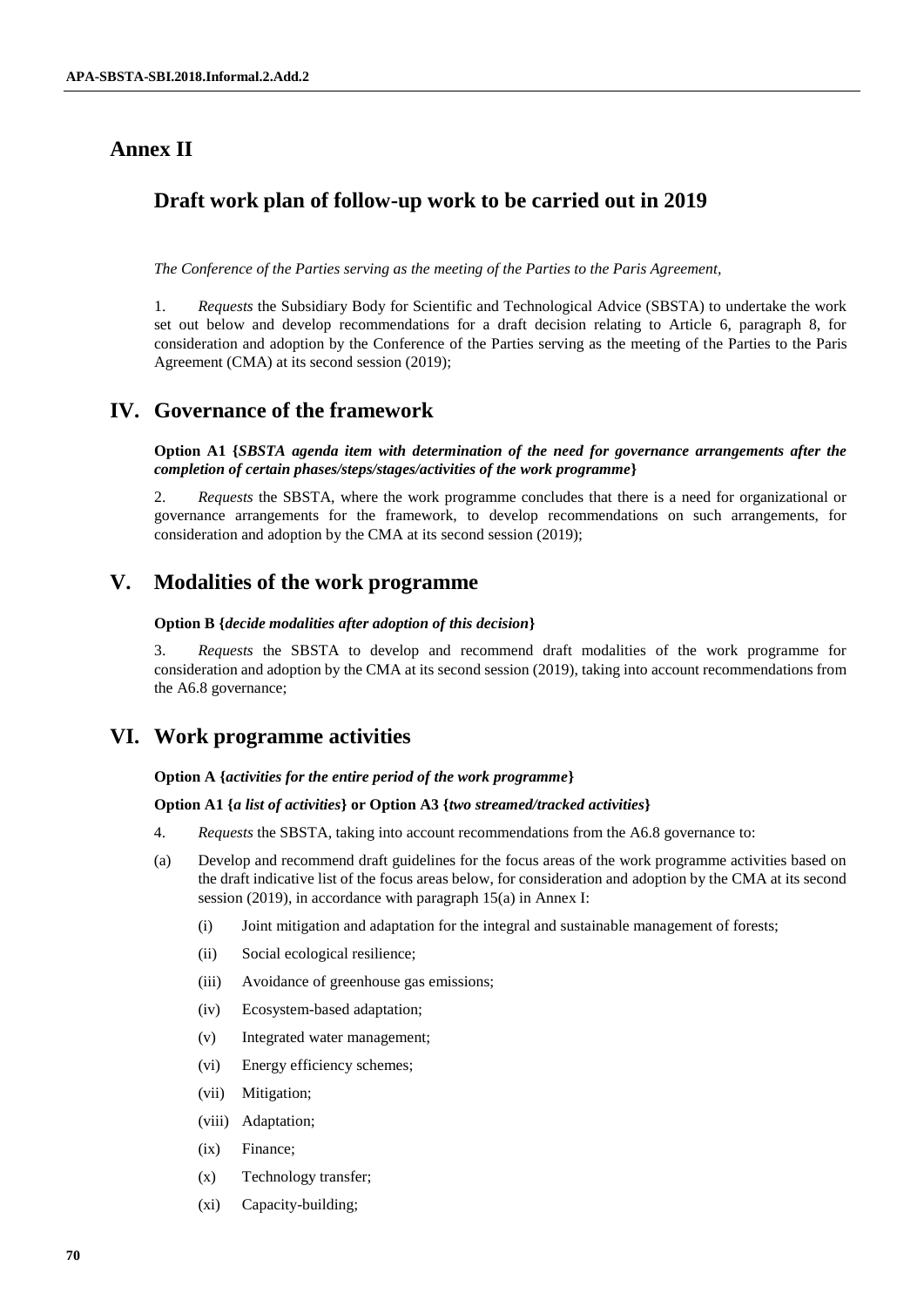- (b) Organize a workshop in conjunction with fiftieth session of the SBSTA to consider:
	- (i) {*further text needed*}

5. *Invites* Parties, observer organizations and public and private sector participants to submit to the secretariat, by X, views and information on:

- (a) Focus areas of the work programme activities and existing activities in the focus areas that are considered to be NMAs;
- (b) Tools referred to in paragraph  $15(g)$  in Annex I, including how to operationalize them;
- 6. *Requests* the secretariat to:
- (a) Prepare a technical paper/ a synthesis report on the focus areas, the existing activities in the focus areas that are considered to be NMAs and the tools, taking into consideration submissions referred to in paragraph 5 above and relevant outputs of the technical examination processes on mitigation and adaptation, for consideration by Parties at the fiftieth session of the SBSTA;
- (b) Invite representatives of relevant constituted bodies under the Convention to contribute to the work and attend the workshop.

#### **Option A2 {***four stepped/staged/sequenced activities ("STEP")***}**

7. {*potential list from Option A1 paragraphs 4(a) and (b), 5(a) and 6(a) and (b) above without referring to the tools*}

#### **Option A4 {***activities referred to in paragraphs 15(g) and (h) only***}**

8. {*potential list from Option A1 paragraphs 4(b), 5(b) and 6(a) and (b) above without referring to the focus areas and existing activities that are considered to be NMAs*}

#### **Option B {***activities for the initial phase of the work programme***}**

- 9. *Requests* the SBSTA, in accordance with paragraphs 18(c) and (e) in Annex I, to:
- (a) Organize a workshop in conjunction with fiftieth session of the SBSTA to consider:
	- (i) Submissions from Parties and the technical paper prepared by the secretariat referred to in paragraphs 10 and 11 below;
	- (ii) What decisions might be recommended on the next steps and the operationalisation of the framework;
- (b) Develop and recommend draft decisions on the second phase of the work programme in 2020 to further operationalize the framework for consideration and adoption by the CMA at its second session.

10. *Invites* Parties, in accordance with paragraph 18(a) in Annex I, to submit to the secretariat, by 30 March, 2019, views and information on:

- (a) Further operationalization of the framework;
- (b) Opportunities to enhance linkages and create synergy between, inter alia, mitigation, adaptation, finance, technology transfer and capacity-building and to facilitate the implementation and coordination of NMAs;
- (c) Inputs to the technical paper referred to in paragraph 11(a) below.
- 11. *Requests* the secretariat, in accordance with paragraphs 18(b) and (d) in Annex I, to prepare:
- (a) A technical paper to identify opportunities to enhance linkages and create synergy between, inter alia, mitigation, adaptation, finance, technology transfer and capacity-building and to facilitate the implementation and coordination of NMAs, taking into consideration prior submissions from Parties and submissions from Parties referred to in paragraph 10 above, for consideration by Parties at the fiftieth session of the SBSTA;
- (b) A report on the workshop referred to in paragraph 11(a) above for consideration by Parties prior to the fifty-first session of the SBSTA.